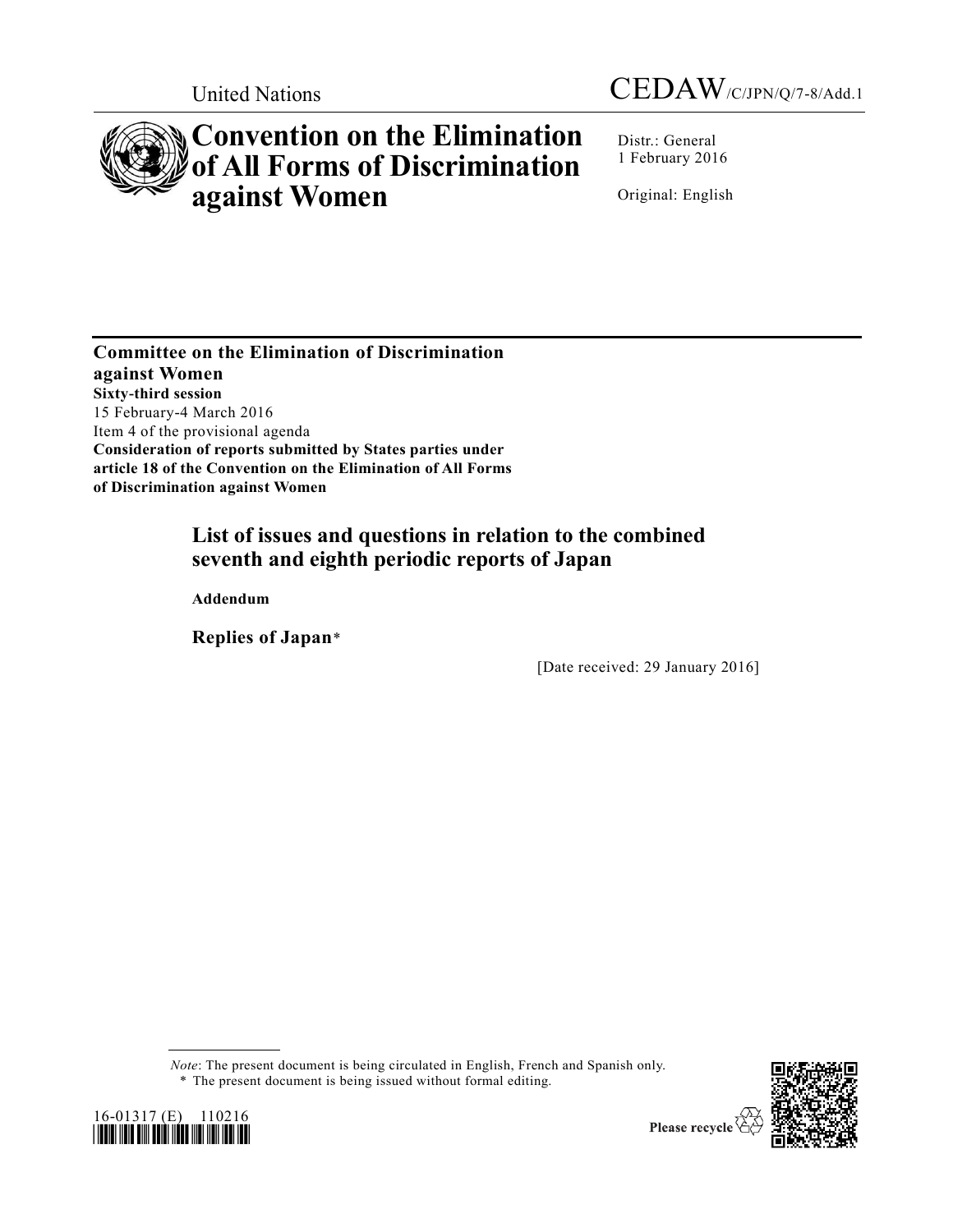#### **Question 1**

**Please indicate the measures taken by the State party to further strengthen the national machinery for the advancement of women, including by clearly defining the mandate and responsibilities of its various components, in particular between the Minister of State for Gender Equality and Social Affairs and the Gender Equality Bureau, and enhancing coordination among them, as well as through the provision of adequate financial and human resources. Please also indicate the measures taken to establish an independent national human rights institution in accordance with the principles relating to the status of national institutions for the promotion and protection of human rights (Paris Principles), whose competencies include issues relating to the equality of women and men. Please further indicate whether the Convention and the Committee's general recommendations are being integrated into capacitybuilding programmes for lawmakers, judges, prosecutors and lawyers, as well as the police and other law enforcement officials.**

#### *(Answer)*

## *(The first question of Q1)*

1. The Act for Establishment of the Cabinet Office clarifies the mandate among the Minister of State for Gender Equality, the Gender Equality Bureau, and relevant organizations. The Minister oversees the work of the Gender Equality Bureau and has the authority to request relevant ministers to make recommendations etc. in order to coordinate the efforts of each organization.

2. The Government of Japan (GOJ) has taken the following measures to strengthen the national machinery and collaboration among various departments.

(1) In October 2014, "the Headquarters for Creating a Society in which All Women Shine" was established, headed by the Prime Minister and including the entire Cabinet as its members. The Headquarters aims at maximizing women's capabilities by having them bring about the realization of their own aspirations and thus vitalizing Japanese society. The Headquarters serves as the control tower for overall coordination with the relevant ministries.

(2) In June 2015, to enrich the financial and human resources of the relevant ministries, the Headquarters decided on the Intensive Policy to Accelerate the Empowerment of Women 2015 (hereinafter "the Intensive Policy 2015"), to be reflected in budgetary requests every year.

(3) The GOJ is increasing collaboration with the business community through requests from the Prime Minister to top business leaders to promote women's active participation.

(4) The GOJ has established a grant for local governments to encourage promotion of women's empowerment by local economic organizations, etc.

## *(The second question of Q1)*

3. See para. 34 of the seventh and eighth periodic reports of the GOJ to the United Nations (hereinafter "the Reports").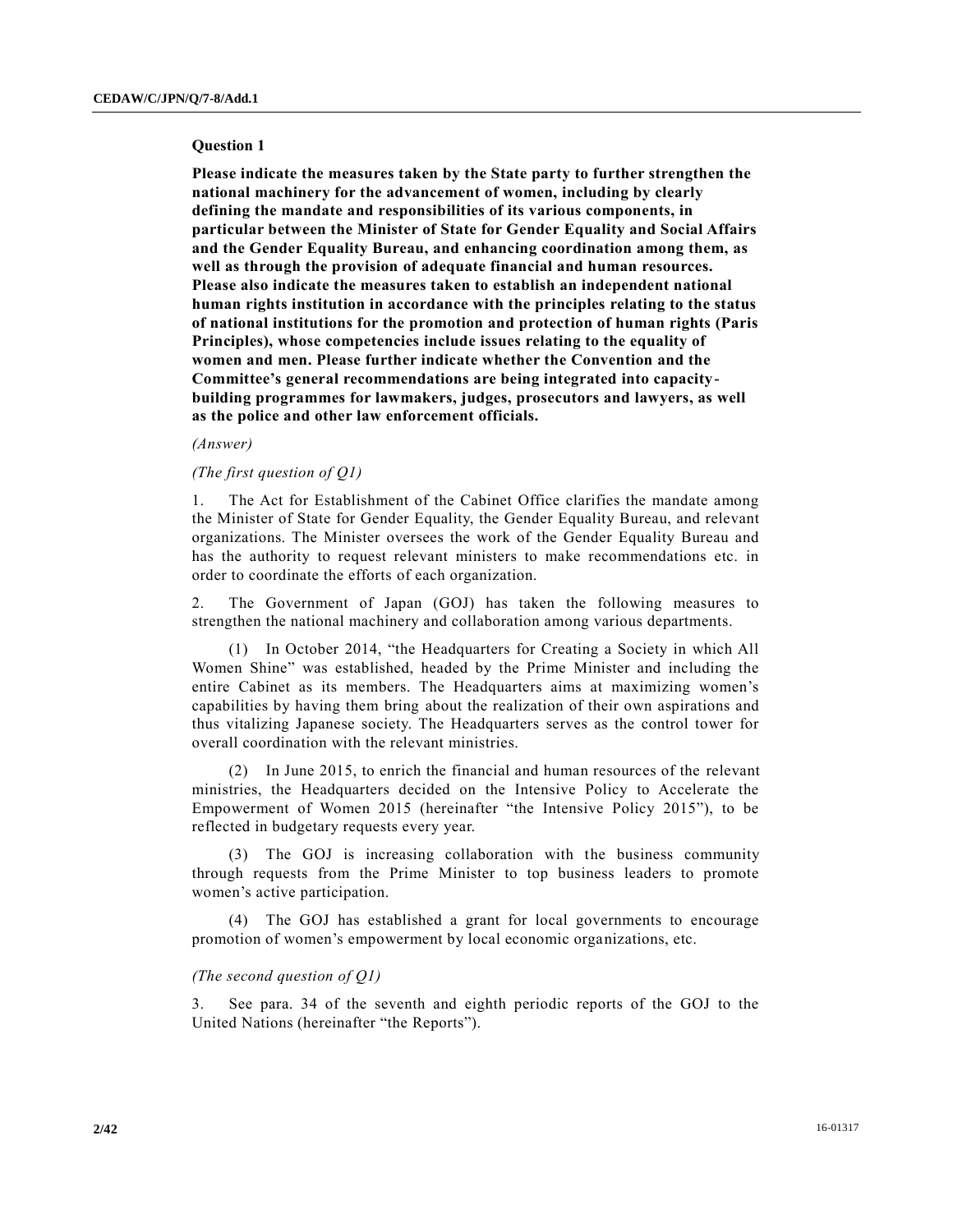*(The third question of Q1)*

4. The GOJ widely disseminated the Reports and relevant information to the Diet members. Furthermore, in the Fourth Basic Plan for Gender Equality (hereinafter "the Fourth Basic Plan"), currently being formulated, the GOJ is considering to include the provision of information on international norms including the Convention and international discussions.

5. Regarding prosecutors, various training programmes are provided on human rights treaties, including the Convention and the general recommendations. Also, such training programmes by experts are provided for judges to raise awareness of these instruments (see para. 36 of the Reports).

6. The GOJ is aware that the Federation of Bar Associations has organized lectures by a member of CEDAW as well as symposiums on international human rights law and Japan's family law, and has also produced training videos on the application of international human rights law.

7. The police provide education at police schools on respecting women's human rights, including the Convention.

## **Question 2**

## **Please provide information on the mechanisms and measures adopted to ensure the equal participation of women in the entire drafting and adoption process for the post-2015 development agenda.**

#### *(Answer)*

8. Under the principle of human security, Japan places particular emphasis on gender equality and women's empowerment and strongly supports Goal 5 of the Sustainable Development Goals (achieve gender equality and empower all women and girls). The Government of Japan actively contributed to intergovernmental negotiations on the 2030 Agenda for Sustainable Development by engaging in regular exchanges of opinions with civil society including NGOs in relevant fields, and by placing an emphasis on the perspective of gender equality.

## **Question 3**

**Please indicate the results achieved by temporary special measures that have been implemented to date and indicate whether the State party envisages adopting additional such measures to accelerate the realization of women's substantive equality with men.**

## *(Answer)*

9. The Third Basic Plan for Gender Equality (hereinafter "the Third Basic Plan"), approved by the Cabinet in December 2010, lays out provisions for the promotion of effective positive action. It also sets out the performance objectives to be achieved by the Government of Japan (GOJ) for expanding women's participation in all areas, including politics, government administration, employment, and academics, and the GOJ has been conducting measures based on this plan (see article 4 of the Reports).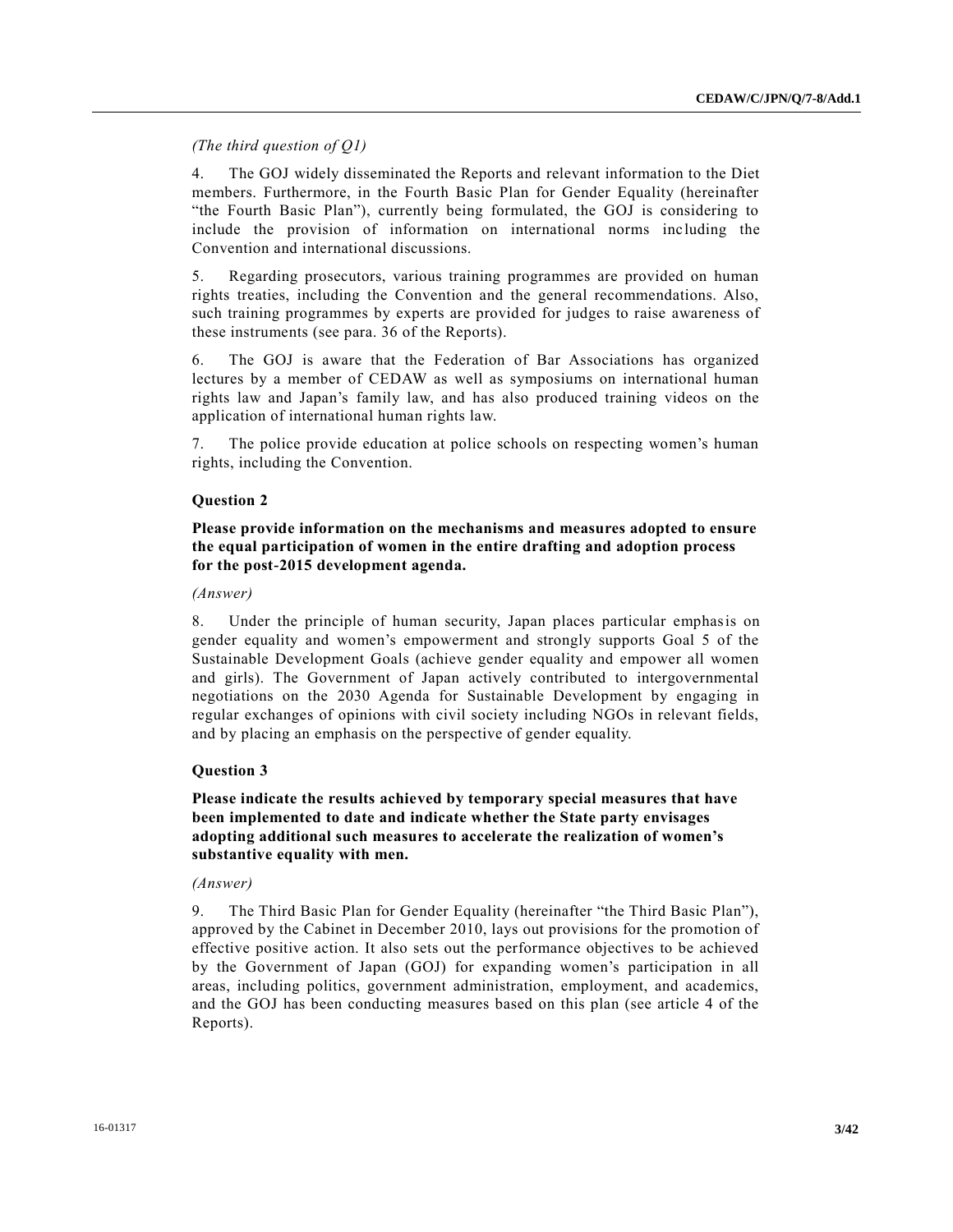10. Regarding achievement for the performance objectives under this Plan, the proportion of women in national and local governments has improved and is still growing (see the appendix).

11. Furthermore, in the economic sector in the past two years since the end of 2012, for example the proportion of female executive officers in companies has increased by about 30 per cent. In the area of national government employees, in April 2015 the GOJ achieved its recruitment target which has been set since FY2015 to have a ratio of over 30 per cent female national government employees employed through the recruitment examination. These achievements show the growth of the women's empowerment movement across the whole society (see the appendix for the current status of the main performance objectives in the Third Basic Plan).

12. In order to further accelerate the women's active participation movement across society as a whole, the Intensive Policy 2015 has set forth measures for strengthening positive action to expand women's participation in areas with significant social impact as well as areas that are closely related to the development of human resources for the future.

13. In the area of government administration, regarding national government employees, the Guidelines for Initiatives to Promote Work-Life Balance and the Empowerment of Female National Government Employees were formulated in October 2014. These Guidelines set forth three pillars for reform — working styles, balance between an active career and childcare/nursing care, and women's active participation in the workplace. Based on these Guidelines, the relevant ministries formulated action plans that include new numerical targets for the recruitment and promotion of female national government employees and are advancing these measures in a comprehensive and planned manner. Regarding local government employees, from the perspective of providing support for voluntary measures based on the actual circumstances of each local governments, the GOJ will promote the human resource development of female local government employees in collaboration with relevant organizations, find out the issues concerning the appointment of female local government employees, and provide information and advice aimed at improving the situation, such as introducing examples of measures taken by the national government and innovative measures undertaken by local governments.

14. In the economic sector, the GOJ will compile databases on the status of women's active participation to promote increased awareness of the activities being undertaken by companies as well as the challenges they face.

15. In the agricultural sector, to increase the proportion of female agricultural committee members and executive officers of agricultural cooperatives under the agricultural cooperative reform law enacted in August 2015, the GOJ will take measures to expand women's participation through the establishment of provisions for giving consideration to gender balance. Furthermore, the GOJ also promotes women's empowerment in rural communities by enhancing training to develop female leaders.

16. In the field of education, a set of number of places will be allocated for women in various training programmes for teachers who wish to gain promotion to vice principal or principal positions in order to encourage female teachers to aspire towards promotion to managerial positions and to bring about the realization of such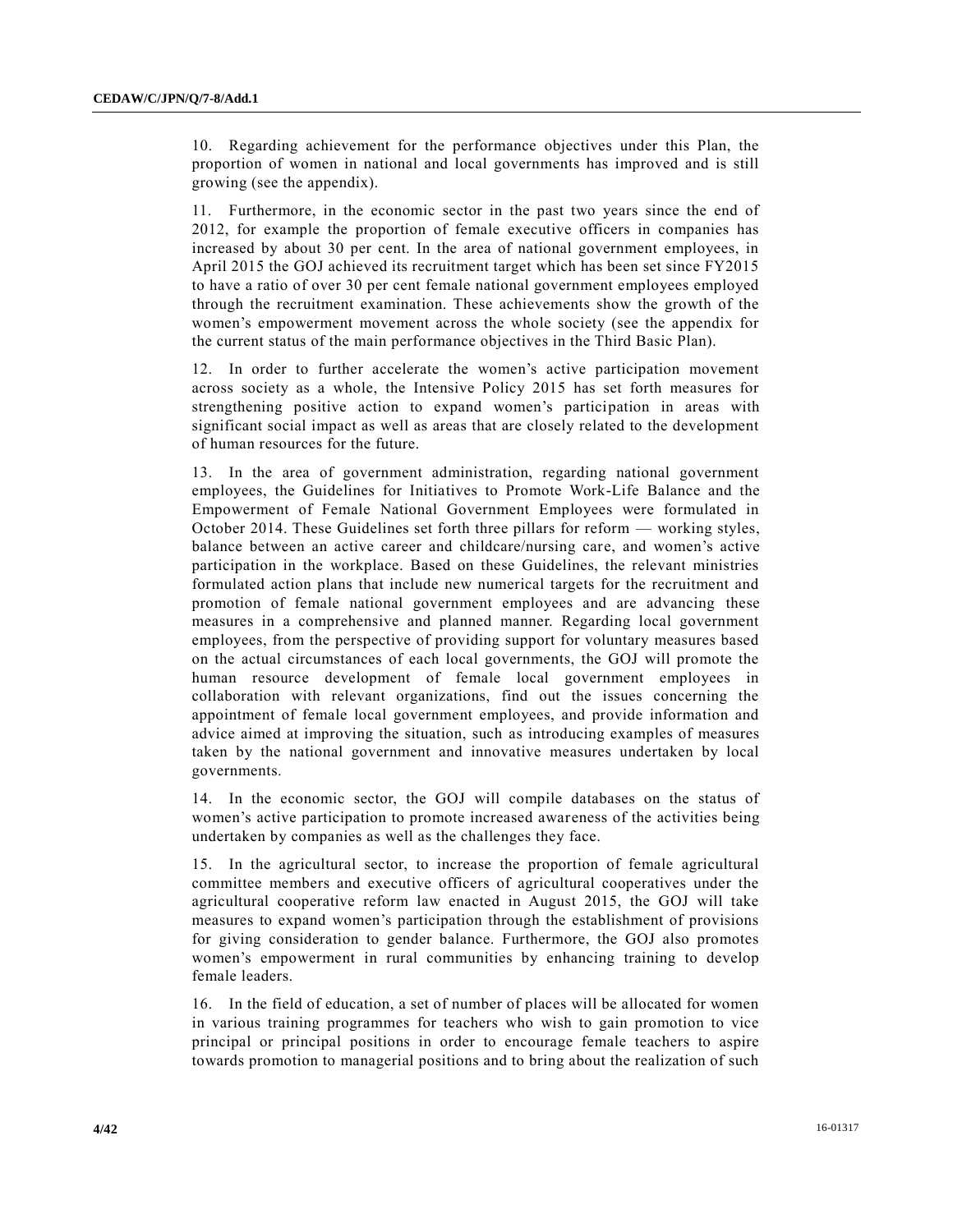promotions. Through such measures, the movement of expanding women's participation in various areas will be accelerated.

17. Furthermore, in August 2015, the Act of the Promotion of Women's Participation and Advancement in the Workplace (hereinafter "the Women's Participation Promotion Act") was established. Targeted at national and local governments, and private employees with more than 301 employees, this Act mandates the formulation of action plans that incorporate numerical targets and measures based on the results of analysing issues of gender and employment. Going forward, the GOJ will further promote the expansion of women's participation across the whole society through the steady implementation of this Act.

#### Q3. Appendix

Proportion of women in national and local government (Percentage)

| <i>Item</i>                                                                                                                                                                                                                | Figures during formulation<br>of the plan | Latest figures | Target (deadline)            |
|----------------------------------------------------------------------------------------------------------------------------------------------------------------------------------------------------------------------------|-------------------------------------------|----------------|------------------------------|
| Proportion of women in<br>government positions<br>equivalent to or higher than<br>director of regional<br>organizations of central<br>government or assistant<br>director of central government<br>ministries and agencies | 5.1 (Jan 2009)                            | 5.6 (Jan 2014) | About 10 (end of<br>FY 2015) |
| Proportion of women in<br>government positions<br>equivalent to or higher than<br>director of the central<br>government ministries and<br>agencies                                                                         | 2.2 (Jan 2009)                            | 3.3 (Sep 2014) | About 5 (end of FY)<br>2015) |
| Proportion of women in<br>designated positions of central<br>governments                                                                                                                                                   | $1.7$ (Jan 2009)                          | 2.8 (Sep 2014) | About 3 (end of FY)<br>2015) |
| Proportion of women in<br>positions equivalent to or<br>higher than prefectural director                                                                                                                                   | 5.7(2009)                                 | 7.2(2014)      | About 10 (End of<br>FY 2015) |
| Positions equivalent to or<br>higher than section manager<br>level in private companies                                                                                                                                    | 6.5(2009)                                 | 8.3 (2014)     | About 10 (2015)              |

<sup>\*</sup> "Targets" refers to non-binding targets that the GOJ aims to achieve when it works on the political parties. These targets do not place any constraints on the autonomous actions taken by political parties; neither are they goals that the respective political parties themselves aim to achieve.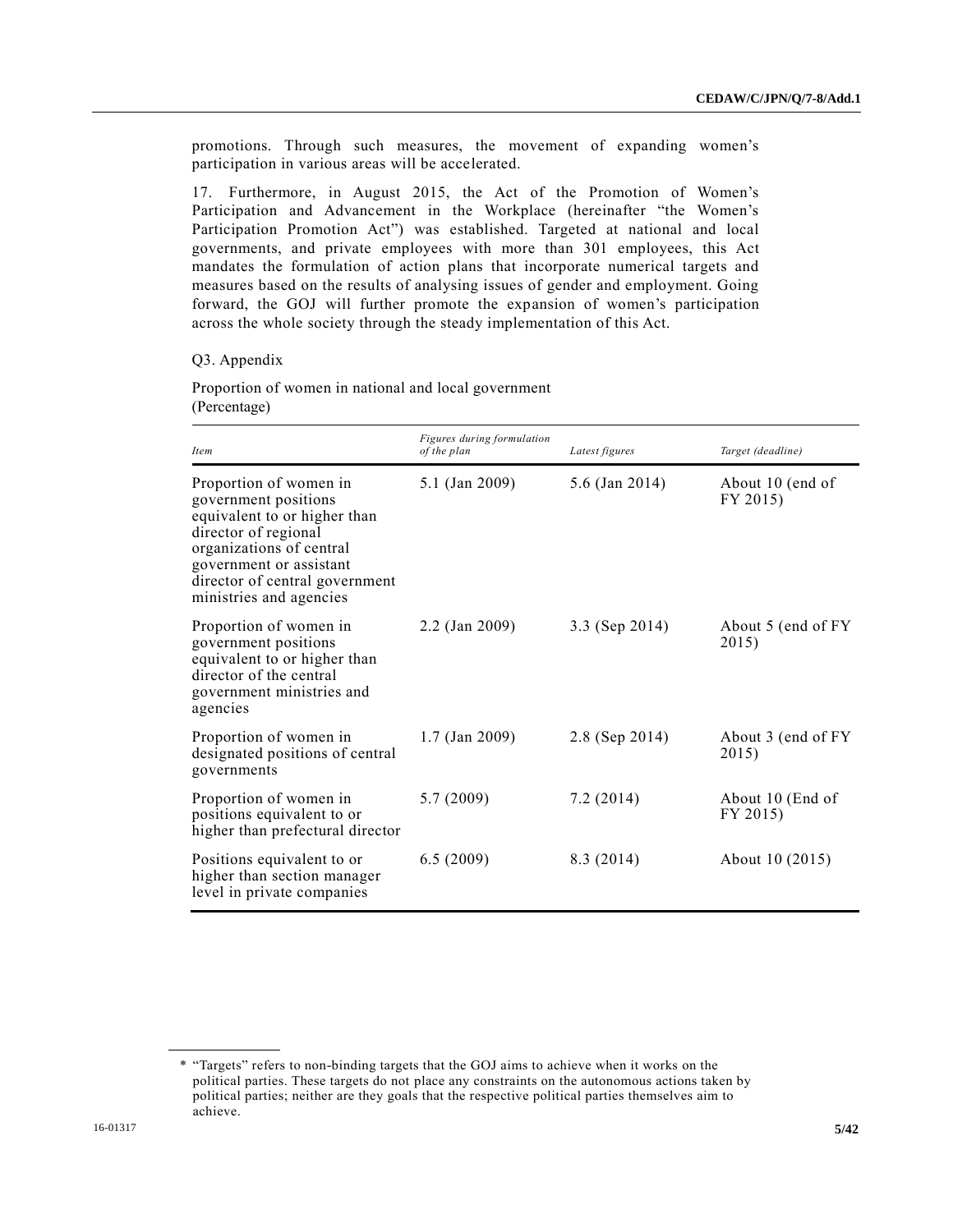Main performance objectives in the Third Basic Plan

Area 1: Expanding women's participation in policy and decision-making processes (Targets\*)

(Percentage)

| Item                                                                                   | Figures during formulation<br>of the plan | Latest figures | Target (deadline) |
|----------------------------------------------------------------------------------------|-------------------------------------------|----------------|-------------------|
| Proportion of female<br>candidates for the election of<br>the House of Representatives | 16.7<br>(2009)                            | 16.6<br>(2014) | 30<br>(2020)      |
| Proportion of female<br>candidates for the election of<br>the House of Councillors     | 22.9<br>(2010)                            | 24.2<br>(2013) | 30<br>(2020)      |

(Performance objectives)

| Item                                                                                                                                                                                                                       | Figures during formulation<br>of the plan | Latest figures                                                                                                  | Target (deadline)           |
|----------------------------------------------------------------------------------------------------------------------------------------------------------------------------------------------------------------------------|-------------------------------------------|-----------------------------------------------------------------------------------------------------------------|-----------------------------|
| Proportion of female public<br>prosecutors                                                                                                                                                                                 | 18.2 (2009)                               | 21.4 (2014)                                                                                                     | 23 (end of FY2015)          |
| Proportion of female national<br>government employees<br>employed through the<br>recruitment examination                                                                                                                   | 26.1 (FY2010)                             | 31.5 (FY2015)                                                                                                   | About 30<br>(end of FY2015) |
| Proportion of female national<br>government employees<br>employed through the Level I<br>recruitment examination for<br>national civil service                                                                             | 25.7 (FY2010)                             | 36.6 (Reference)<br>Administrative<br>category of the<br>class general career<br>track examination<br>(FY 2015) | About 30                    |
| Proportion of women in<br>government positions<br>equivalent to or higher than<br>director of regional<br>organizations of central<br>government or assistant<br>director of central government<br>ministries and agencies | 5.1 (Jan 2009)                            | 5.6 (Jan 2014)                                                                                                  | About 10<br>(end of FY2015) |
| Proportion of women in<br>government positions<br>equivalent to or higher than<br>director of the central<br>government ministries and<br>agencies                                                                         | 2.2 (Jan 2009)                            | 3.3 (Sep 2014)                                                                                                  | About 5<br>(end of FY2015)  |
| Proportion of women in<br>positions equivalent to<br>designated positions of central<br>governments                                                                                                                        | $1.7$ (Jan 2009)                          | 2.8 (Sep 2014)                                                                                                  | About 3<br>(end of FY2015)  |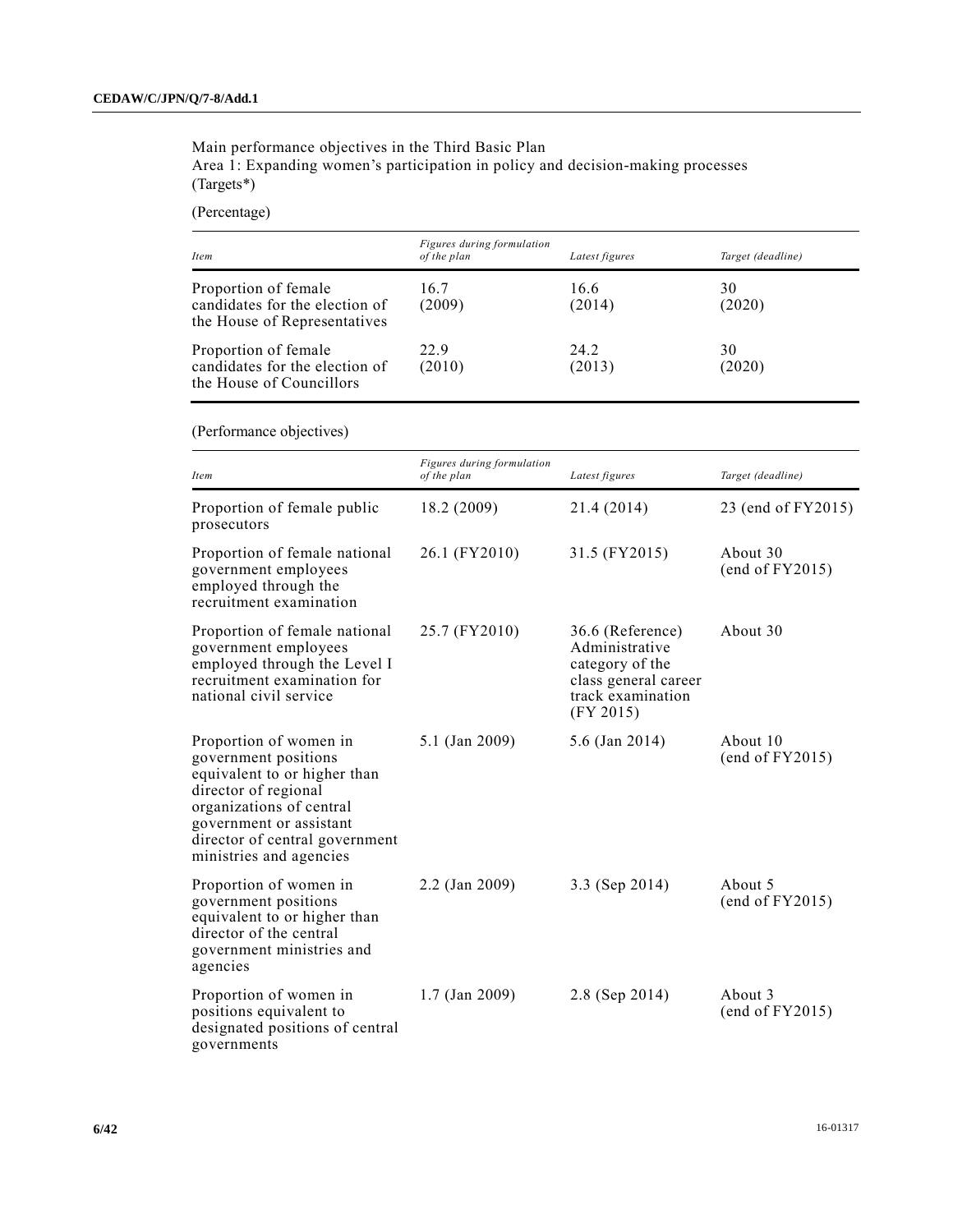| <i>Item</i>                                                                                           | Figures during formulation<br>of the plan | Latest figures | Target (deadline)           |
|-------------------------------------------------------------------------------------------------------|-------------------------------------------|----------------|-----------------------------|
| Proportion of female members<br>in national advisory councils<br>and committees                       | 33.2 (2009)                               | 35.4 (2014)    | Between 40 and 60<br>(2020) |
| Proportion of female expert<br>members in national advisory<br>councils and committees                | 16.5(2009)                                | 22.4 (2014)    | 30 (2020)                   |
| Proportion of female local<br>government employees<br>employed through the<br>recruitment examination | 21.3 (2008)                               | 26.1(2014)     | About 30<br>(End of FY2015) |
| Proportion of women in<br>positions equivalent to or<br>higher than prefectural director              | 5.7(2009)                                 | 7.2(2014)      | About 10<br>(End of FY2015) |
| Proportion of female members<br>on prefectural advisory<br>councils and committees                    | 28.4 (2009)                               | 30.3 (2014)    | 30 (2020)                   |
| Proportion of female members<br>on advisory councils and<br>committees in municipalities              | 23.3 (2009)                               | 25.2 (2014)    | 30 (2015)                   |

Area 4: Ensuring equal opportunities and benefits for men and women in employment (Performance objectives)

| <i>Item</i>                                                                             | Figures during formulation<br>of the plan | Latest figures | Target (deadline) |
|-----------------------------------------------------------------------------------------|-------------------------------------------|----------------|-------------------|
| Positions equivalent to or<br>higher than section manager<br>level in private companies | 6.5(2009)                                 | 8.3 (2014)     | About 10 (2015)   |

\* Also published in Area 1: Expanding women's participation in policy and decision-making processes

*Item Figures during formulation of the plan Latest figures Target (deadline)* Number of agricultural committees and agricultural cooperatives that do not employ women Agricultural committees: 890 (FYI 2008) Agricultural cooperatives: 535 (FYI 2007) Agricultural committees: 529 (preliminary figures for FY2014) Agricultural cooperatives: 159 (preliminary figures for FY2014) Both agricultural committees and agricultural cooperatives: 0 (FY2013)

Area 6: Promoting gender equality towards the realization of vibrant rural areas (Performance objectives)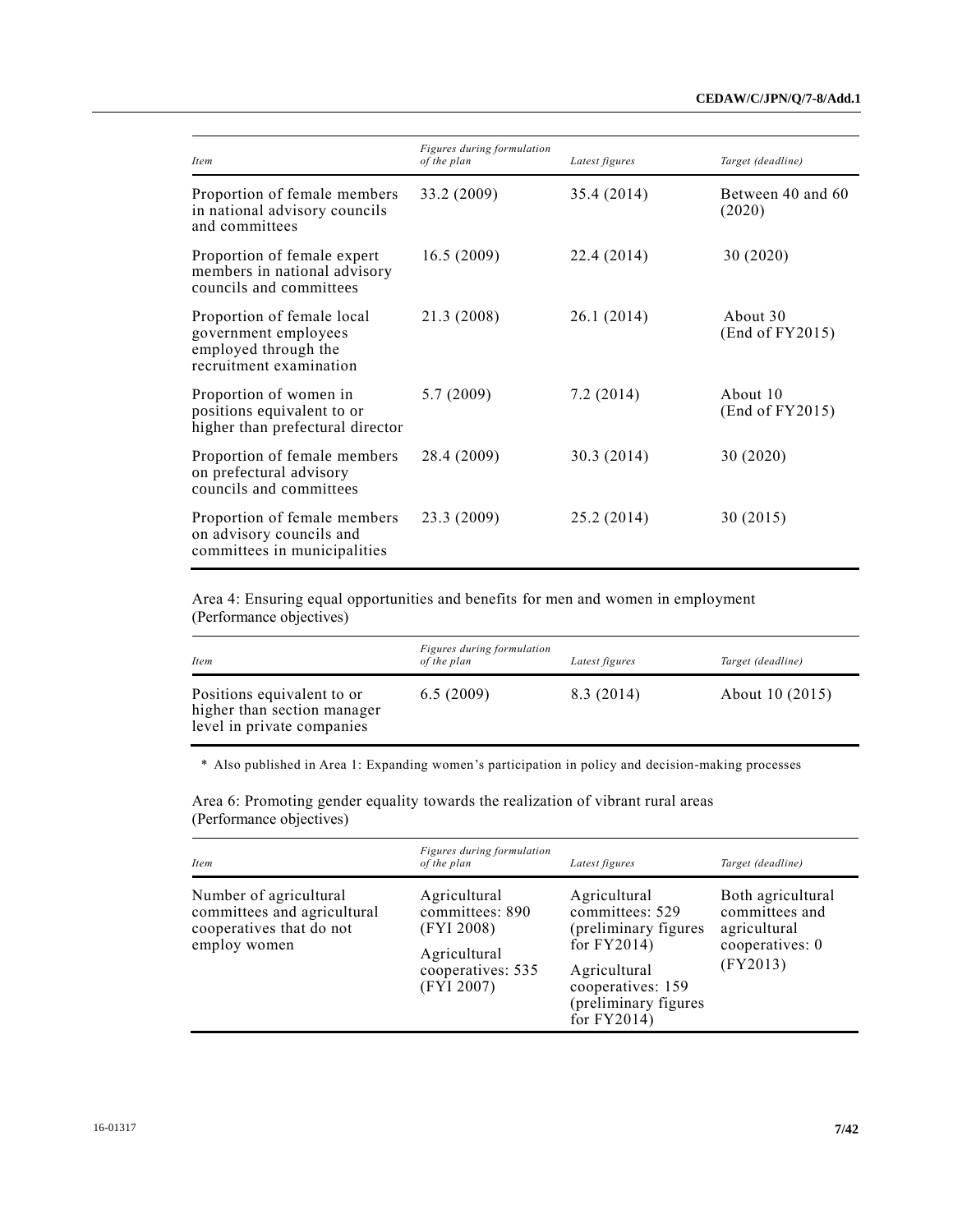Area 11: Enhancing education and learning to enable diverse choices and promote gender equality

(Performance objectives)

| <i>Item</i>                                                                                                                    | Figures during formulation<br>of the plan | Latest figures | Target (deadline) |
|--------------------------------------------------------------------------------------------------------------------------------|-------------------------------------------|----------------|-------------------|
| The proportion of boards of<br>education in prefectures and<br>municipalities that contain one<br>or more female board members | 93.2 (2009)                               | 93.5 (2013)    | 100(2015)         |
| Vice-principal or above in<br>elementary or junior high<br>school level educational<br>institution                             | 14.7(2010)                                | 15.2(2013)     | 30 (2020)         |
| Proportion of female university<br>professors                                                                                  | 16.7(2009)                                | 19.5 (2014)    | 30 (2020)         |

Area 12: Gender equality in science and technology and academic fields (Performance objectives)

| Item                                                                     | Figures during formulation<br>of the plan | Latest figures                  | Target (deadline)                                                                                                                                                                                                                                                                                                                                                                                                                                                                                                                                  |
|--------------------------------------------------------------------------|-------------------------------------------|---------------------------------|----------------------------------------------------------------------------------------------------------------------------------------------------------------------------------------------------------------------------------------------------------------------------------------------------------------------------------------------------------------------------------------------------------------------------------------------------------------------------------------------------------------------------------------------------|
| Target employment numbers<br>for female researchers (natural<br>science) | Natural sciences<br>23.1 (2008)           | Natural sciences<br>25.4 (2012) | Goals are based on<br>the 4th Phase of<br>the Science and<br><b>Technology Basic</b><br>Plan (FY2011<br>through FY2015),<br>which has the<br>following<br>objectives: "25 per<br>cent for natural<br>sciences (in the<br>short term), and<br>then aim for 30 per<br>cent. In particular,<br>early achievement<br>of 20 per cent for<br>science, 15 per<br>cent for<br>engineering, and<br>30 per cent for<br>agriculture, and<br>aiming to achieve<br>30 per cent for<br>medicine,<br>dentistry, and<br>pharmacology<br>combined."<br>(Council for |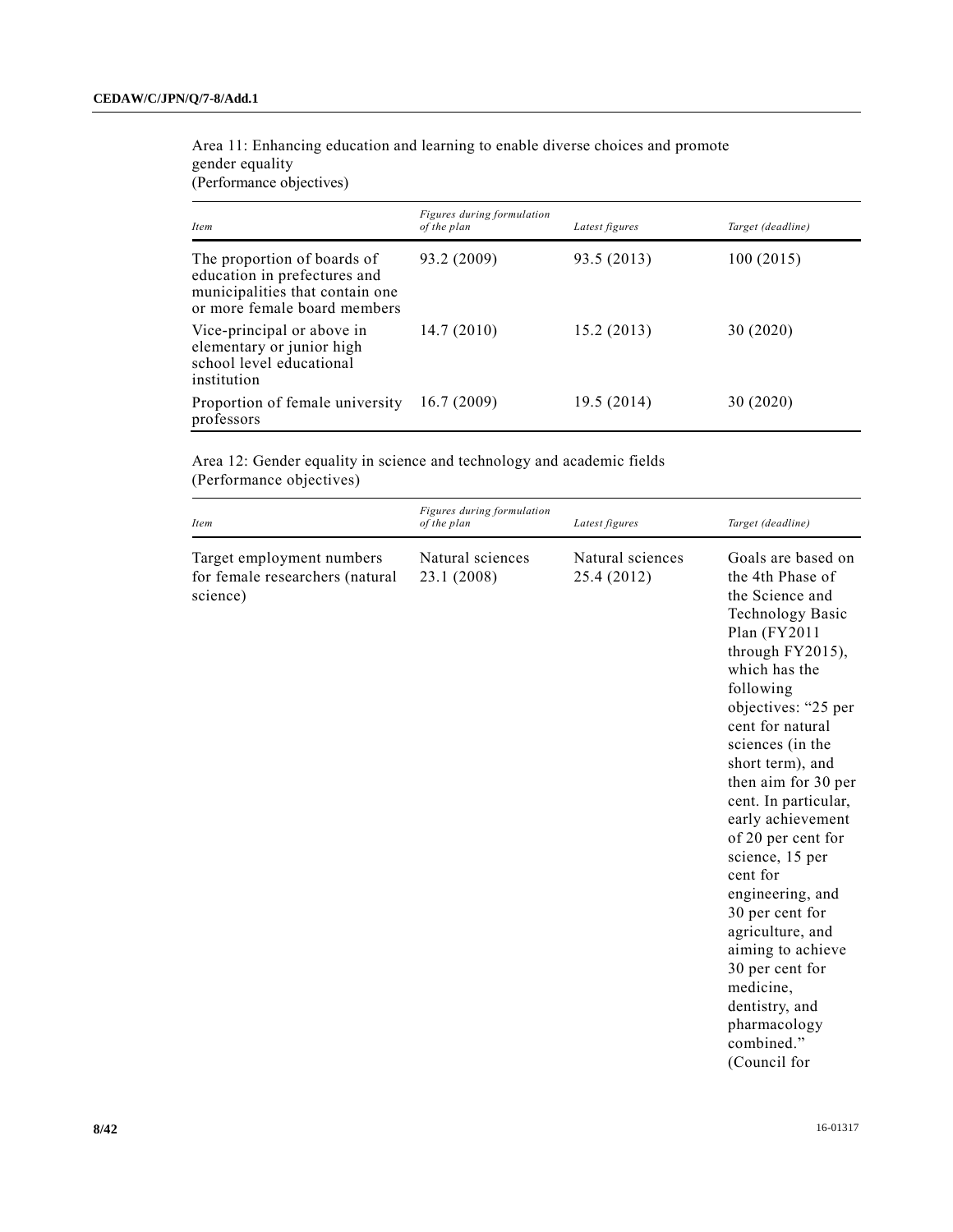| <i>Item</i>                                                                  | Figures during formulation<br>of the plan | Latest figures             | Target (deadline)                                  |
|------------------------------------------------------------------------------|-------------------------------------------|----------------------------|----------------------------------------------------|
|                                                                              |                                           |                            | Science and<br><b>Technology Policy</b><br>Report) |
| Proportion of female council<br>members on the Science<br>Council of Japan   | 20.5 (2008)                               | 23.3 (1st October<br>2014) | 22 (2015)                                          |
| Proportion of female associate<br>members on the Science<br>Council of Japan | 12.5(2008)                                | 22.3 (1st October<br>2014) | 14(2015)                                           |

Area 14: Promoting gender equality in the areas of regional development, disaster prevention, and the environment

(Performance objectives)

| <i>Item</i>                                                                                  | Figures during formulation<br>of the plan | Latest figures      | Target (deadline)    |
|----------------------------------------------------------------------------------------------|-------------------------------------------|---------------------|----------------------|
| Proportion of female heads of<br>community associations                                      | 4.1 per cent $(2010)$                     | 4.7 per cent (2014) | 10 per cent $(2015)$ |
| Number of prefectural disaster<br>management councils that do<br>not have any female members | 13 (2009)                                 | 0(2014)             | 0(2015)              |

## **Question 4**

**Please indicate whether the State party envisages adopting a comprehensive strategy to combat stereotyping in order to promote a non-patriarchal image of women, including that of disadvantaged groups of women, such as older women, women with disabilities, migrant women and women belonging to ethnic and religious minorities. Please indicate the measures taken to combat stereotypical attitudes about the roles and responsibilities of women and men in the media and to eliminate the sexualized depiction of women in advertising. Please also provide information on the incidence of gender discriminatory statements and sexist remarks made by public officers since the issuance of the previous concluding observations (CEDAW/C/JPN/CO/6) and on the measures taken to address that situation. Please also indicate the measures taken to prevent and punish verbal violence against women. Please further indicate the measures envisaged to criminalize hate speech targeting minority groups, including speeches that incite sexual assault against them.**

#### *(Answer)*

## *(The first question of Q4)*

18. Eliminating stereotyped perceptions of gender roles is a major theme in the Third Basic Plan, and the Government of Japan (GOJ) implements measures, including those for women in disadvantaged positions.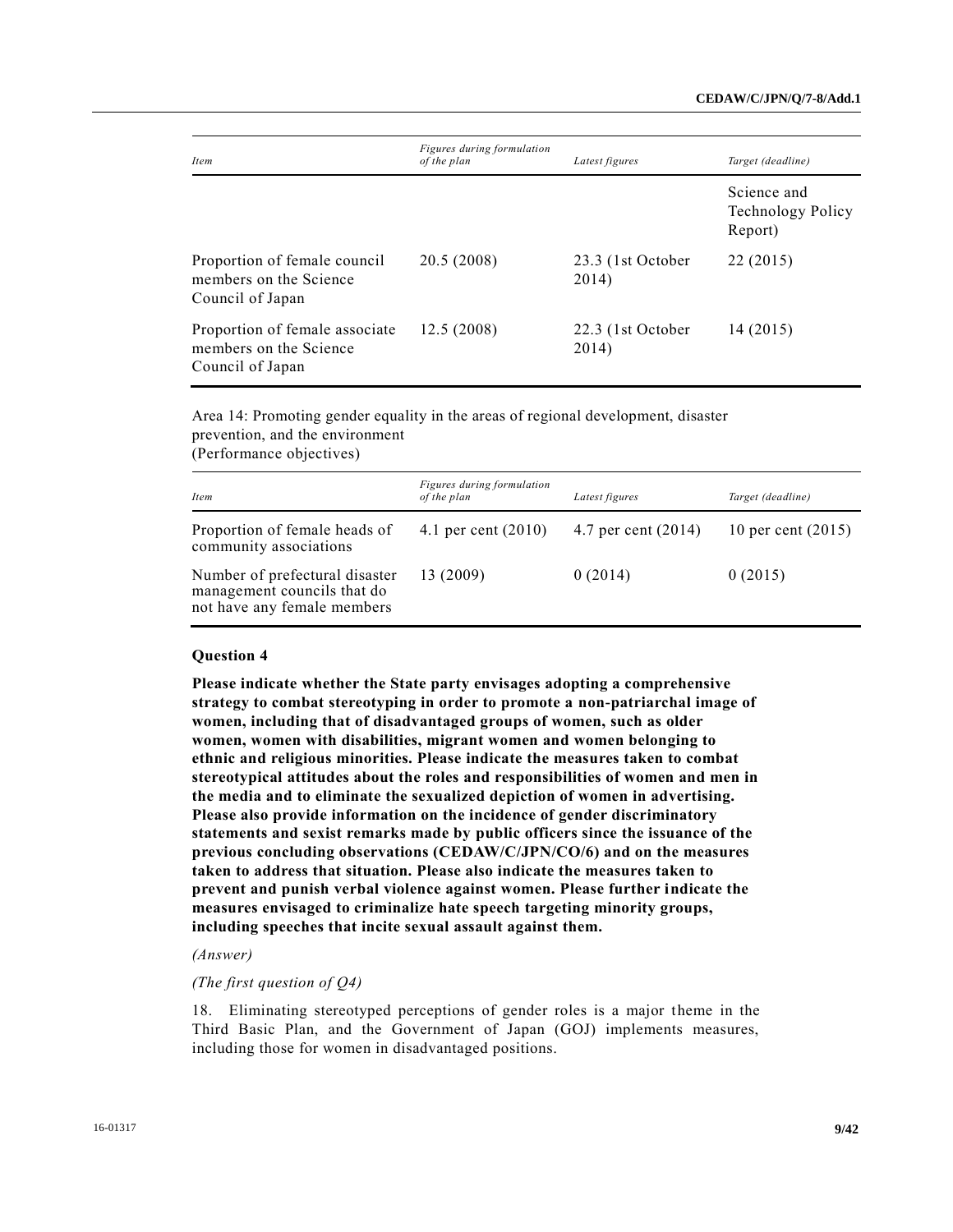19. In the Fourth Basic Plan, the GOJ is going to put together measures to dispel stereotyped perceptions in all areas. Also, a chapter titled "Developing an environment where women and others facing poverty, aging, disabilities, and other difficulties are able to lead secure lives" will be included in that Plan.

## *(The second question of Q4)*

20. The Liaison Conference for the Promotion of Gender Equality facilitates cooperation between the GOJ and various stakeholders including the media and co hosted a symposium on the relationship between the media and gender equality with the Cabinet Office. Also the Cabinet Office has interviews with the presidents of media organizations in PR magazines (see article 5.1 of the Reports).

21. In the Fourth Basic Plan as well, measures for gender equality in the media will be promoted.

## *(The third question of Q4)*

22. The Cabinet Office conducts public relations and awareness-raising activities for the general public and government employees, in cooperation with the relevant ministries, local governments, and private sector organizations at every opportunity, such as during Gender Equality Weeks and as part of its Campaign for the Elimination of Violence against Women. In addition, training programmes, manuals and other materials are also provided.

23. Concerning the jeering directed towards a female member at a local assembly during a question-and-answer session, which was the subject of public criticism for featuring sexist and offensive remarks, the GOJ acknowledged that appropriate measures were taken, including the identification of the speaker by his political party, his expression of apology to the relevant persons, and his withdrawal from his parliamentary group.

## *(The fourth question of Q4)*

24. Spousal violence includes behaviour that causes both physical and psychological damage, and as described above, the Cabinet Office is conducting awareness-raising activities in regard to this issue. Measures addressing sexually offensive remarks in the workplace are described in paras. 68 and 69 of the Reports.

25. Verbal violence directed towards women including threats against individuals is punishable as intimidation under the Panel Code or as gang intimidation or habitual intimidation under the Law Concerning Punishment of Physical Violence and Others. Verbal violence involving defamation by alleging facts in public and damaging the reputation of individuals may be punishable as defamation under the Penal Code. Verbal violence involving an insult directed towards an individual in public may be punishable as defamation under the Penal Code.

## *(The fifth question of Q4)*

26. Hate speech against minority groups, depending on the case, is punishable as defamation or insults.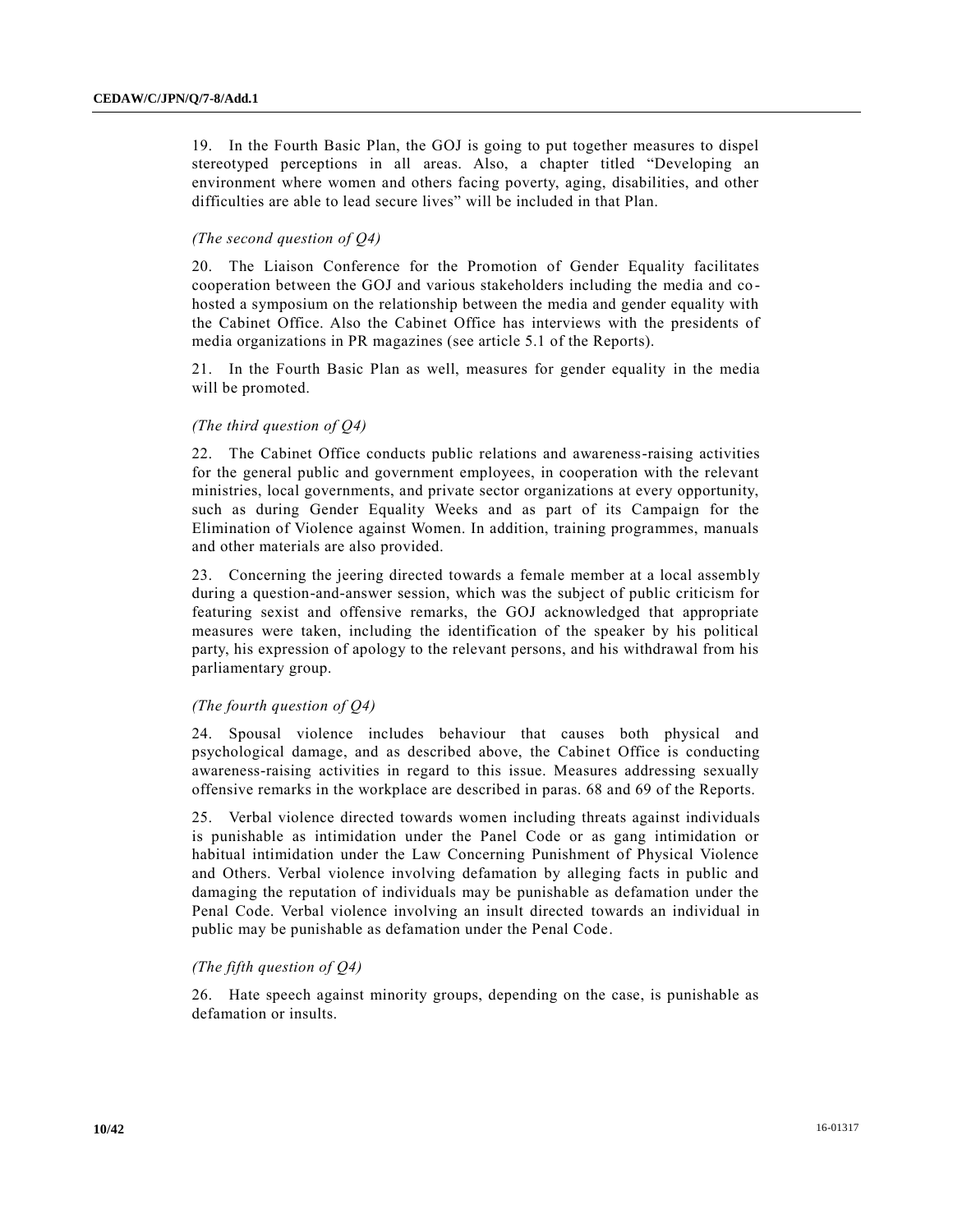## **Question 5**

**Please indicate whether the State party intends to amend the Criminal Code to integrate a broader definition of sexual crimes, increase the penalty for rape and explicitly criminalize incest and marital rape. Please provide updated information on the steps taken to repeal the specific requirement that the victim file a complaint in order to prosecute crimes of sexual violence.**

## *(Answer)*

27. Based on the request of the Third Basic Plan to consider review of penalties for sex crimes, the Ministry of Justice (MOJ) organized a review committee on penalties for sex crimes from October 2014 to August 2015, comprising criminal law researchers and the three elements of the judicial community, namely lawyers, prosecutors, and judges. This committee conducted reviews on the following topics: (a) Whether acts similar to sexual intercourse, including anal intercourse, should be made punishable at the same level as rape; (b) Raising the statutory penalty for sex crimes; and (c) Whether explicit provisions should be set forth on the existence and recognition of spousal rape as a crime. At this committee, there were many calls for revisions of laws associated with (a) and (b). However, with regard to (c), under existing laws, cases of spousal rape are not denied, and there are court cases that have recognized it as a crime. Hence, it was the opinion of many of the committee members that revisions to the law were not necessary for (c). The committee also reviewed the issue of making sex crimes prosecutable offenses without requiring a complaint from the victim, and the majority was of the opinion that sex crimes should be made prosecutable offenses without a complaint from the victim. Based on the results of this review, the MOJ is examining the Penal Code to include the necessity of amending it.

### **Question 6**

**Please provide data on the number of protection orders delivered in the past five years and the measures taken to speed up their issuance. Please indicate whether the State party considers issuing emergency protection orders on the basis of a complaint from one party only under its Spousal Violence Prevention Act. Please also indicate the measures taken to ensure that women who are victims of domestic violence can stay in their home. Please indicate the measures taken to facilitate the reporting of domestic and sexual violence, in particular whether the State party intends to open a 24-hour free hotline dedicated specifically to counselling women who are victims of violence, including minority women and women with disabilities.**

## *(Answer)*

## *(The first question of Q6)*

28. According to article 13 of the Act on the Prevention of Spousal Violence and the Protection of Victims, the court shall render a judicial decision promptly with regard to cases pertaining to a petition for a protection order, and the Government of Japan acknowledges that protection orders are promptly issued at the court corresponding to individual cases. Furthermore, under the proviso in para. 1 of article 14 of the same Act, in "cases where there are circumstances where waiting for the [fixed] date [for a hearing] will interfere with the fulfilment of the intent of the petition for a protection order," depending on the case, the protection orders can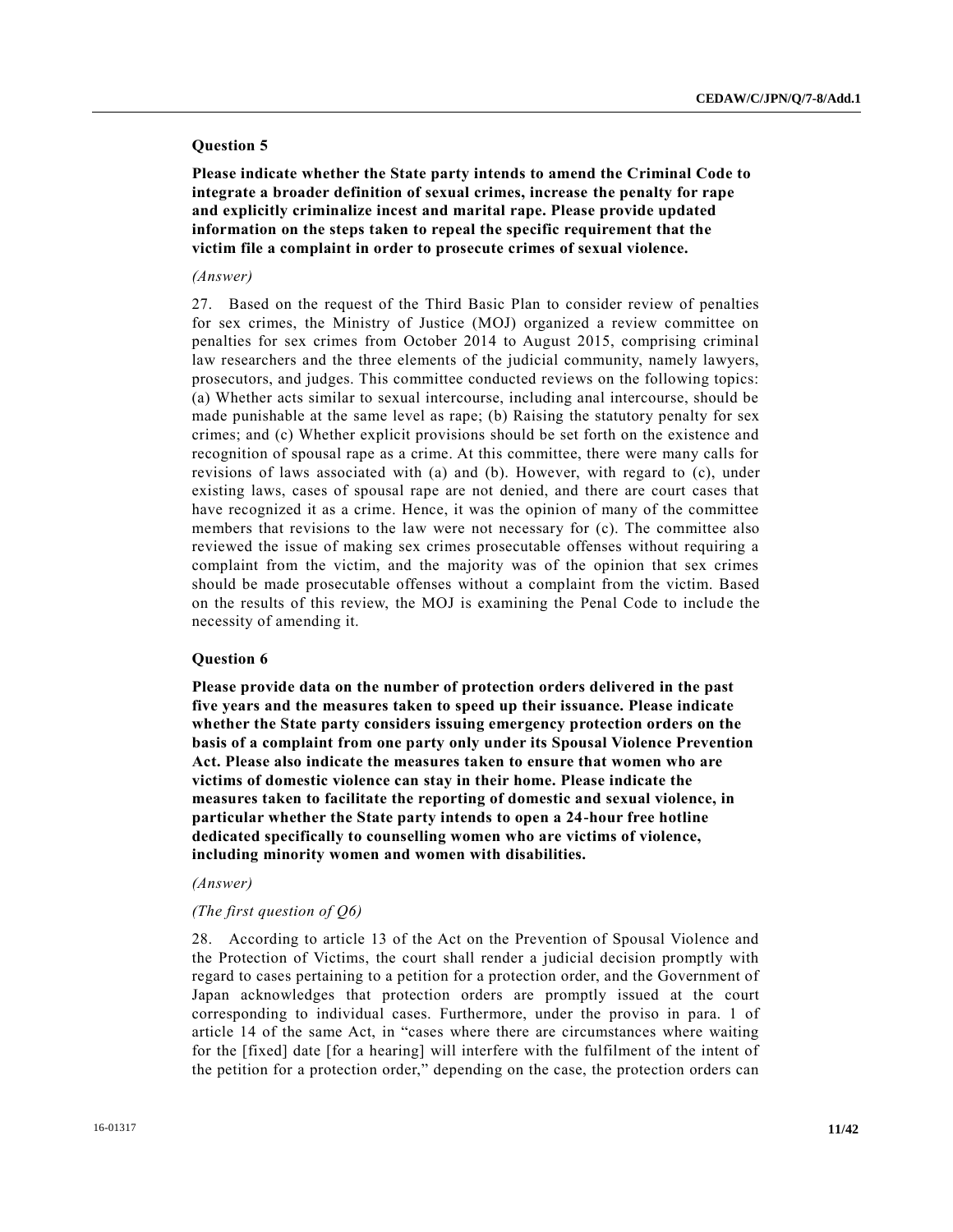be issued without waiting for the fixed date for the hearing of the other party. Appendix 1 shows the number of cases where protection orders were issued in the past five years and Appendix 2 shows those under the proviso of para. 1 of article 14 of the same Act.

## *(The second question of Q6)*

29. Cases with increasing risks of violence are handled through the utilization of temporary protection facilities such as Women's Consulting Offices. In cases that fulfil the aforementioned criteria, it is possible to issue a protection order without waiting for the fixed date for the hearing of the other party.

## *(The third question of Q6)*

30. In cases pertaining to the issuance of protection orders, the court can issue a restraining order, which prohibits the perpetrator from coming close to the victim's residence (except residences that are used as a base for living together with the spouse), as well as an expulsion order, which orders the perpetrator to leave the residence that is used as a base for living together with the victim (items 1 and 2 of para. 1, article 10 of the same Act). Hereby, the victim can carry out preparatory work such as organizing personal affairs or finding a new place of residence.

31. Measures for cases where female victims are unable to remain in their own residences include provision of various support services through Women's Consulting Offices, (paras. 42 and 195 of the Reports), and giving priority for entering public housing facilities.

## *(The fourth question of Q6)*

32. In addition to measures described in paras. 45 and 47 through 49 of the Reports, the police have established a guidance officer system for investigations related to sex crimes, and are making efforts to improve the practical skills of employees through assigning female police officers to take charge of sex crime investigations, and implementing specialized courses. The police have also set up telephone consultation lines as well as consulting rooms in police boxes as a way to ensure privacy and provide a more comfortable environment for women to take part in consultations.

33. The Cabinet Office publishes information about its consultation offices on its website and in leaflets.

34. To improve the accessibility of victims, including those with disabilities, the automated voice service that provides the telephone numbers for consultation offices has been improved to automatically connect callers to their nearest consultation office, based on the location data of the phone call.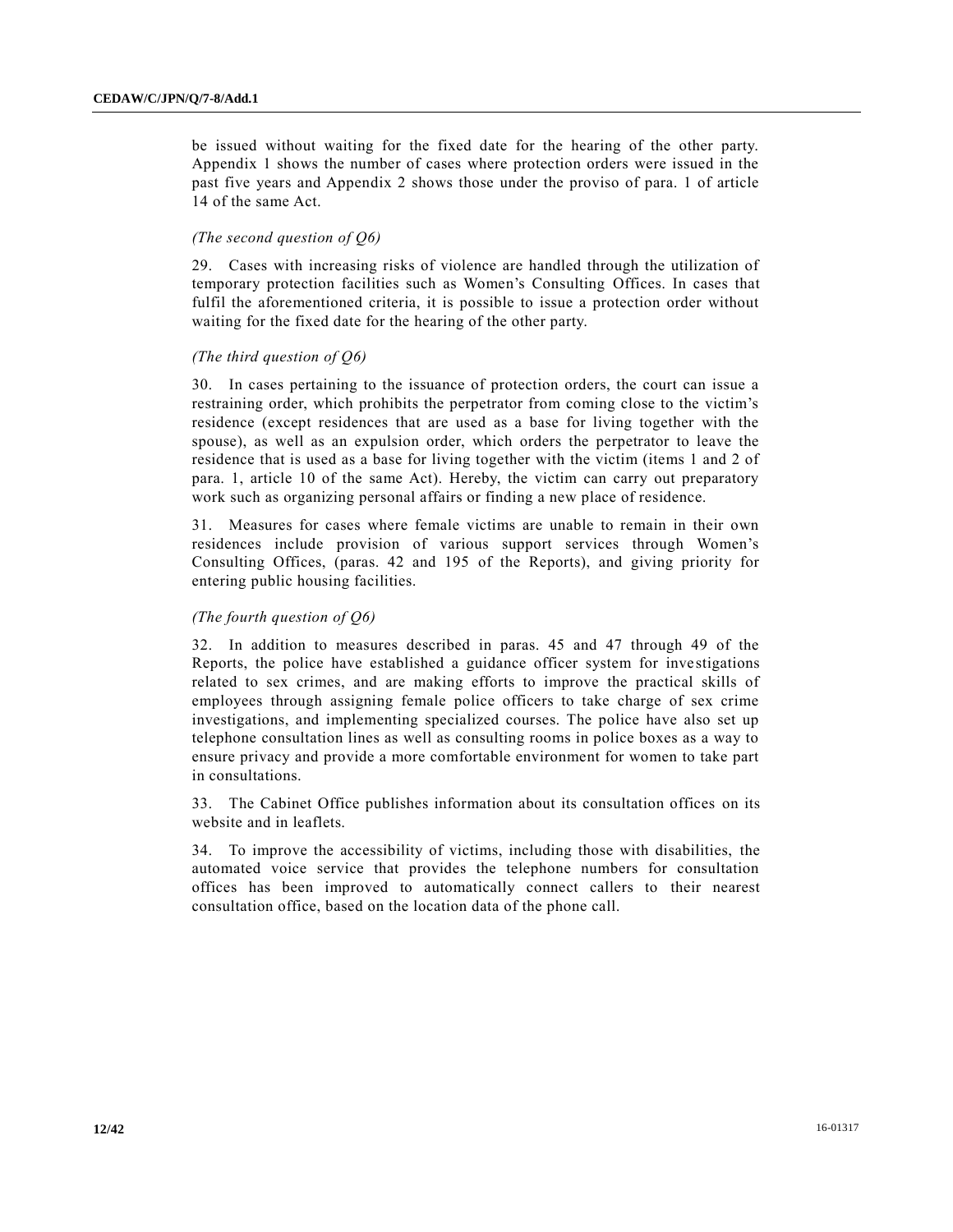Q6: Appendix 1

Number of protection orders issued in the past five years

|      | Number of protection orders issued |
|------|------------------------------------|
| 2010 | 2,434                              |
| 2011 | 2,137                              |
| 2012 | 2,482                              |
| 2013 | 2,312                              |
| 2014 | 2,528                              |

## Appendix 2

Number of protection orders issued in the past five years under the proviso of para. 1 of article 14

| 2010 | 18 |
|------|----|
| 2011 | 10 |
| 2012 | 23 |
| 2013 | 16 |
| 2014 | 21 |

## **Question 7**

**Please indicate the measures taken to ban the sale of video games or cartoons involving rape and sexual violence against girls and women and to raise awareness among the producers of such materials, in line with the Committee's general recommendation No. 19 on violence against women. Please also indicate the measures taken to address the mass production, distribution and use of pornographic videos in which women are targets of sexual violence, as well as the portrayal of sexualized commercial images of women.**

## *(Answer)*

35. Concerning video games and films, self-imposed regulation by the industry and its independent rating organizations have been carried out through ratings and reviews of such media containing sexually explicit and violent scenes or scenes including anti-social behaviour, to ensure that ethically inappropriate games and films are not distributed.

36. In 46 prefectures, ordinances have been enacted, and a list of books designated as detrimental has been created to regulate the reading/browsing of such material by youths and the sale of such material to youths.

37. The Government of Japan (GOJ) clarifies the requirements for exemption from liability for Internet Service Providers (ISPs) through the Act on the Limitation of Liability for Damages of Specified Telecommunications Service Providers and the Right to Demand Disclosure of Identification Information of the Senders and the Act on the Prevention of Revenge Pornography. A list of the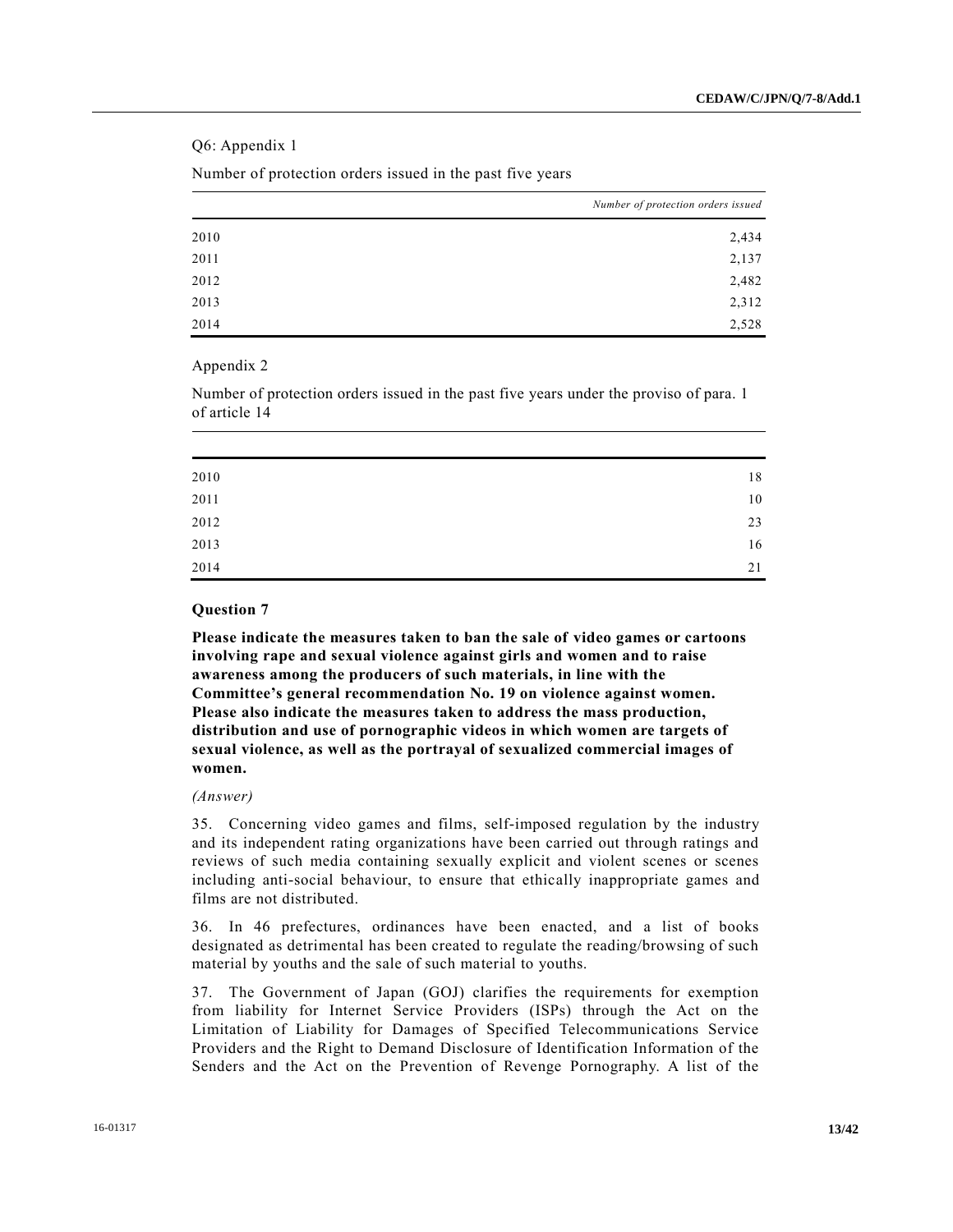Internet addresses of websites that contain child pornography has been provided to ISPs and other relevant companies, and support is provided for voluntary measures to prevent the distribution of such material.

38. The police strengthened investigations on crimes by groups of child pornography consumer and crimes carried out with file-sharing software. In 2014, the police cleared 1,828 cases of child pornography (746 children were victimized). These numbers represent a record high.

39. In 2014, 850 arrests for obscenity offences committed using computer networks, and 185 arrests for crimes related to the sale of obscene DVDs, were made. Press releases regarding those arrests have been held accordingly.

40. Distribution, public display of, and possession for distribution purposes of obscene drawings are punishable under article 175 of the Penal Code. The possession, production, provision, and public display of child pornography is also punishable under the Act on Regulation and Punishment of Acts Relating to Child Prostitution and Child Pornography, and the Protection of Children (para. 189 of the Reports). Such crimes are dealt with by administering strict and appropriate dispositions and sentences. This Act was revised in June 2014 to criminalize acts of producing child pornography through secret filming, as well as acts of possession and storage of child pornography for the purpose of satisfying sexual curiosity.

41. To reduce browsing by youths of harmful information on the Internet including pornography, the GOJ implements measures to improve youths' Internet literacy by providing information, raising awareness, and promoting the use of filtering services.

## **Question 8**

**Please provide updated information on the measures taken to provide highquality support services to women, including disadvantaged groups of women such as minority, indigenous and migrant women, in order for them to bring complaints and to seek protection and redress. Please also indicate the measures taken to disseminate and ensure the implementation of the legal provisions providing protection to foreign women who are victims of spousal violence without revoking their status of residence.**

*(Answer)*

*(The first question of Q8)*

42. Measures undertaken by the Ministry of Justice (MOJ) are provided in para. 49 of the Reports. The MOJ sets up Human Rights Counselling Offices for Foreign Nationals that provide interpretation in 10 Legal Affairs Bureaus, including those at district level. They offer human rights consultation services for foreign nationals.

43. See para. 45 of the sixth Report regarding the support services provided by Japan Legal Support Centre.

44. See paras. 47, 48, and 392 of the Reports for details on measures taken by the police. When advice is sought from victims of human trafficking, in addition to the measures described in the answer to Q6, the police take additional measures, such as giving due consideration to the venue for, and language in which to conduct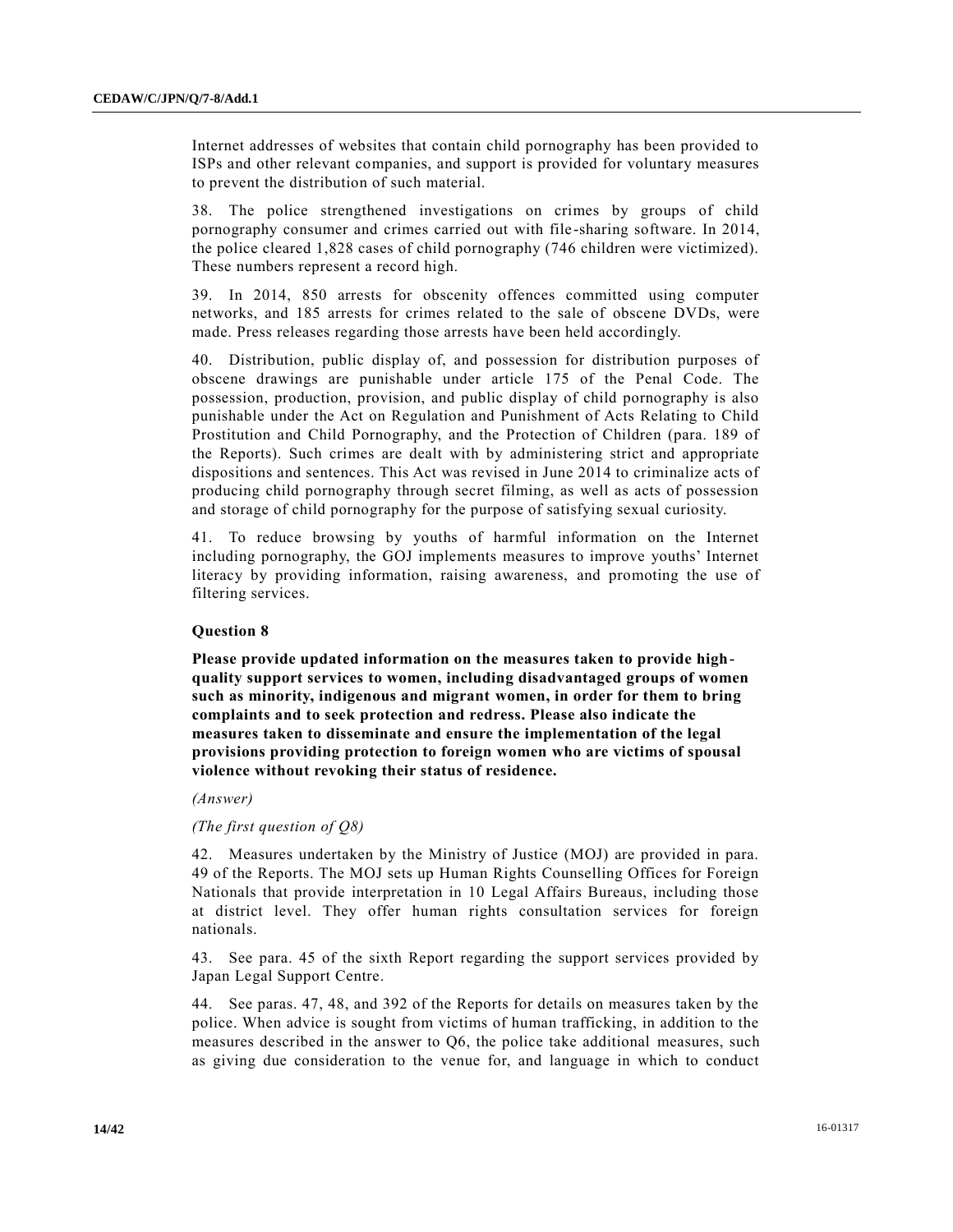consultation. In addition, the police seek to protect and identify victims promptly by making available numbers that permit anonymous phone calls, by producing a nd distributing leaflets, and by uploading publicity and educational films on the police website.

45. See the answer to Q6 for responses to victims of sex crimes.

46. In addition to the measures in para. 71 of the Reports, the Ministry of Health, Labour and Welfare formulated the Women's Consulting Offices Guidelines in March 2014, and the Counselling and Support Guidelines for Women's Consultants in March 2015. The aim of these Guidelines was to improve the quality of the consultation services provided by the Women's Consulting Offices.

47. For foreign victims, in addition to the measures in para. 200 of the Reports, the Cabinet Office provides the information in eight languages on its website. Furthermore, it provides the pamphlets in Braille.

## *(The second question of Q8)*

48. When foreign nationals require temporary evacuation or protection from spousal violence, their status of residence is not revoked, providing that there are "justifiable reasons" for evacuation or protection under item 1 of article 22 -4 of the Immigration Control and Refugee Recognition Act. Such treatment is also clearly provided for under the Basic Policy Related to the Prevention of Spousal Violence and the Protection of Victims.

49. Furthermore, for foreign nationals recognized as victims of spousal violence, measures are taken to ensure an appropriate response from a humanitarian perspective and one that gives careful consideration to their situation, with a correct understanding of their individual circumstances, such as being forced into separation due to spousal violence. These measures include providing training to staff about ideas and investigative methods related to human rights, sever al times a year.

#### **Question 9**

**The Committee has been informed of recent public statements that there was no evidence that proved the forcible removal of "comfort women". Please comment on this information. Please also indicate whether the State party intends to take compensatory measures on behalf of "comfort women" in countries other than those covered by the Asian Women's Fund, including in China and Timor-Leste, and prosecute the perpetrators. Please indicate whether the State party intends to reintegrate into school textbooks references to the issue of "comfort women", and raise awareness among the population of the issue.**

#### *(Answer)*

50. With the recognition that the comfort women issue continues to impact the development of Japan-Republic of Korea relations, Governments of Japan and the Republic of Korea agreed at the Japan-Republic of Korea Summit Meeting held on 2 November 2015, to continue and accelerate consultations on the issue towards its conclusion as promptly as possible. Subsequently, intensive bilateral consultations, including the Director-General consultations between the diplomatic authorities of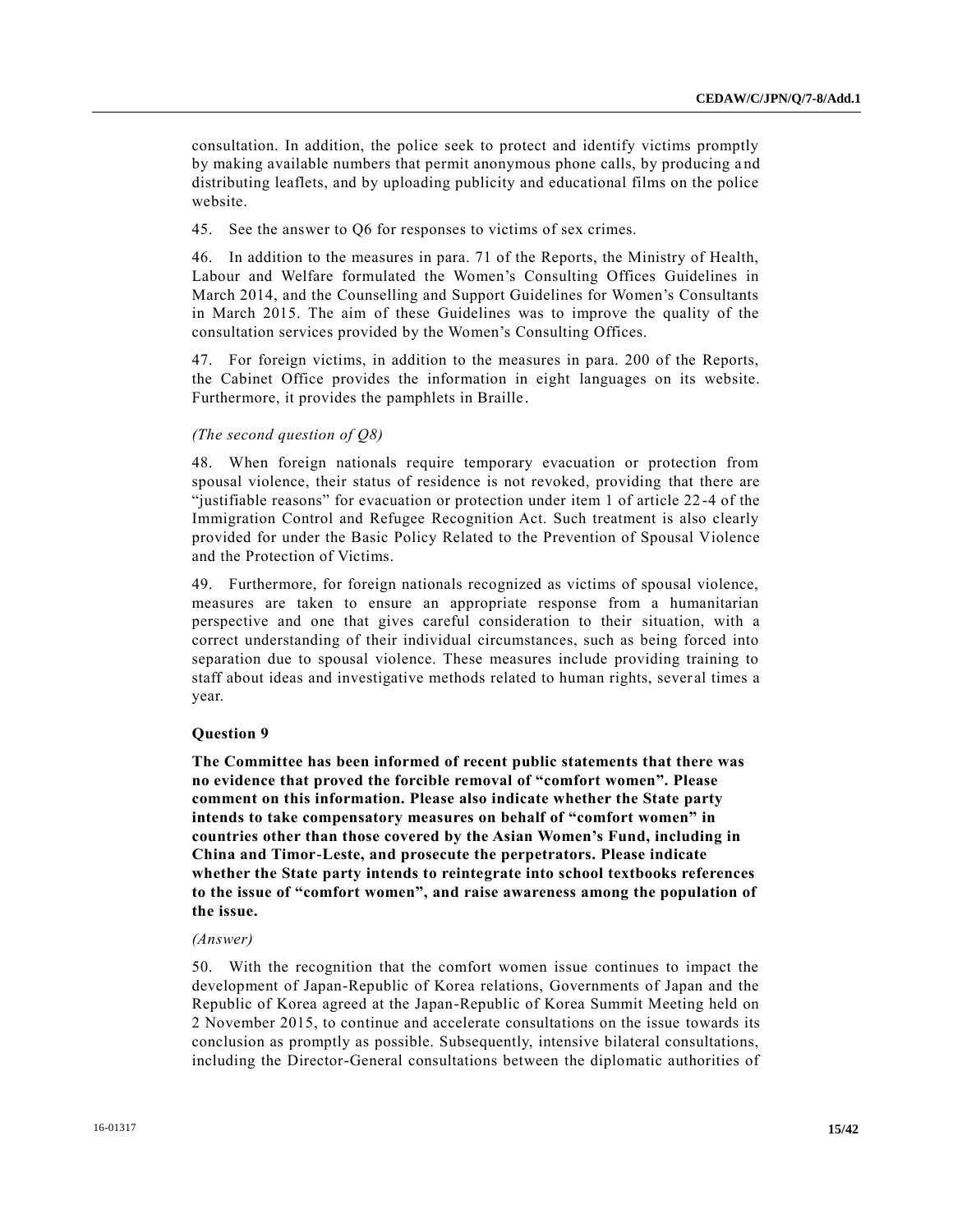the two countries, were carried out. On 28 December, the Foreign Ministers of Japan and the Republic of Korea met and made an announcement (see Attachment) at a joint press occasion. Later on the same day, the leaders of Japan and the Republic of Korea spoke over the telephone and confirmed the content of the announcement. With this agreement, the Government of Japan (GOJ) and the Government of the Republic of Korea confirmed that the issue of comfort women is resolved finally and irreversibly.

51. Under the above-mentioned circumstances, the GOJ answers the questions posed by the committee as follows:

1. Regarding the question on the "recent public statements that there was no evidence that proved the forcible removal of 'comfort women'":

• The GOJ has conducted a full-scale fact-finding study on the comfort women issue since the early 1990s when the issue started to be taken up as a political issue between Japan and the Republic of Korea. The fact-finding study included

(1) research and investigation on related documents owned by relevant ministries and agencies of the GOJ, (2) document searches at the U.S. National Archives and Records Administration, as well as (3) hearings of relevant individuals including former military parties and managers of comfort stations and analysis of testimonies collected by the Korean Council. "Forceful taking away" of comfort women by the military and government authorities could not be confirmed in any of the documents that the GOJ was able to identify in the above-mentioned study.

2. Regarding the question "whether the State party intends to take compensatory measures on behalf of 'comfort women' in countries other than those covered by the Asian Women's Fund, including in China and Timor-Leste, and prosecute the perpetrators":

• The GOJ does not have such intention of doing so.

3. Regarding the question "whether the State party intends to reintegrate into school textbooks references to the issue of 'comfort women', and raise awareness among the population of the issue":

• The GOJ is not in a position to answer the question on the specific contents which are taken up in school textbooks and how these contents are described, since the GOJ does not adopt a government-designated textbook system.

## Q9 Attachment

(provisional translation)

Announcement by Foreign Ministers of Japan and the Republic of Korea at the Joint Press Occasion

#### Foreign Minister Kishida

The Government of Japan and the Government of the Republic of Korea have intensively discussed the issue of comfort women between Japan and the Republic of Korea at bilateral meetings including the Director-General consultations. Based on the result of such discussions, I, on behalf of the Government of Japan, state the following: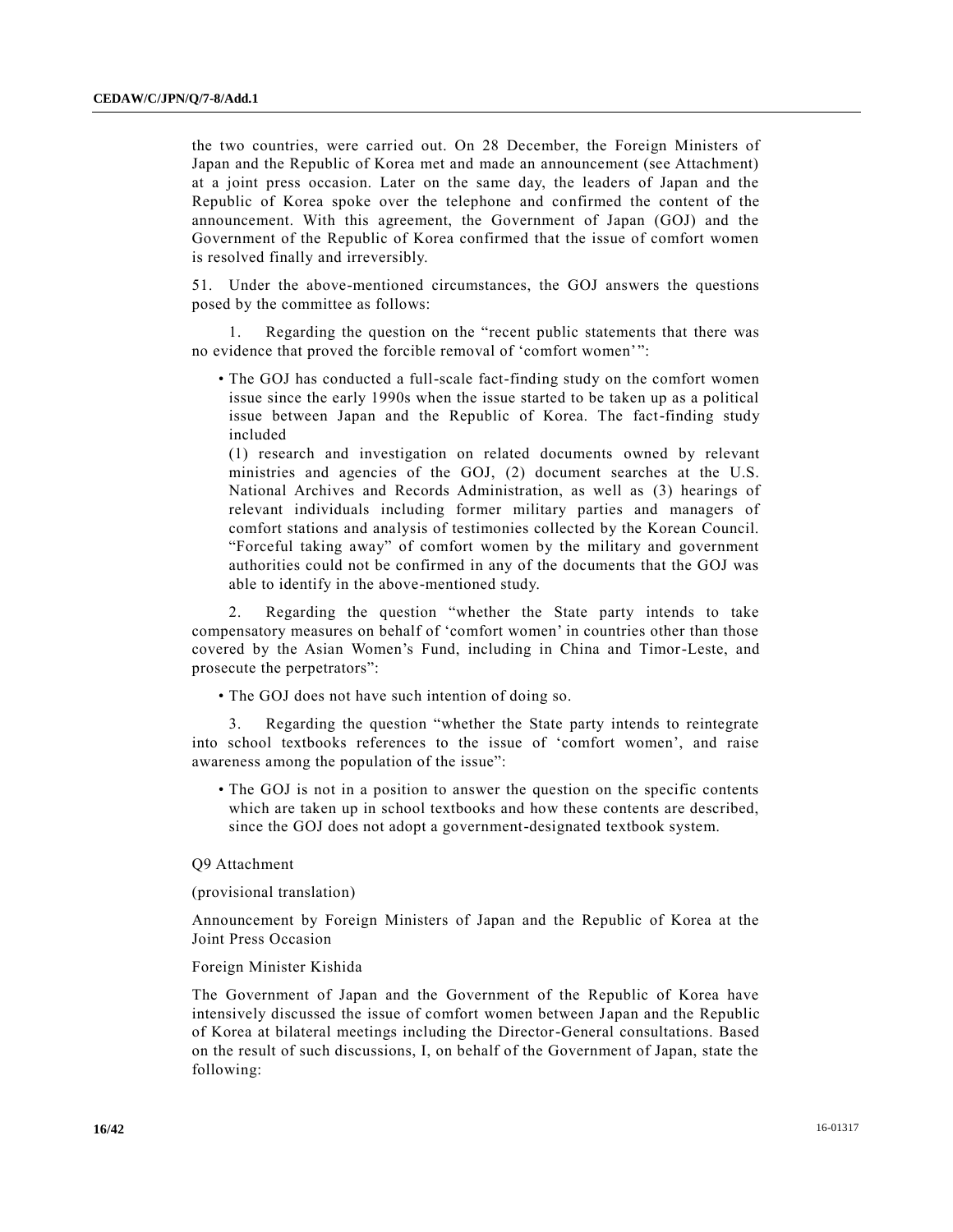(1) The issue of comfort women, with an involvement of the Japanese military authorities at that time, was a grave affront to the honour and dignity of large numbers of women, and the Government of Japan is painfully aware of responsibilities from this perspective.

As Prime Minister of Japan, Prime Minister Abe expresses anew his most sincere apologies and remorse to all the women who underwent immeasurable and painful experiences and suffered incurable physical and psychological wounds as comfort women.

(2) The Government of Japan has been sincerely dealing with this issue. Building on such experience, the Government of Japan will now take measures to heal psychological wounds of all former comfort women through its budget. To be more specific, it has been decided that the Government of the Republic of Korea establish a foundation for the purpose of providing support for the former comfort women, that its funds be contributed by the Government of Japan as a one -time contribution through its budget, and that projects for recovering the honour and dignity and healing the psychological wounds of all former comfort women be carried out under the cooperation between the Government of Japan and the Government of the Republic of Korea.

(3) While stating the above, the Government of Japan confirms that this issue is resolved finally and irreversibly with this announcement, on the premise that the Government will steadily implement the measures specified in (2) above.

In addition, together with the Government of the Republic of Korea, the Government of Japan will refrain from accusing or criticizing each other regarding this issue in the international community, including at the United Nations.

#### Foreign Minister Yun

The Government of the Republic of Korea and the Government of Japan have intensively discussed the issue of comfort women between the Republic of Korea and Japan at bilateral meetings including the Director-General consultations. Based on the result of such discussions, I, on behalf of the Government of the Republic of Korea, state the following:

(1) The Government of the Republic of Korea values the GOJ's announcement and efforts made by the Government of Japan in the lead -up to the issuance of the announcement and confirms, together with the GOJ, that the issue is resolved finally and irreversibly with this announcement, on the premise that the Government of Japan will steadily implement the measures specified in 1. (2) above. The Government of the Republic of Korea will cooperate in the implementation of the Government of Japan's measures.

(2) The Government of the Republic of Korea acknowledges the fact that the Government of Japan is concerned about the statue built in front of the Embassy of Japan in Seoul from the viewpoint of preventing any disturbance of the peace of the mission or impairment of its dignity, and will strive to solve this issue in an appropriate manner through taking measures such as consulting with related organizations about possible ways of addressing this issue.

(3) The Government of the Republic of Korea, together with the Government of Japan, will refrain from accusing or criticizing each other regarding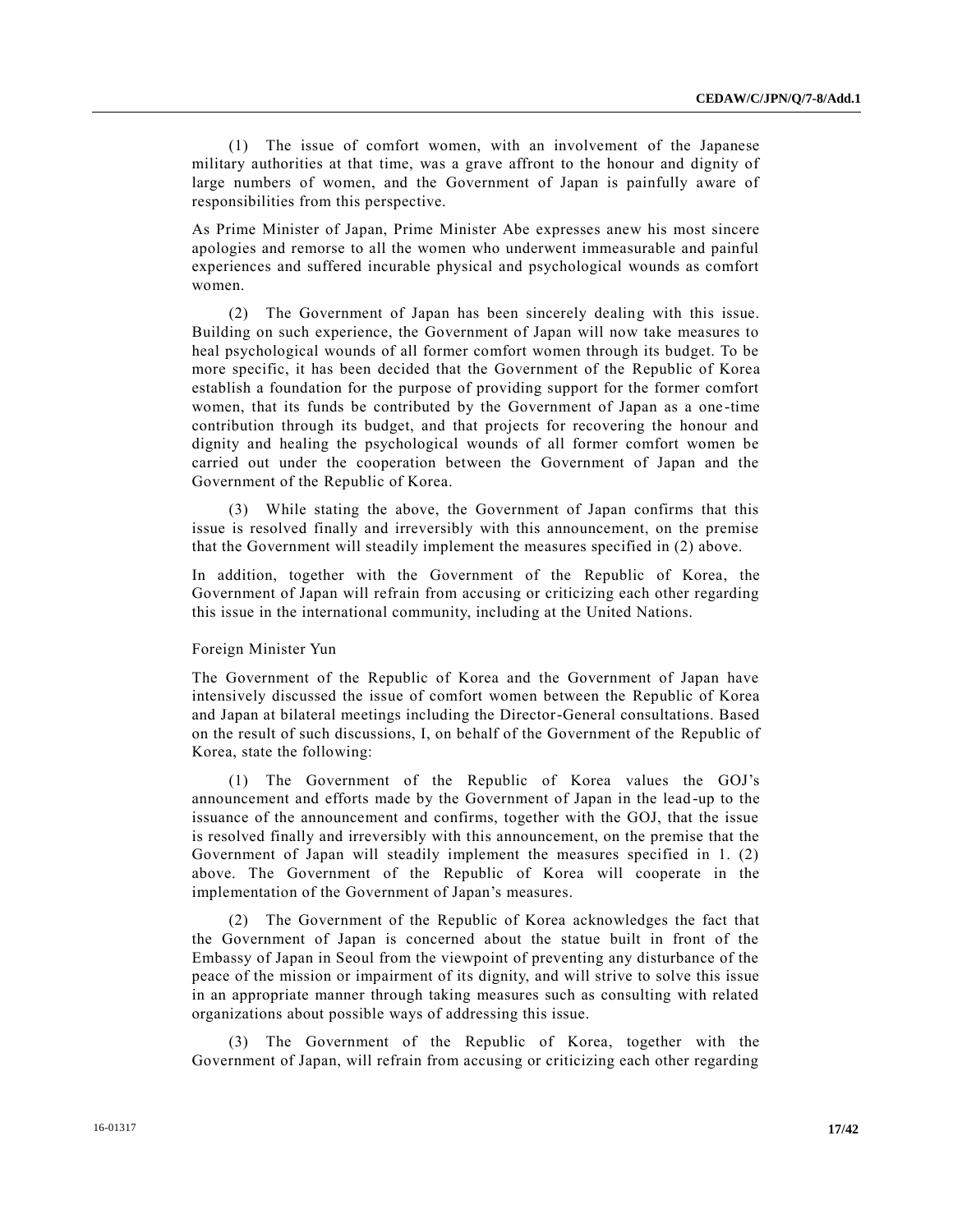this issue in the international community, including at the United Nations, on the premise that the Government of Japan will steadily implement the measures it announced.

(END)

## **Question 10**

**Please provide information on the number of complaints received on trafficking and exploitation of prostitution, as well as the investigations, prosecutions, convictions and penalties imposed on the perpetrators of such crimes. Please indicate the measures taken and envisaged to establish specific shelters for women who are victims of trafficking throughout the country, ensure that all victims of trafficking have access to adequate services and ensure that victims are rehabilitated and reintegrated as appropriate. Please also indicate the measures taken to ensure that internship and foreign trainee programmes are not used for the purposes of forced labour and sexual exploitation.**

*(Answer)*

#### *(Overview)*

52. In 2004, the GOJ formulated the Action Plan to Combat Trafficking in Persons (hereinafter "the Action Plan") and implemented comprehensive measures which succeeded in reducing the number of victims from 117 in 2005 to 17 in 2009. Thereafter, the Government of Japan (GOJ) implemented countermeasures against human trafficking based on the 2009 Action Plan (see para. 187 of the Reports). In December 2014, the GOJ formulated the 2014 Action Plan to and established the Council for the Promotion of Measures to Combat Trafficking in Persons, comprising Cabinet Ministers. In May 2015, the GOJ published the first annual report on measures to combat trafficking in persons.

#### *(The first question of Q10)*

53. See appendix.

## *(The second question of Q10)*

54. See paras. 197 through 205 of the Reports for the measures taken to protect potential victims.

55. In line with the agreements of the Inter-Ministerial Liaison Committee on trafficking in persons, the police are identifying the victims and protecting them in conjunction with the relevant organizations (see also the answer to Q8).

56. In September 2012, booklets on crimes related to trafficking in persons were produced and distributed with the aim of addressing the problem through closer cooperation between the police and the Women's Consulting Offices.

57. The Women's Consulting Offices provide protection for female victims of trafficking in persons regardless of their nationality or age. These offices are working to improve the support provided, including providing food, clothing, and shelter while respecting the victims' religion and dietary needs; giving consideration to arranging for rooms, baths and meals; appointing psychological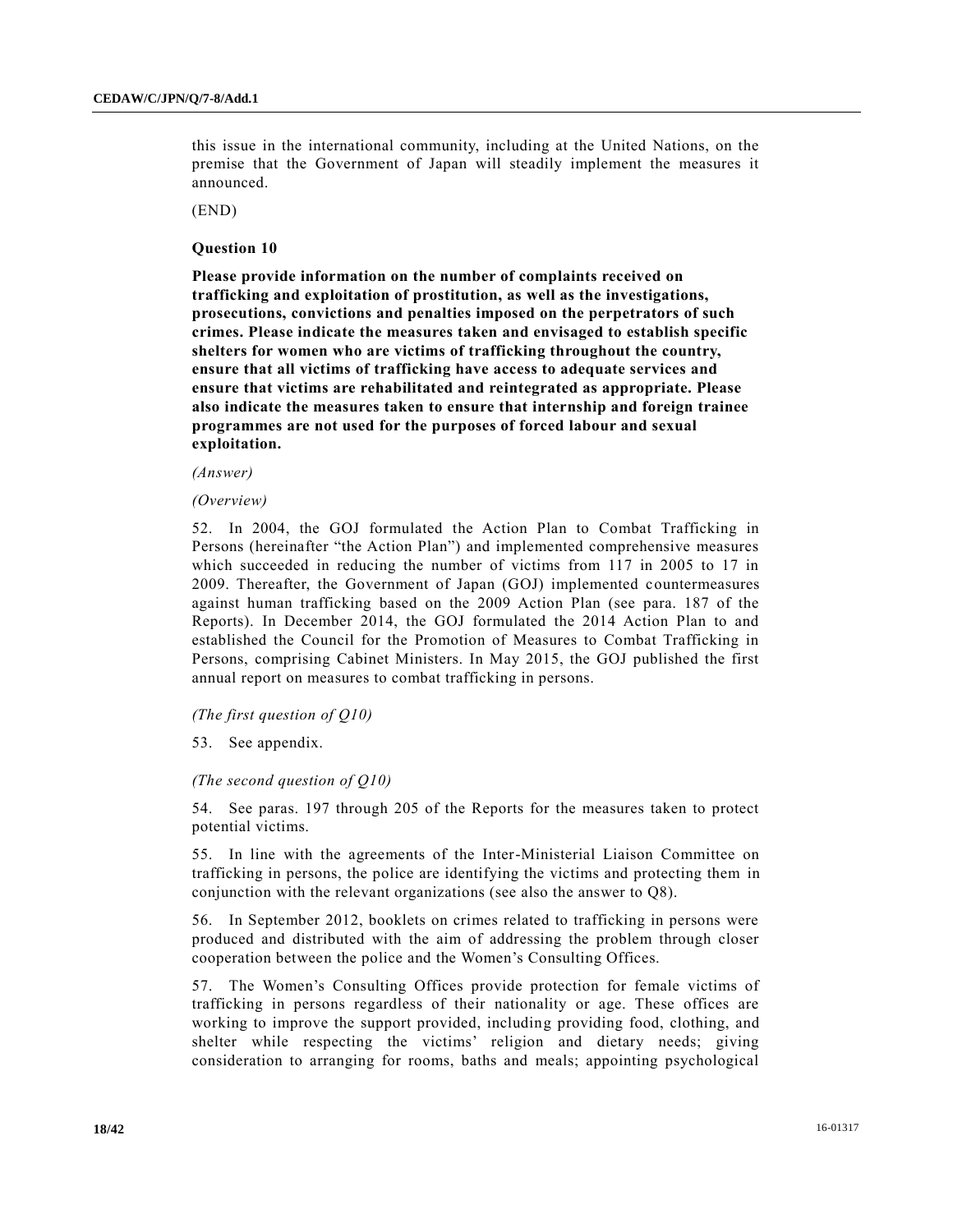counselling staff, interpreters, and night-time security guards; providing support for medical expenses; and disseminating information on legal assistance. In addition, work for the temporary protection of female victims of trafficking in persons may also be entrusted to shelters in the private sector in some cases.

58. Ministry of Foreign Affairs provides voluntary repatriation and reintegration assistance for foreign trafficking victims who are identified in Japan, through contributions to the International Organization for Migration (IOM). This project can be categorized as: (1) Assistance for voluntary return to the home country, which includes counselling, departure assistance, etc.; and (2) Assistance for social reintegration, which includes provision of shelter, medical care, legal consultation, and educational support, etc. A total of 269 foreign victims have been provided with repatriation assistance since the launch of the project in 2005.

## *(The third question of Q10)*

59. Regarding projects entrusted by the Ministry of Health, Labour and Welfare to the Japan International Training Cooperation Organization (JITCO), information is provided to the relevant administrative organizations and to implement appropriate measures in cases when the JITCO provides guidance during on-site inspections on the implementation status of technical intern training, or when suspicions arise of violations of laws and regulations related to labour as well as immigration in the course of native-language telephone consultations for technical intern trainees.

60. The Immigration Bureau strictly deals with implementing organizations that have engaged in serious acts of human rights infringement such as violence or confiscating travel documents from technical intern trainees or malpractices such as non-payment of wages, by imposing measures such as prohibition from accepting technical intern trainees for five years. The Labour Standards Inspection Office (LSIO) and the Immigration Bureau may share information with each other. The LSIO proactively conducts supervision of companies that employ technical intern trainees and take strict measures including judicial measures, when violations of the Labour Standards Act have been confirmed.

61. Sexual harassment in the workplace is also dealt with strictly in accordance with the Act on Equal Employment Opportunity.

62. In order to ensure that technical intern trainees acquire proper skills and to improve protection of the trainees, related draft legislation have been submitted to the Diet and carried over to the next session. This legislation establishes p enalties for acts of human rights violations of technical intern trainees, and introduces measures concerning the protection of the trainees, including establishing contact points for consultations and reporting by the trainees. In case information has bee n obtained about suspicions of violations regarding laws and regulations related to labour as well as immigration, the information is provided to the relevant administrative organizations, and appropriate measures are taken.

## Q10 Appendix

## 1. Human trafficking

(1) Number of people who came under protection in Japan in 2014 as victims of human trafficking: 25 (all female)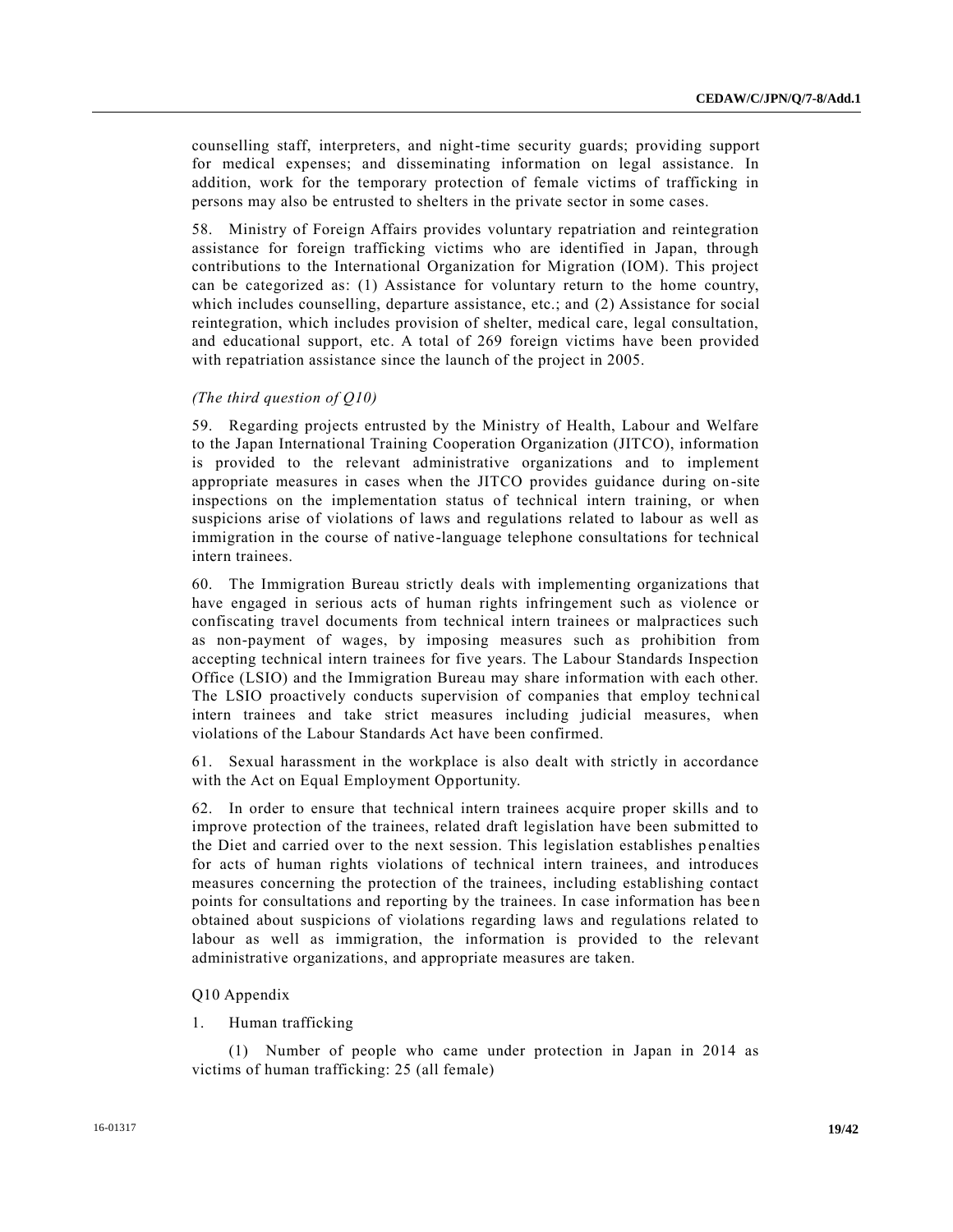(2) Number of people arrested by the Police: 33 persons (including 6 brokers) in 32 cases (out of which 27 were prosecuted (18 convicted, 8 pending trial, 1 person had the prosecution dismissed, as of the end of March 2015), 2 were not prosecuted due to problems such as evidential circumstances, 4 were referred to the family court

(3) Changes in the number of suspects for the crime of trafficking in persons, number of victims, and number of cases of arrests made



(4) Offenses that criminals of trafficking in persons were sentenced for and the results of the trials in 2014

| No. | <i><b>Offense</b></i>                                                                                      | Results of trial, etc.                                                 |
|-----|------------------------------------------------------------------------------------------------------------|------------------------------------------------------------------------|
| 1   | Extortion, violation of Act on Punishment of<br>Physical Violence and Others and Anti-<br>Prostitution Act | 4 years imprisonment, 300,000 yen fine                                 |
| 2   | Extortion, violation of Anti-Prostitution Act                                                              | 2 years 6 months imprisonment, 3 years'<br>probation, 200,000 yen fine |
| 3   | Violation of Employment Security Act                                                                       | $500,000$ yen fine                                                     |
| 4   | Violation of Act on Punishment of Physical<br>Violence and Others                                          | 2 years imprisonment, 5 years' probation                               |
| 5   | Violation of Act on Control and<br>Improvement of Amusement Business, etc.                                 | 1 million yen fine                                                     |
| 6   | Violation of Employment Security Act                                                                       | $500,000$ yen fine                                                     |
| 7   | Violation of Employment Security Act                                                                       | $500,000$ yen fine                                                     |
| 8   | Buying of persons for the purpose of<br>indecency                                                          | 3 years imprisonment, 5 years' probation                               |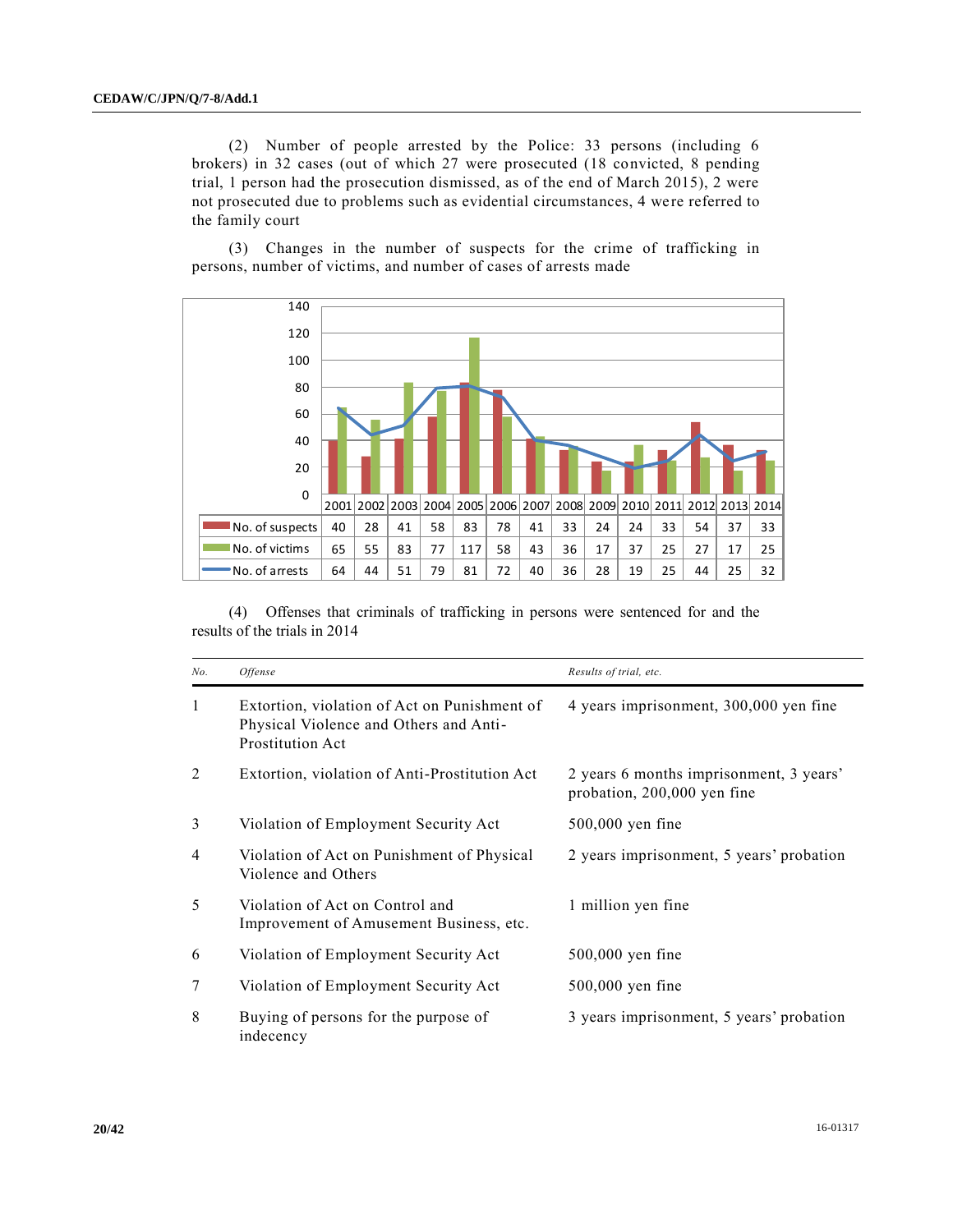| No. | <i>Offense</i>                                                                                                | Results of trial, etc.                                                |
|-----|---------------------------------------------------------------------------------------------------------------|-----------------------------------------------------------------------|
| 9   | Violation of Stimulants Control Act,<br>Cannabis Control Act, Anti-Prostitution Act,<br>and Child Welfare Act | 4 years 6 months imprisonment, 800,000<br>yen fine                    |
| 10  | Violation of Stimulants Control Act and<br>Ordinance of Juvenile Protection                                   | 1 year 2 months imprisonment                                          |
| 11  | Violation of Stimulants Control Act, Anti-<br>Prostitution Act, and Child Welfare Act                         | 2 years 6 months imprisonment, 4 years'<br>probation                  |
| 12  | Attempted extortion, causing of injury,<br>violation of Anti-Prostitution Act                                 | 2 years 8 months imprisonment                                         |
| 13  | Violation of Anti-Prostitution Act                                                                            | 1 year 6 months imprisonment, 3 years'<br>probation, 100,000 yen fine |
| 14  | Violation of Immigration Control and<br>Refugee Recognition Act                                               | 500,000 yen fine                                                      |
| 15  | Confinement, selling of persons                                                                               | Pending trial                                                         |
| 16  | Confinement, selling of persons                                                                               | Pending trial                                                         |
| 17  | Buying of persons for the purpose of<br>marriage                                                              | Pending trial                                                         |
| 18  | Attempted extortion, causing of injury,<br>violation of Child Welfare Act and Anti-<br>Prostitution Act       | 4 years imprisonment, 200,000 yen fine                                |
| 19  | Violation of Anti-Prostitution Act, causing<br>of injury, violation of Child Welfare Act                      | Pending trial                                                         |
| 20  | Breaking and entering, theft, violation of<br>Anti-Prostitution Act, fraud                                    | Pending trial                                                         |
| 21  | Breaking and entering, theft, violation of<br>Anti-Prostitution Act, fraud                                    | Pending trial                                                         |
| 22  | Violation of Anti-Prostitution Act, fraud                                                                     | Pending trial                                                         |
| 23  | Violation of Child Welfare Act and Anti-<br>Prostitution Act                                                  | Pending trial                                                         |
| 24  | Violation of Child Welfare Act and Anti-<br>Prostitution Act                                                  | 1 year 6 months imprisonment, 4 years'<br>probation                   |
| 25  | Violation of Immigration Control and<br>Refugee Recognition Act                                               | Charges dropped (death of the accused)                                |
| 26  | Violation of Child Welfare Act                                                                                | 2 years imprisonment, 4 years' probation                              |
| 27  | Violation of Child Welfare Act                                                                                | 2 years imprisonment, 4 years' probation                              |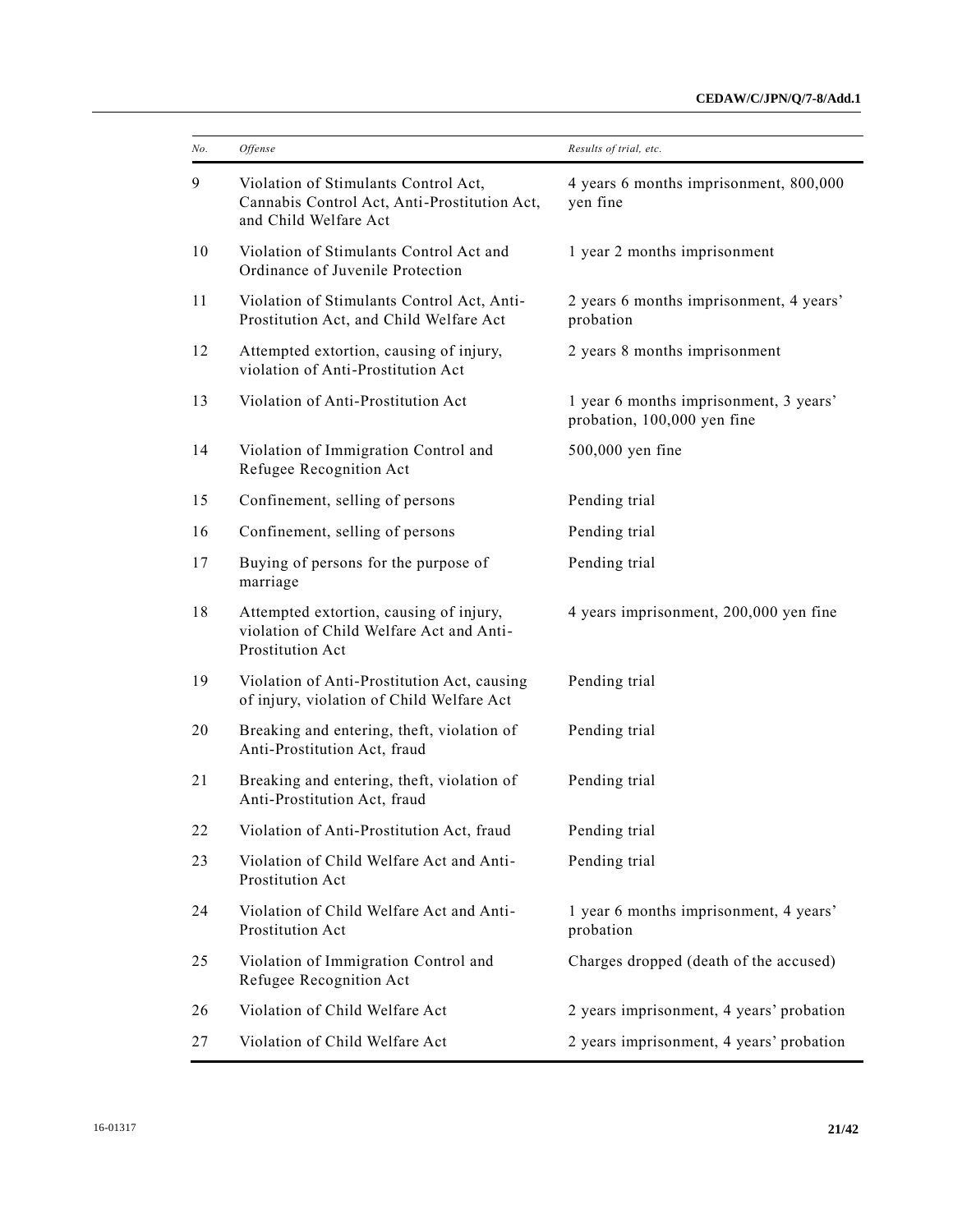(5) Number of people found guilty of offenses regarded as trafficking in persons in accordance with article 226-2 of the Penal Code, in the first instance trials for which final judgment was made in 2014: 2

- 2. Prostitution
	- (1) Number of people arrested by the police in 2014:
	- 535 people for 817 cases of violation of the Anti-Prostitution Act (of which 558 cases were related to dispatch or management)
	- 587 persons for 661 cases of child prostitution
		- (2) Number of newly received suspects by the Prosecutor's office in 2014:
	- 773 newly received suspects for violation of the Anti-Prostitution Act
	- 436 suspects prosecuted for violation of the Anti-Prostitution Act
	- 327 suspects not prosecuted for violation of the Anti-Prostitution Act
	- 2,386 newly received suspects for violation of the Act on Regulation and Punishment of Acts Relating to Child Prostitution and Child Pornography
	- 1,417 suspects prosecuted for violation of the Act on Regulation and Punishment of Acts Relating to Child Prostitution and Child Pornography
	- 640 suspects not prosecuted for violation of the Act on Regulation and Punishment of Acts Relating to Child Prostitution and Child Pornography

(3) Number of people who were found guilty in the first instance trials for which final judgment was made in 2014:

- 144 people of offenses related to the Anti-Prostitution Act
- 141 were found guilty for Child Prostitution offenses

## **Question 11**

**Please indicate whether the State party envisages amending the Anti-Prostitution Act to decriminalize women engaged in prostitution and adopting legal and/or other measures aimed at discouraging the demand for prostitution. Please also indicate the measures taken to provide educational and economic alternatives to prostitution, and to introduce exit programmes and rehabilitation and reintegration measures for women wishing to leave prostitution.**

## *(Answer)*

## *(The first question of Q11)*

63. The Anti-Prostitution Act does not set forth any provisions which punish the act of prostitution undertaken by women.

64. The Act sets forth provisions which punish acts that include subjecting a person to prostitution by embarrassment, making a contract to make a person prostitute, providing a place for prostitution, and operating a business that subjects others to prostitution.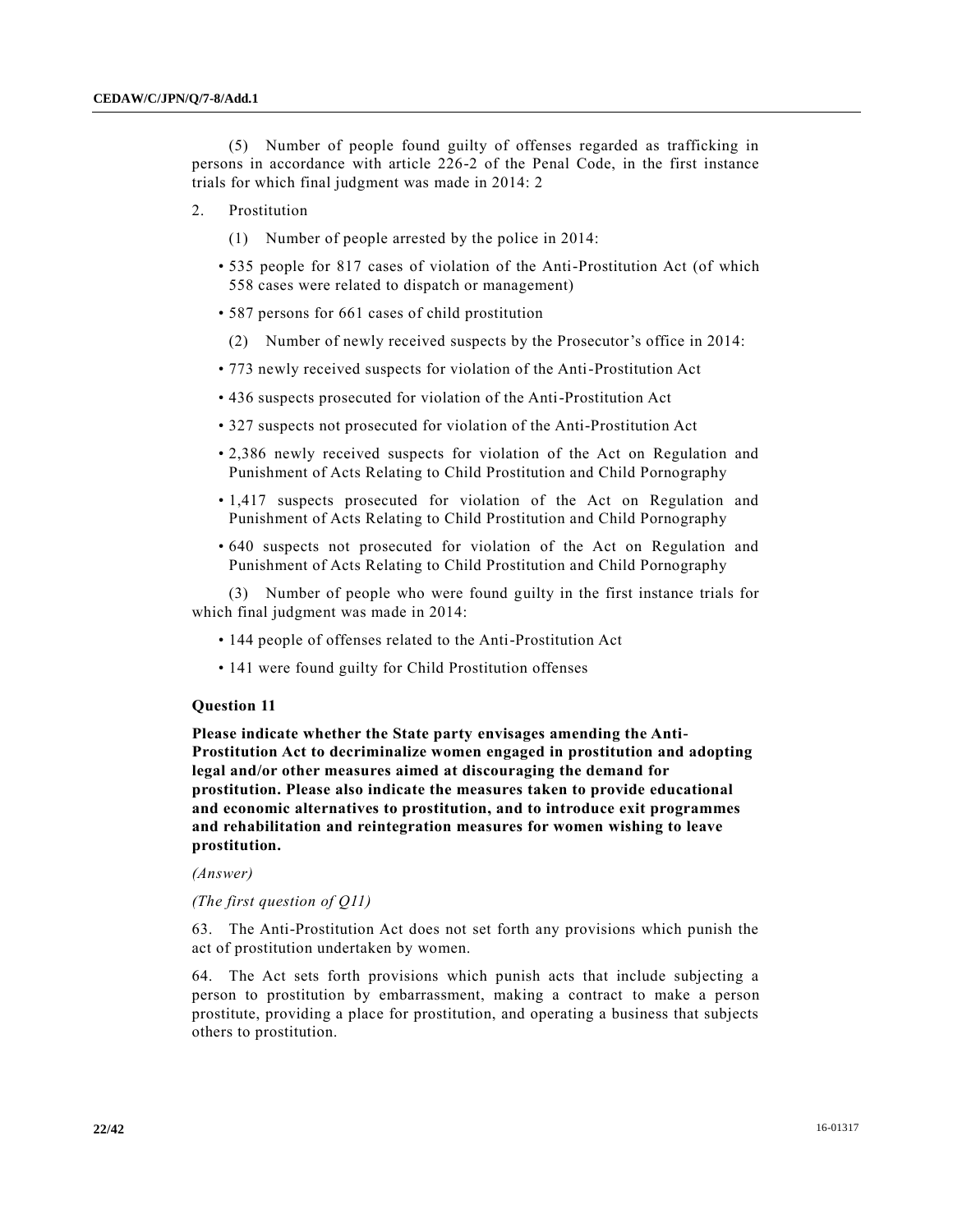65. The Act on Regulation and Punishment of Acts Relating to Child Prostitution and Child Pornography, and the Protection of Children sets forth provisions which punish child prostitution. The Government of Japan makes efforts to realize strict and appropriate dispositions and sentencing for such crimes.

66. To eradicate prostitution-related crimes, the police promote crackdowns against acts that include subjecting others to prostitution and take measures to deprive criminals of revenue gained through such acts.

## *(The second question of Q11)*

67. Various initiatives are being undertaken for those who have previously engaged in prostitution, including educational measures for raising awareness about the dangers of prostitution and to provide alternative economic solutions.

68. For example, in places such as prisons and Juvenile training schools, female inmates who have previously engaged in prostitution are provided with correctional education corresponding to their individual characteristics and needs as well as arrangements for places to return to after release and support for their studies or employment.

69. At juvenile training schools, female inmates who have previously engaged in prostitution or sexually deviant acts related to prostitution are provided with education about sex, taught to recognize the dangers of such acts, and provided with support to acquire the skills for developing their future paths. Direction and content of standard programmes related to improving sexual behaviour problems are under review.

70. Probation offices assist probationers to obtain employment and residences so that probationers and the parolees can live independently without relying on soliciting, while taking into consideration their self-help responsibilities.

## **Question 12**

**The existence of the third basic plan for gender equality defining quotas aimed at increasing the participation of women in political and public life is indicated in the report (CEDAW/C/JPN/7-8, para. 4). Please provide information on the effective implementation of the plan and indicate whether it includes incentive, sanction and/or enforcement mechanisms to ensure compliance with the quotas. Please indicate whether the State party undertakes awareness-raising campaigns on the importance of women's participation in decision-making for society as a whole. Please provide information on efforts made to further increase the participation of women in political and public life, specifically through the adoption of temporary special measures, including quotas, to accelerate the achievement of substantive equality between women and men.**

## *(Answer)*

## *(The first question of Q12)*

71. The Third Basic Plan establishes the goal of "increasing the proportion of women in leadership positions in all areas of society to at around 30 per cent by 2020" (hereinafter the "30 per cent by 2020" goal), and of promoting effective positive actions. For expanding women's participation in all areas including the political and government administration areas, the Government of Japan (GOJ)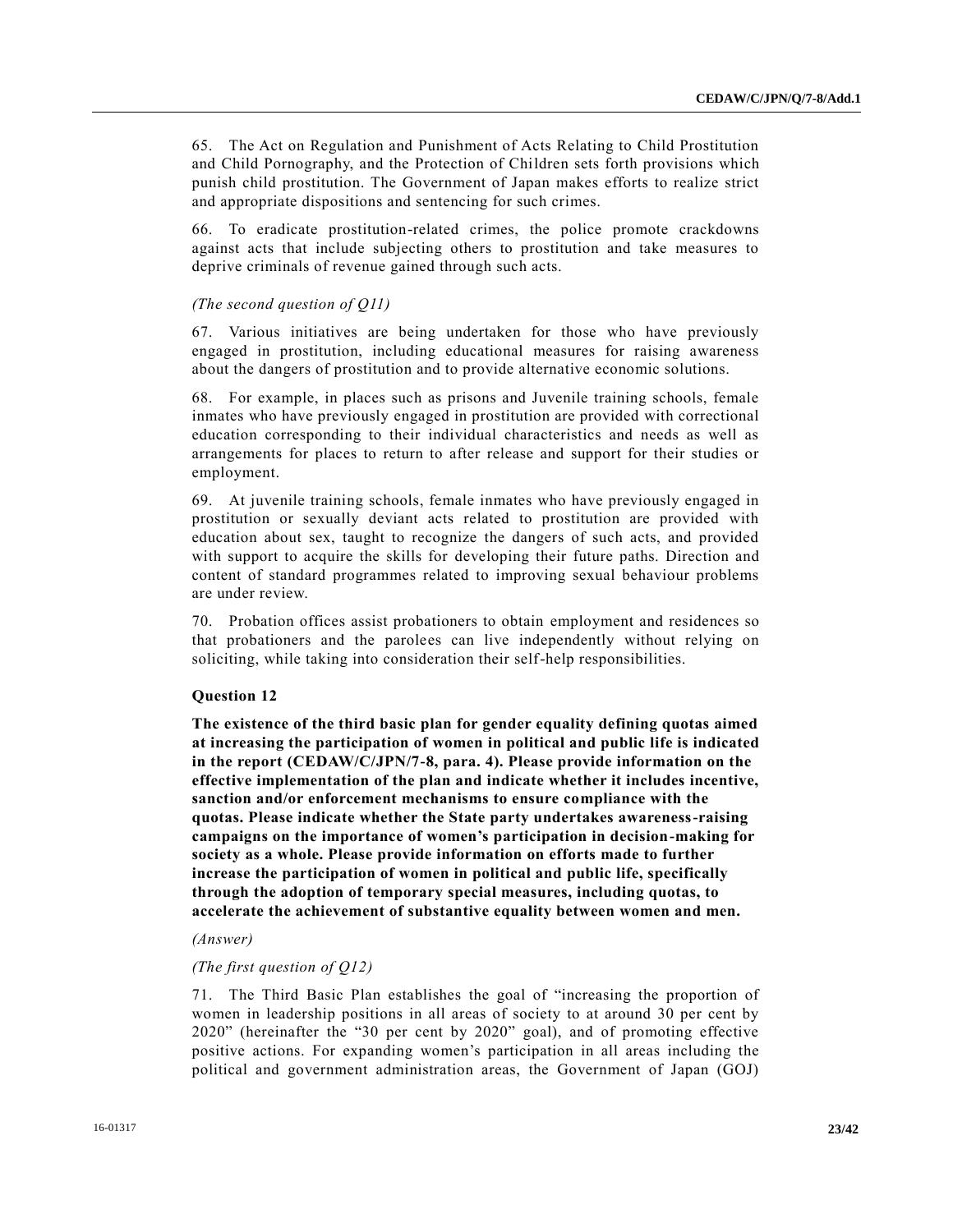established government-wide performance objectives based on the Third Basic Plan, and is making efforts to achieve these objectives.

72. For example, in government administration, the GOJ implements measures to enhance effectiveness in relation to the achievement of numerical targets by conducting follow-up studies every year, and publishing the results of the studies widely in an easy-to-understand format that is divided up into the areas covered by each ministry. Consequently, the proportion of female members in national and local advisory councils has increased steadily to exceed 30 per cent. Furthermore, women's participation in government administration is expanding steadily (see the answer to Q3).

73. In the political arena as well, the Third Basic Plan has established the non binding target of increasing the proportion of female candidates for the elections of the House of Representatives and the House of Councillors to "30 per cent by 2020". Considering factors such as freedom of political activities and the fact that members of the Diet are elected directly by citizens in the Japanese electoral system, the GOJ has undertaken measures for promoting voluntary initiatives by political parties to achieve this target. For instance, on four occasions in total from 2011 to 2015, the political executives of the Cabinet Office made requests to political parties to take positive action in this area. As a re sult, partisan and bipartisan discussions on expanding women's participation in the political area are becoming increasingly active.

74. Regarding the quota system, the Expert Committee on Basic Gender Equality Issues and Impact Assessment and Evaluation (December 2012) established by the GOJ identified the need for more careful consideration of the substantial relationship between objectives and means in relation to the Japanese Constitution, since making the quota system mandatory by law is the most severe method among the positive action measures and may impose excessive burdens on the opposite sex.

## *(The second question of Q12)*

75. In view of the "30 per cent by 2020" goal (see para. 229 of the Reports), the GOJ is actively engaged in publicity and educational activities to raise awareness about the importance of expanding women's participation in policy and decision making processes.

76. Specific measures include those described in para. 170 of the Reports, as well as the establishment of an award commending Leading Companies Where Women Shine (i.e. leading companies which promote women's participation) in FY2014. This award is targeted at companies that stand out in their policies, initiatives, and results in the employment and promotion of women in addition to the disclosure of such information, based on the Japan Revitalization Strategy approved by the Cabinet in June 2013. By widely disseminating positive examples of companies that have put in place initiatives for women's employment and promotion, the GOJ raises awareness and disseminates the importance of women's participation in decision-making processes.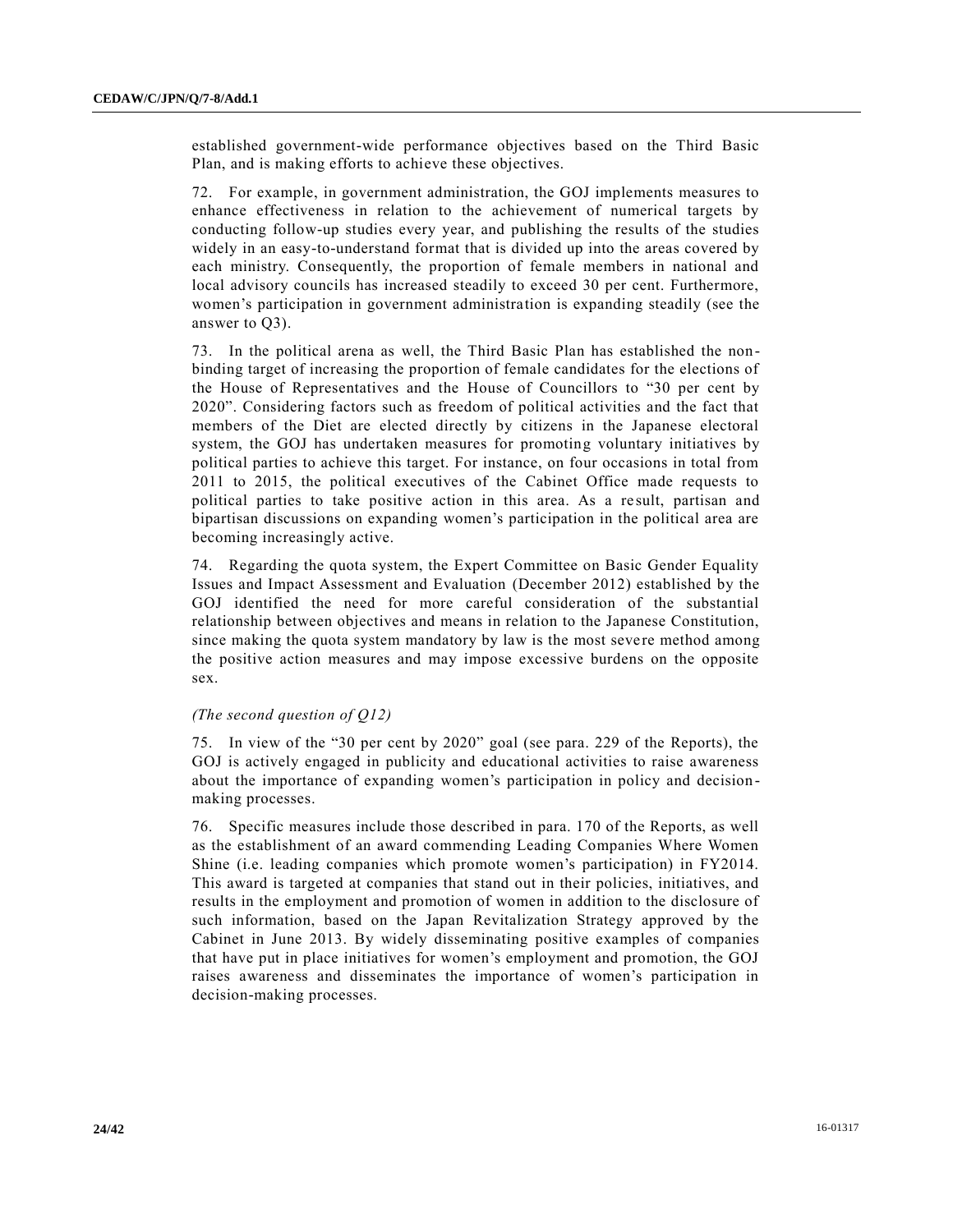*(The third question of Q12)*

77. As described earlier, the Third Basic Plan clearly sets forth the "30 per cent by 2020" goal, and also promotes effective positive action towards expanding women's participation in all areas.

78. In particular, with the recognition of the importance of expanding women's participation in the political and government administration areas, the GOJ carries out measures in the Reports based on the Third Basic Plan (see articles 4 and 7 of the Reports).

79. In the political field, further to making requests to the political parties as mentioned above, the GOJ made the "Women in Politics Map 2015", which summarizes the status of women's participation in local politics for use as reference material when making requests to the political parties. In addition, the Map was published on the website of the Cabinet Office and distributed to the respective local governments as part of measures to raise awareness on expanding women's participation in the political field.

80. Furthermore, for realization of an environment that facilitates the participation of female members of the Diet and local assemblies, the Minister in charge of Women's Empowerment and Minister of State for Gender Equality requested the National Association of Chairpersons of City Councils and National Association of Chairmen of Town and Village Assemblies to set forth written provisions on absenteeism from meetings due to childbearing in the standard council meeting rules. Consequently, these two associations revised their standard council meeting rules in May 2015 and established provisions for absenteeism from meetings due to childbearing in all councils and assemblies in July 2015. The GOJ will continue its efforts to encourage political parties and other organizations to increase the proportion of female candidates in national and municipal elections.

81. In the area of government administration, regarding national government employees, the Guidelines for Initiatives to Promote Work-Life Balance and the Empowerment of Female National Government Employees was formulated (see the answer to Q3 for details). Regarding local government employees, local governments are requested to promote voluntary measures such as spreading information about initiatives for national government employees under the abovementioned Guidelines through conferences and the issuance of notices on promoting work-life balance and expanding the recruitment, employment and promotion of female local government employees. At the same time, necessary information and advice is also provided through means such as introducing examples of leading initiatives, including utilization of telecommuting undertaken by local governments to promote women's active participation. Local Autonomy College, a national training institution for local government employees, offers executive promotion training courses to local government employees, and makes efforts to promote initiatives such as expanding the training course to make it convenient for women to participate.

82. In addition, the GOJ requested the independent administrative agencies to set targets for the employment and promotion of women as executive officers and managers. In October 2014, the Cabinet Office summarized the targets set by the respective agencies and published them on the website to promote voluntary measures.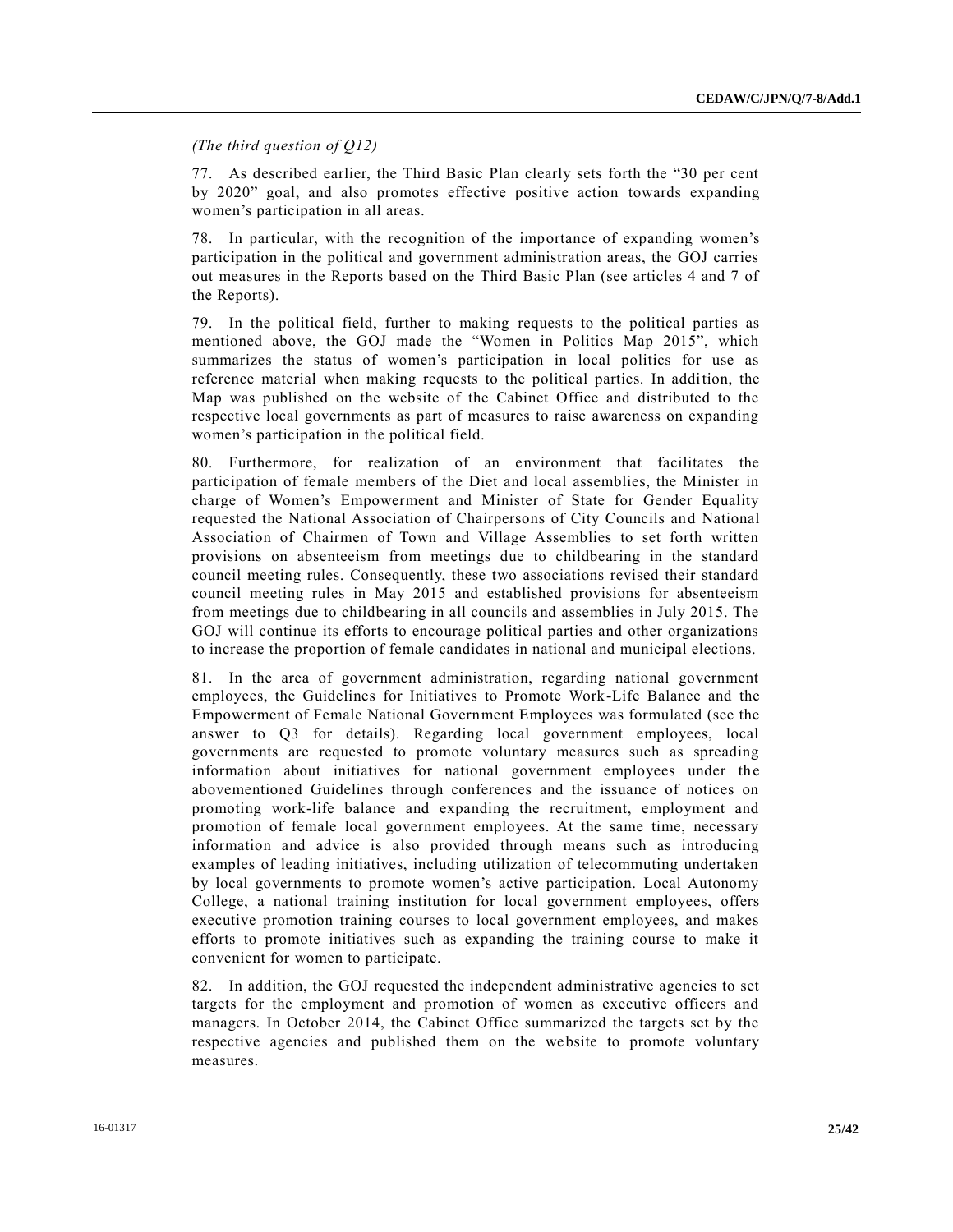83. With the enactment of the Women's Participation Promotion Act (see the answer to Q3), the GOJ will make efforts to further promote the expansion of women's participation in all aspects of society through the steady implementation of the Act.

## **Question 13**

**Please indicate whether the State party envisages adopting specific measures aimed at enhancing the education of women, including minority women, by:**

- **(a) Increasing the enrolment of women in traditionally male-dominated fields of study;**
- **(b) Increasing the percentage of women in colleges and universities;**
- **(c) Further increasing the number of women in managerial positions in schools and those teaching at universities;**
- **(d) Integrating the promotion of gender equality into the Basic Act on Education.**

*(Answer)*

84. The Government of Japan (GOJ) assumes the following measures to enrich education for women, including minorities.

(a) Natural science has traditionally been dominated by men. The proportion of female undergraduates studying science is 26.2 per cent, for engineering the proportion is 12.3 per cent, and for agriculture it is 43.6 per cent. The GOJ disseminates career guidance instruction based on the aptitude of students regardless of their gender. The GOJ provides financial support as scholarship loans and tuition fee exemptions to outstanding students in order to increase the opportunities for those wish to advance their studies. The GOJ assists universities and other institutions that support female researchers. The GOJ supports science symposiums and experimental lectures held by universities and independent administrative agencies such as the National Women's Education Centre, to increase interest in the sciences among female students, and allow them to choose the sciences as the field in which to pursue their careers. For students with little interest in the sciences, the GOJ organizes school visits to encourage students to choose the sciences for their career paths.

(b) To increase the proportion of female researchers, the GOJ supported the efforts of universities and other institutions that develop study environments which a balance between research and life-events since FY2006, and supported the universities that employ and train female researchers in natural science from FY2009 to FY2014. Through such initiatives, the proportion of female faculty members at universities and two-year colleges increased to 23.8 per cent by FY2014.

(c) The Third Basic Plan has established the "30 per cent by 2020" goal for educational and research institutions, as well as the target of ensuring that there are no boards of education without female committees. The GOJ conducts a survey every year and when sending the results to each superintendent, the GOJ requests the appointment of personnel with suitable qualifications and capabilities by improving the selection process, for example by promoting women to managerial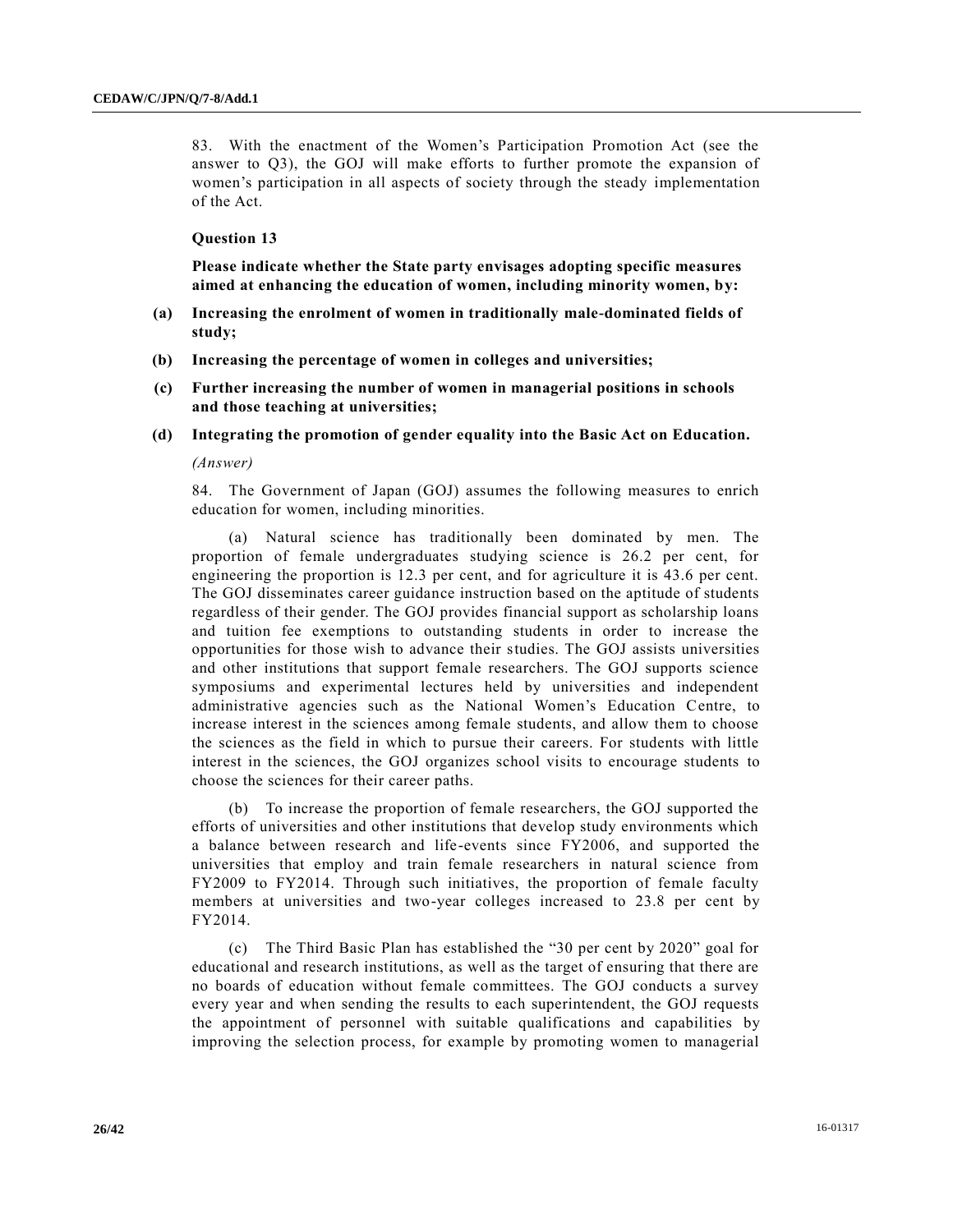positions. In January and September 2006, the GOJ also made requests to universities to promote the appointment of female faculty members.

(d) The provisions of article 5 of the former Basic Act on Education were prescribed with the objective of eradicating the institutional differences based on gender that exist in the pre-war education system, and to encourage co-education. However, at present, these objectives have become fait accompli, as demonstrated through the founding of a large number of co-educational schools, and the historical significance of the article has been fulfilled. Thus, the provisions were abolished during the 2006 revision. Under the existing Basic Act on Education, it has been clearly set forth in para. 3 of article 2 as one of the objectives to cultivate an attitude that honours gender equality based on the fundamental philosophy of recognizing the importance of incorporating gender equality. The Third Basic Plan also establishes the goals of "enhancement of education and learning that enables diverse choices and promotes gender equality". Hence, the GOJ strives to enhance learning and education that promotes gender equality, including dispelling stereotyped perceptions of gender roles.

#### **Question 14**

**Please indicate additional measures envisaged to:**

- **(a) Develop a comprehensive policy to promote equality of women and men in employment;**
- **(b) Promote the participation of minority women in the labour market;**
- **(c) Eliminate occupational segregation, both horizontal and vertical;**
- **(d) Address the predominance of women in fixed-term, part-time and non-regular employment;**
- **(e) Eliminate the illegal dismissal of women owing to pregnancy and childbirth;**
- **(f) Ensure that women are not compelled to resign for being unable to balance work and family life;**
- **(g) Promote the equal sharing of family responsibilities between women and men;**
- **(h) Ensure equal pay for work of equal value, including by adopting legal provisions recognizing this principle;**
- **(i) Adopt legal provisions sanctioning sexual harassment in the workplace;**
- **(j) Study the monetary value of women's unpaid work;**
- **(k) Reduce the gender gap in pension benefits;**
- **(l) Ensure high-quality childcare.**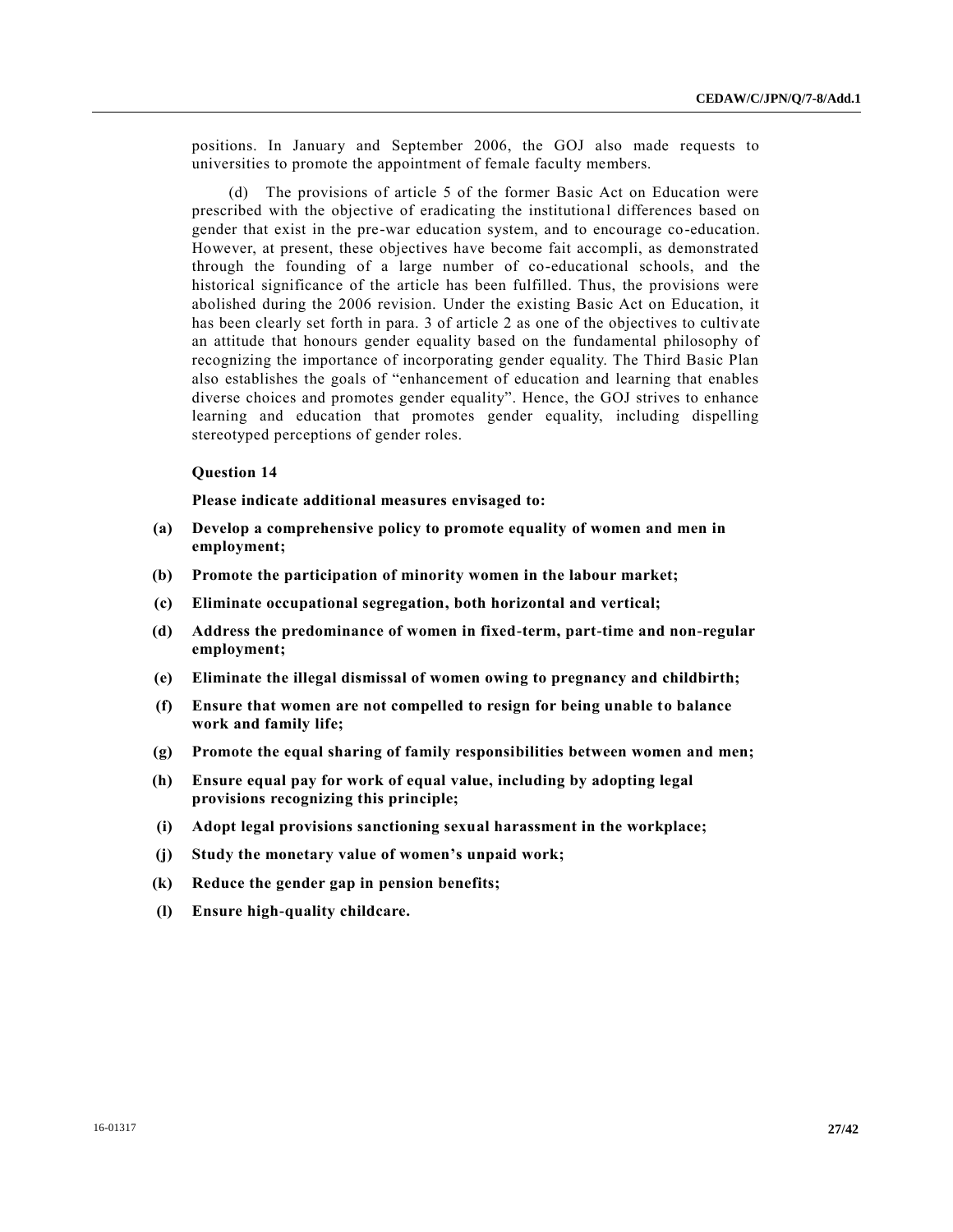*(Answer)*

- *1. Enactment of the Women's Participation Promotion Act and Advancement in the Workplace [Related to (a), (b) and (c)]*
- (1) Expanding women's participation in the labour market

85. The Women's Participation Promotion Act was established in August 2015 to promote the empowerment of all women in regard to work, including non -regular workers, those who are not working, and minorities (see the answer to Q3).

(2) Eradication of the wage gap between men and women [Related to (h)]

86. In the formulation of an action plan based on this Act, business owners are required to obtain information on and analyse the status of, women's participation in their own companies, including analysis of the proportion of women in managerial positions and the gender gap in length of service in the company, which are the main factors contributing to wage gap between men and women (see para. 319 of the Reports). As a result, measures aimed at resolving these issues are implemented, and are expected to contribute to reducing the wage gap.

- *2. Measures related to workers in private companies*
- (1) Policy for equal opportunities in employment [Related to (i)]

87. The Act on Equal Employment Opportunity sets forth countermeasures for sexual harassment, etc. Equal employment opportunity offices in the prefectures provide strict guidance and instruction for business owners who violate this Act.

(2) Continuing employment for women [Related to (e) and (f)]

88. Disadvantageous treatment for reasons such as pregnancy, childbirth, and taking childcare leave is prohibited under the Act on Equal Employment Opportunity and the Child Care and Family Care Leave Law. Cases where business owners use those reasons, as an opportunity to treat employees disadvantageously are assessed to be violations of the Act in principle, based on the notification issued in January 2015 in light of a Supreme Court ruling. These violations shall be strictly dealt with by prefectural equal employment opportunity offices. For further prevention of disadvantageous treatment, the Government of Japan (GOJ) will consider stronger measures, including legal measures at the next ordinary Diet session.

(3) Measures for part-time workers [Related to (d)]

89. The revised Part-Time Labour Act took effect in April 2015. This expands the range of workers for whom discriminatory treatment compared to ordinary workers is prohibited. Efforts are being made to ensure the steady implementation of this Act through dissemination of information about the Act, and by providing corrective guidance.

(4) Promotion of the project for enhancing transitions to permanent employee status [Related (d)]

90. Measures are promoted to convert non-permanent employees to permanent employees, including women who wish to become permanent employees, and to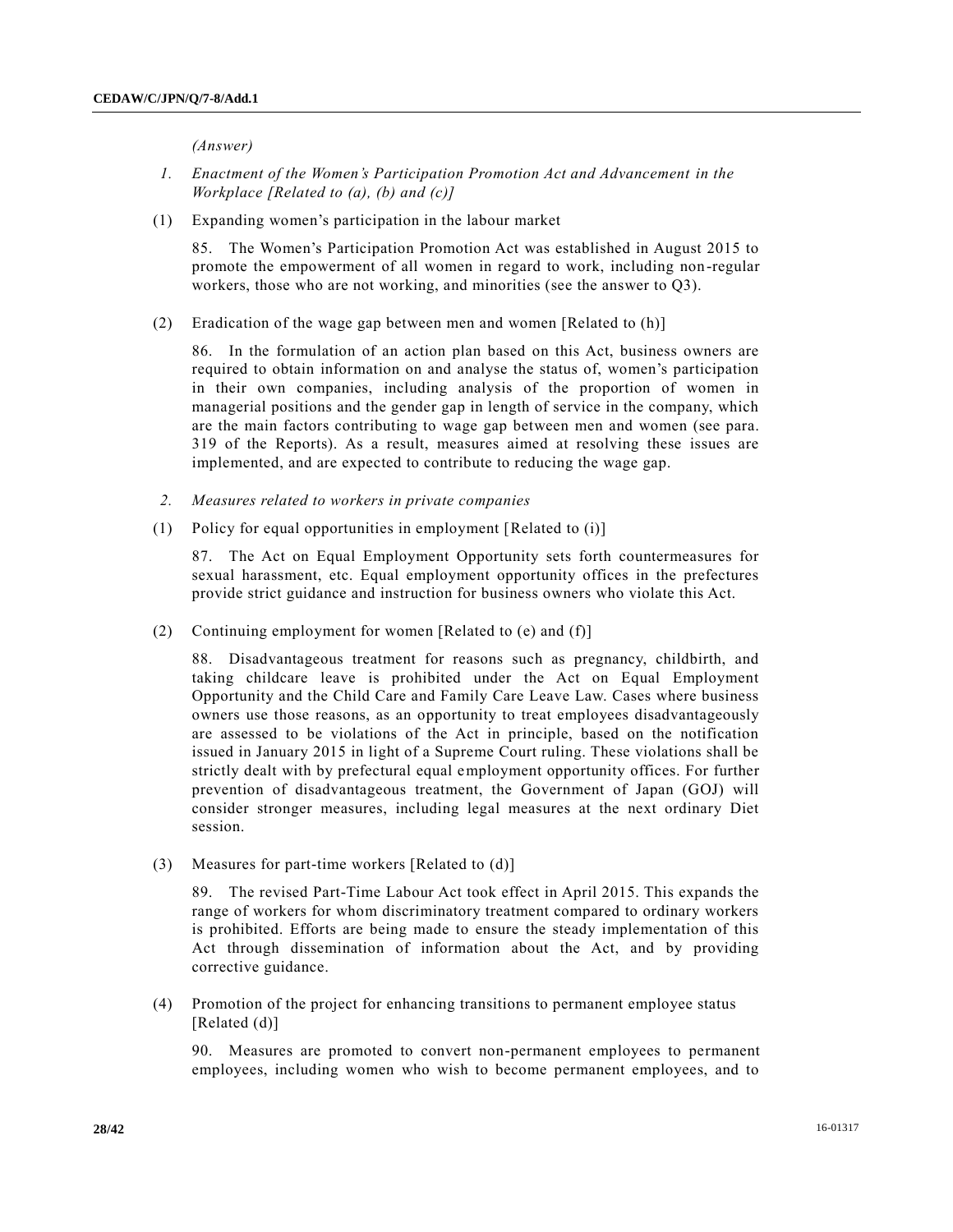improve their benefits based on the project for enhancing transitions to permanent employee status.

- *3. Promoting work-life balance among men, and their involvement in childcare/housework*
- (1) Realization of work-life balance [Related to (g)]
	- 91. For measures to realize work life balance, see para. 327 of the Reports.
- (2) Promoting involvement of men in childcare/housework [Related to (g)]

92. The GOJ implements activities to raise awareness for a society where men are proactively involved in housework and childcare (such as the Ikumen Corporate Awards in para. 337 of the reports). In addition, in FY2016, there are plans to establish the Grant for Initiatives to Support Work-Life Balance After Childbirth, which offers grants to business owners who allow male workers to take parental leave after the birth of their children.

93. With the 2014 revision, the payout rate of parental leave benefits for the six months after the start of the leave period was increased to 67 per cent. Parental leave benefits are exempt from tax.

94. Furthermore, social insurance premiums are exempt for the insured party and the business owner during the period of leave before birth, after birth, and during parental leave, through the submission of an application from the business owner.

95. These benefits cover 80 per cent of the actual take -home salary before going on leave.

*4. Others*

- (1) Ensuring the quality of childcare [Related to (1)]
	- 96. Please see article 11.7 of the Reports.

97. Through the new childcare support system that was implemented in April 2015 (see para. 326 of the reports), support for raising children has been enhanced to respond to diverse needs.

98. With regard to increasing slots at childcare facilities to reduce the number of children on waiting lists (see para. 344 of the Reports), childcare facilities increased coverage by 219,000 people in the two years of FY2013 and FY2014. This increase exceeds the objectives set for this intensive period of activity, and the GOJ will continue to further increase slots for childcare facilities.

99. Measures are also being taken to improve the quality of childcare, including improving conditions for nursery school teachers and improving the allocation of staff for three-year-olds.

(2) Expanding the scope of application of social insurance [Related to (k)]

100. From the perspective of improving the safety net for employees and correcting the gap in pension benefits, and to ensure neutrality in the selection of working styles and promoting women's willingness to work, the scope of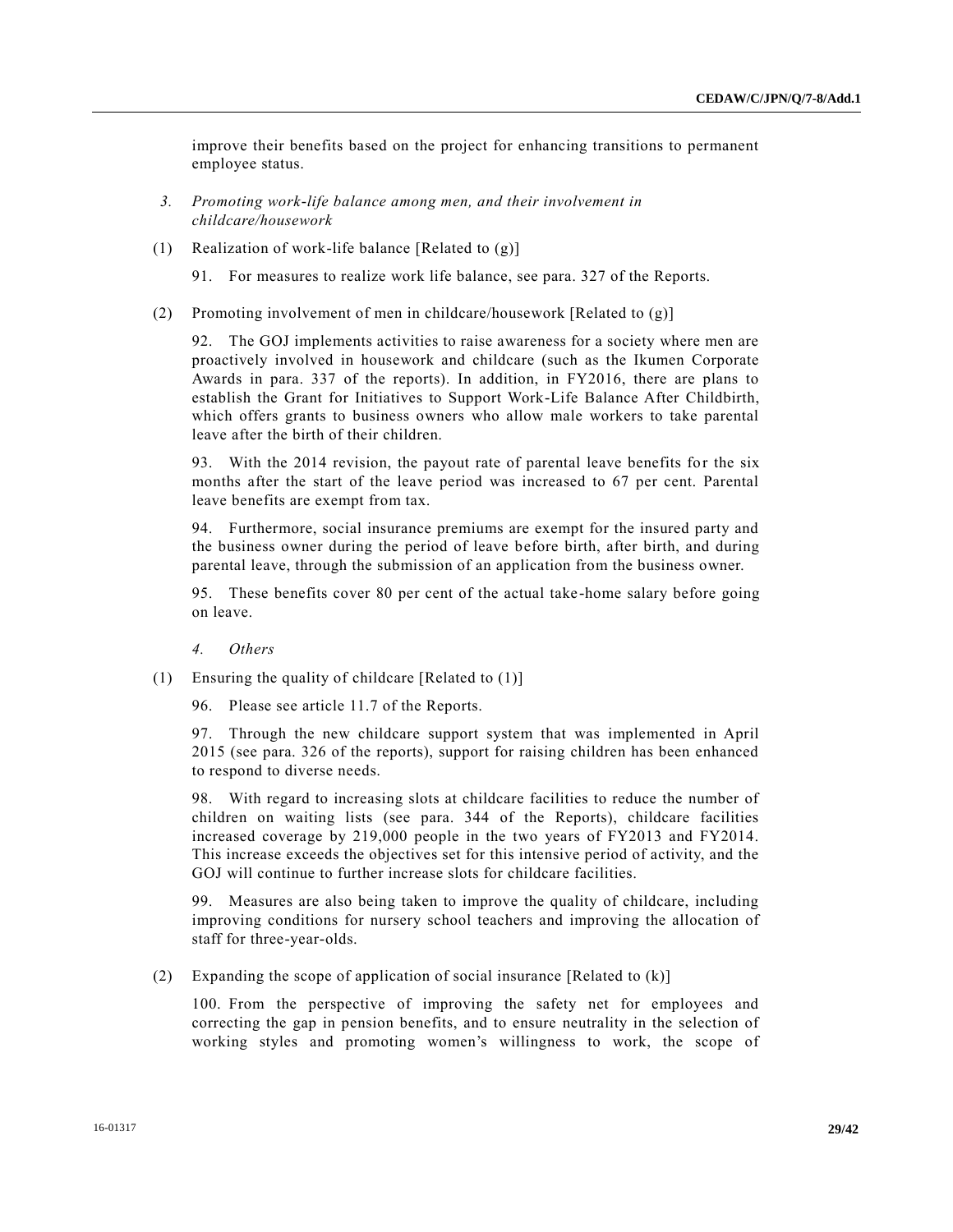application of social insurance for part-time workers who fulfil certain criteria will be expanded from October 2016.

(3) Studies to assess the monetary value of unpaid labour by women [Related to (j)]

101. Studies have been conducted on a random basis to assess the monetary value of unpaid labour by women (the last one was conducted in 2008).

## **Question 15**

**The State party indicates in its report that abortion is a crime, under article 212 of the Penal Code, except to protect the life and health of the mother, as provided for by the Maternal Protection Act (para. 359). The Committee has also been informed that article 14 of the Act requires a woman who seeks abortion to obtain authorization from her male partner. Please provide details on the conditions in which abortion is authorized, in law and in practice, and indicate the measures envisaged to legalize abortion in cases of rape, incest and severe malformation of the foetus.**

## *(Answer)*

102. Under para. 1 of article 14 of the Maternal Protection Act, designated doctors may carry out abortion with the consent of the mother and her spouse in cases when (1) there are concerns that continued pregnancy or delivery of the baby would cause significant harm to the mother's health due to physical or financial reasons, and (2) for those who were impregnated through acts of fornication through violence or intimidation, or in situations where it was impossible to resist or reject the act. In addition, under para. 2 of the same article, the consent referred to the previous paragraph can be given by the mother alone when the spouse is unknown or unable to indicate his intention, or in cases where the spouse died after the woman became pregnant. Such cases do not constitute abortion crime (article 212 of the Penal Code).

103. In cases where a woman has been impregnated as a consequence of rape, abortion has already been legalized as described in (2) above. With regard to cases of incest and fetal malformation, abortion can also be legal where the aforementioned points (1) or (2) are applicable.

## **Question 16**

**Please provide data on the availability and accessibility of comprehensive ageappropriate education on sexual and reproductive health and rights and the rate of contraceptive use. Please also provide information on measures taken to provide compensation to women with disabilities who have been subjected to forced sterilization. Please provide information, along with data, on the mental and psychological health of women.**

#### *(Answer)*

## *(The first question of Q16)*

(a) For the promotion of responsible behaviour and enjoyment of health, it is necessary for men and women to fully understand and respect the physical differences between them based on accurate knowledge and information. Education at school is provided with the aim of helping students acquire knowledge about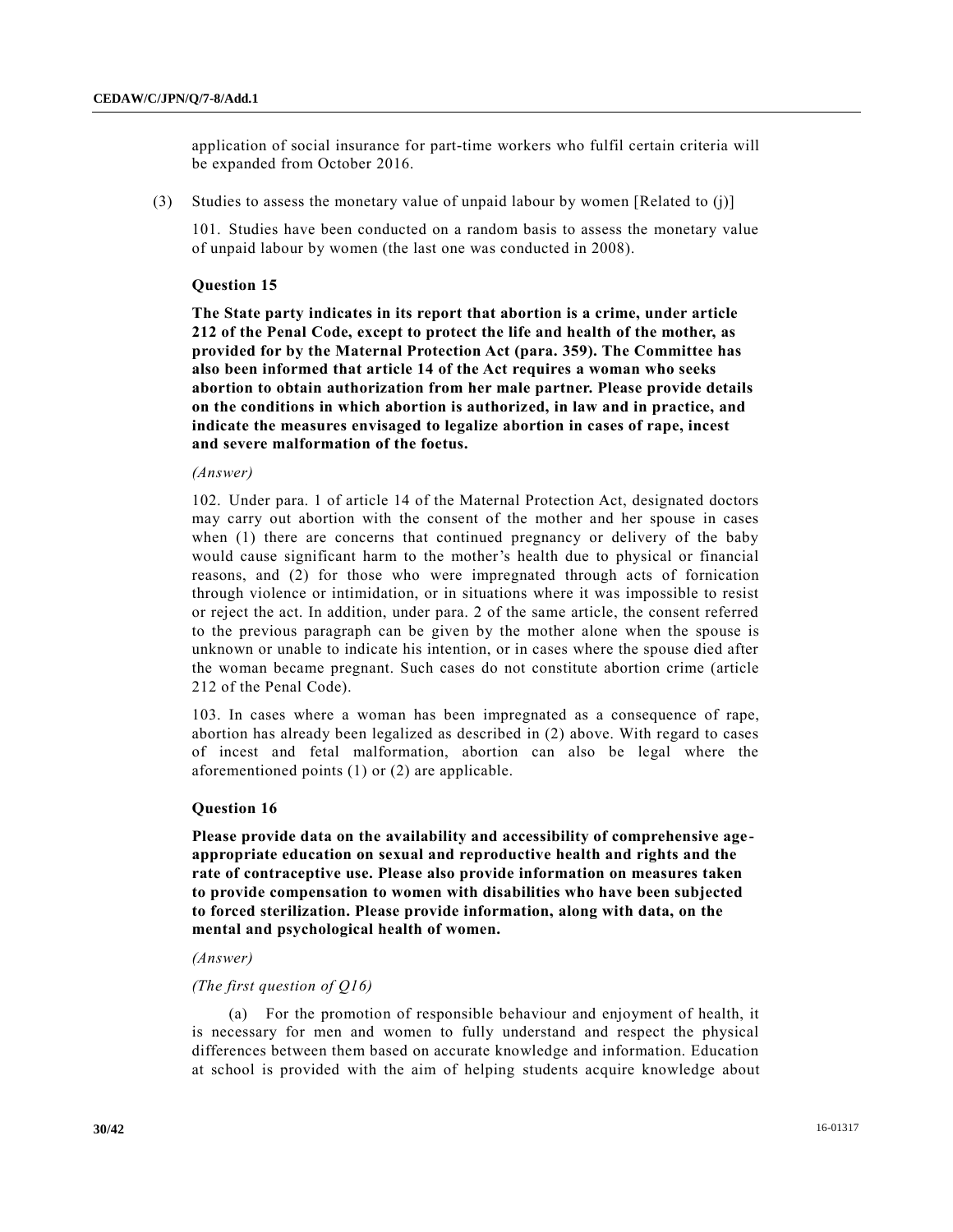physical and mental development and health, prevention of sexually transmitted diseases, and to help them act in an appropriate manner. In line with the "Courses of Study" designated by the MEXT, education is provided for all students in elementary, junior high, and senior high schools, with a focus on the areas of health and physical education. The Government of Japan (GOJ) provides effective guidance to schools so that group and individual teaching complement one another, while taking into consideration the developmental stage of the student, the need to achieve a common understanding in schools, and importance of gaining the understanding of parents/guardians in providing this education Furthermore, teaching materials that provide a comprehensive interpretation of health problems faced by students, including sexually transmitted diseases and pregnancy/childbearing, are distributed to enrich the educational programme.

(b) The usage rate for oral contraceptives by women was 3.4 per cent based on a study conducted in 2010.

## *(The second question of Q16)*

104. Eugenic surgery based on the Eugenic Protection Act enacted through lawmaker-initiated legislation has been performed in Japan in line with strict procedures such as obtaining the consent of the patient or application from the doctor, assessment by the Prefectural Eugenic Protection Committee, a second assessment by the Council on Public Health, and the filing of a court action by the patient. The Eugenic Protection Act was revised and renamed the Maternal Protection Act through lawmaker-initiated legislation in 1996. This Act does not have provisions related to eugenic surgery except for allowing sterilization surgery only in cases where such surgery is necessary to protect the life and health of the mother.

## *(The third question of Q16)*

105. The number of patients diagnosed with mental disorders, such as depression and mood disorders, includes a larger number of women, similar to the situation in other countries.

106. The GOJ has established a system that enables proper access to necessary medical care by providing consultation support at public health centres and mental health welfare centres and home visits to patients conducted by those centres. With regard to mental disorders, The GOJ provides information on mental disorders and illness along with various support services.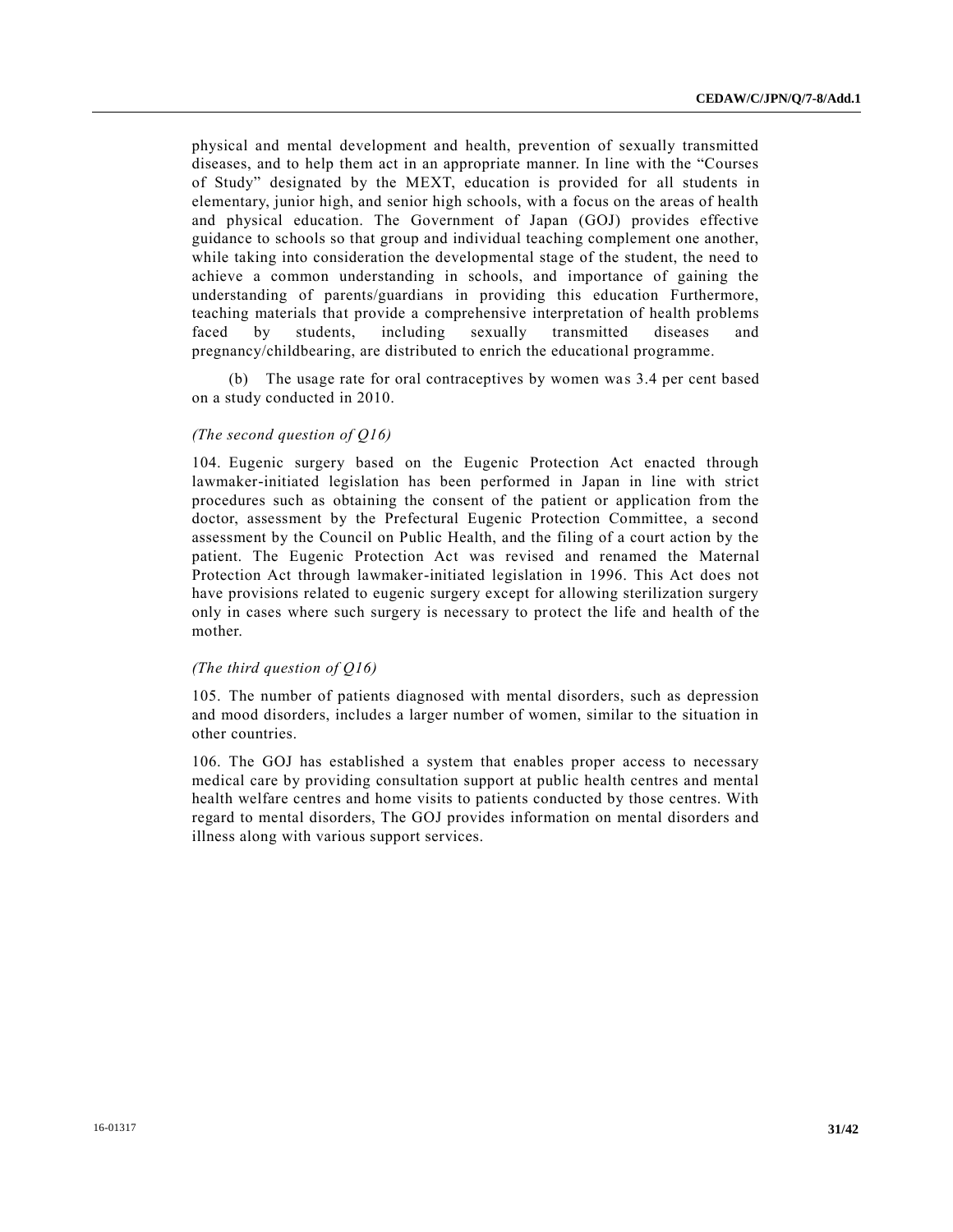Q16. Appendix:

| Number of patients with mental disorders (by age, group) (thousands of people) |  |  |  |  |
|--------------------------------------------------------------------------------|--|--|--|--|
|                                                                                |  |  |  |  |

• 2005

|                                                                                                                                                                                    |                  |                 |              |              |    | Female |    |    |    |                |                                                                                               |       |                  |                |           |                |           |       |              |              |                                                        |
|------------------------------------------------------------------------------------------------------------------------------------------------------------------------------------|------------------|-----------------|--------------|--------------|----|--------|----|----|----|----------------|-----------------------------------------------------------------------------------------------|-------|------------------|----------------|-----------|----------------|-----------|-------|--------------|--------------|--------------------------------------------------------|
| Category of<br>illness                                                                                                                                                             | $ICD-10$<br>Code | Total<br>number |              | $0-19$ 20-29 |    |        |    |    |    |                | $90$ and<br>above<br><i>(including</i><br>30-39 40-49 50-59 60-69 70-79 80-89 unknown) number | Total |                  | $0-19$ $20-29$ | $30 - 39$ | $40 - 49$      | $50 - 59$ | 60-69 | $70 - 79$    |              | 90 and<br>above<br><i>(including</i><br>80-89 unknown) |
| Schizophrenia,<br>schizophrenic<br>disorder, and<br>delusional<br>disorder                                                                                                         | $F20-29$         | 362             | 6            | 37           | 79 | 73     | 83 | 54 | 23 | $\overline{4}$ | -1                                                                                            | 396   | 6                | 33             | 70        | 73             | 86        | 78    | 38           | 11           | 2                                                      |
| Mood<br>[emotional]<br>disorders<br>(including<br>manic<br>depression                                                                                                              | F30-39           | 338             | 7            | 31           | 68 | $72\,$ | 63 | 49 | 37 | $\,8\,$        | $\overline{2}$                                                                                | 586   | 8                | 57             | 94        | 86             | $8\,8$    | 99    | 109          | 41           | 3                                                      |
| Neurotic<br>disorders,<br>stress-related<br>disorders, and<br>somatoform<br>disorder                                                                                               | F40-48           | 204             | 12           | 23           | 48 | 32     | 39 | 25 | 20 | 5              | $\mathbf{0}$                                                                                  | 381   | 16               | 45             | 79        | 50             | 62        | 53    | 56           | 18           | $\overline{3}$                                         |
| Mental and<br>behavioural<br>disorders due<br>to alcohol use<br>(drinking), and<br>other mental<br>and<br>behavioural<br>disorders due<br>to the use of<br>other mind-<br>altering |                  |                 |              |              |    |        |    |    |    |                |                                                                                               |       |                  |                |           |                |           |       |              |              |                                                        |
| substances                                                                                                                                                                         | F10-19           | 50              | $\mathbf{0}$ |              | Δ  | 9      | 12 | 13 | 8  | $\mathbf{0}$   | $\mathbf{0}$                                                                                  | 10    | $\boldsymbol{0}$ |                | 3         | $\overline{2}$ |           |       | $\mathbf{0}$ | $\mathbf{0}$ | $\boldsymbol{0}$                                       |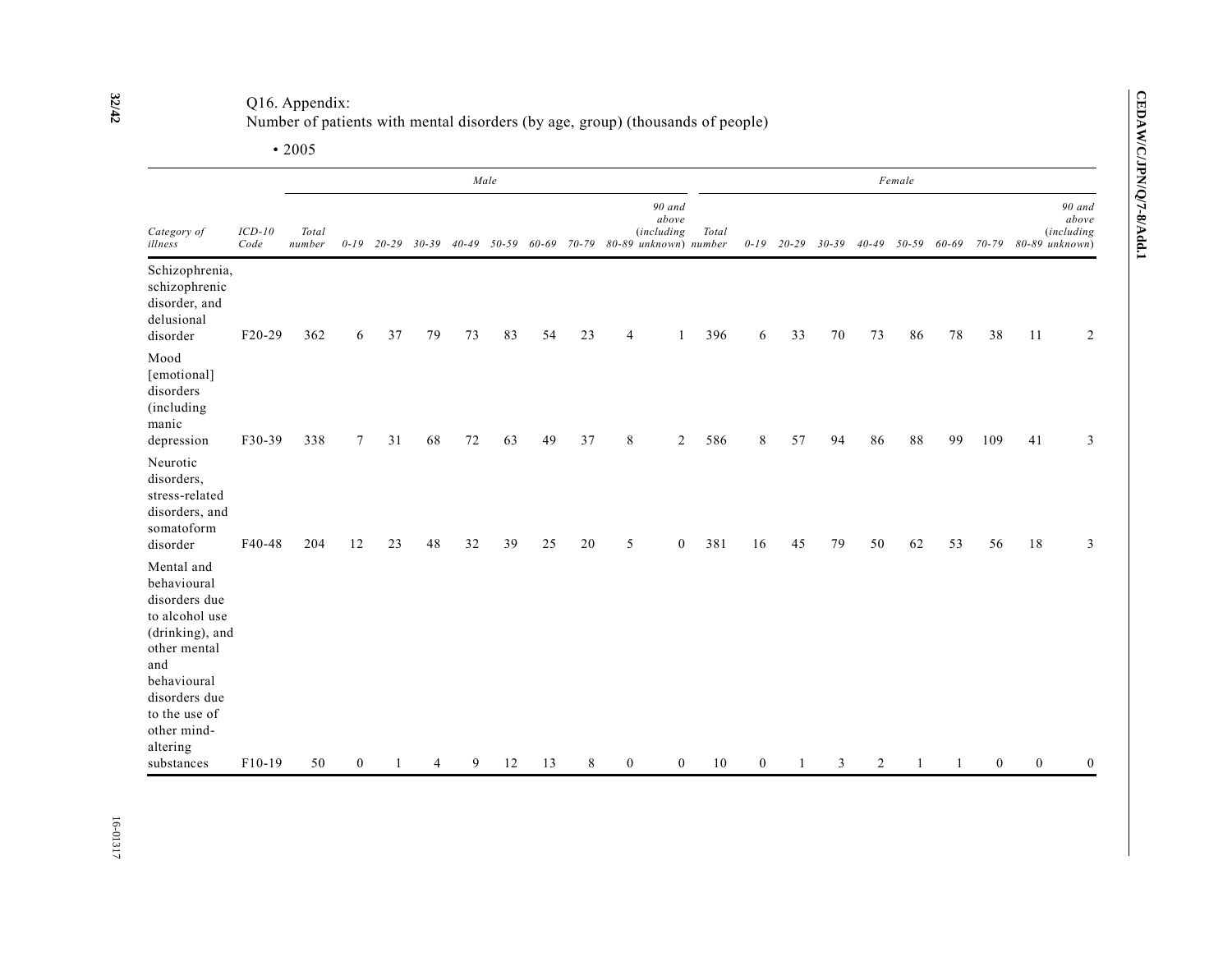|                                                                                                                                                                                                  |                  |                 | Male           |                                |    |        |    |                   |    |              |                                                               |       | Female       |                |                 |     |                |             |              |                |                                                  |  |  |
|--------------------------------------------------------------------------------------------------------------------------------------------------------------------------------------------------|------------------|-----------------|----------------|--------------------------------|----|--------|----|-------------------|----|--------------|---------------------------------------------------------------|-------|--------------|----------------|-----------------|-----|----------------|-------------|--------------|----------------|--------------------------------------------------|--|--|
| Category of<br>illness                                                                                                                                                                           | $ICD-10$<br>Code | Total<br>number |                | $0-19$ $20-29$ $30-39$ $40-49$ |    |        |    | 50-59 60-69 70-79 |    |              | 90 and<br>above<br><i>(including</i><br>80-89 unknown) number | Total |              | $0-19$ $20-29$ | $30-39$ $40-49$ |     |                | 50-59 60-69 | 70-79 80-89  |                | 90 and<br>above<br><i>(including</i><br>unknown) |  |  |
| Schizophrenia,<br>schizophrenic<br>disorder, and<br>delusional<br>disorder                                                                                                                       | F20-29           | 386             | 5              | 31                             | 75 | 83     | 92 | 65                | 28 | 6            | $\mathbf{0}$                                                  | 410   | 7            | 37             | 61              | 72  | 87             | 78          | 50           | 15             | 4                                                |  |  |
| Mood<br>[emotional]<br>disorders<br>(including<br>manic<br>depression                                                                                                                            | F30-39           | 386             | 6              | 25                             | 79 | 84     | 71 | 59                | 46 | 15           | $\mathbf{1}$                                                  | 655   | 9            | 60             | 102             | 105 | 97             | 120         | 118          | 40             | 6                                                |  |  |
| Neurotic<br>disorders.<br>stress-related<br>disorders, and<br>somatoform<br>disorder                                                                                                             | F40-48           | 208             | 10             | 22                             | 41 | 37     | 36 | 28                | 24 | 9            | $\mathbf{1}$                                                  | 381   | 20           | 37             | 67              | 66  | 54             | 62          | 55           | 21             | 3                                                |  |  |
| Mental and<br>behavioural<br>disorders due<br>to alcohol use<br>(drinking), and<br>other mental<br>and<br>behavioural<br>disorders due<br>to the use of<br>other mind-<br>altering<br>substances | F10-19           | 53              | $\overline{0}$ | 1                              | 6  | $\tau$ | 11 | 15                | 8  | $\mathbf{1}$ | $\overline{0}$                                                | 13    | $\mathbf{0}$ |                | 3               | 1   | $\overline{3}$ | 3           | $\mathbf{0}$ | $\overline{0}$ | $\Omega$                                         |  |  |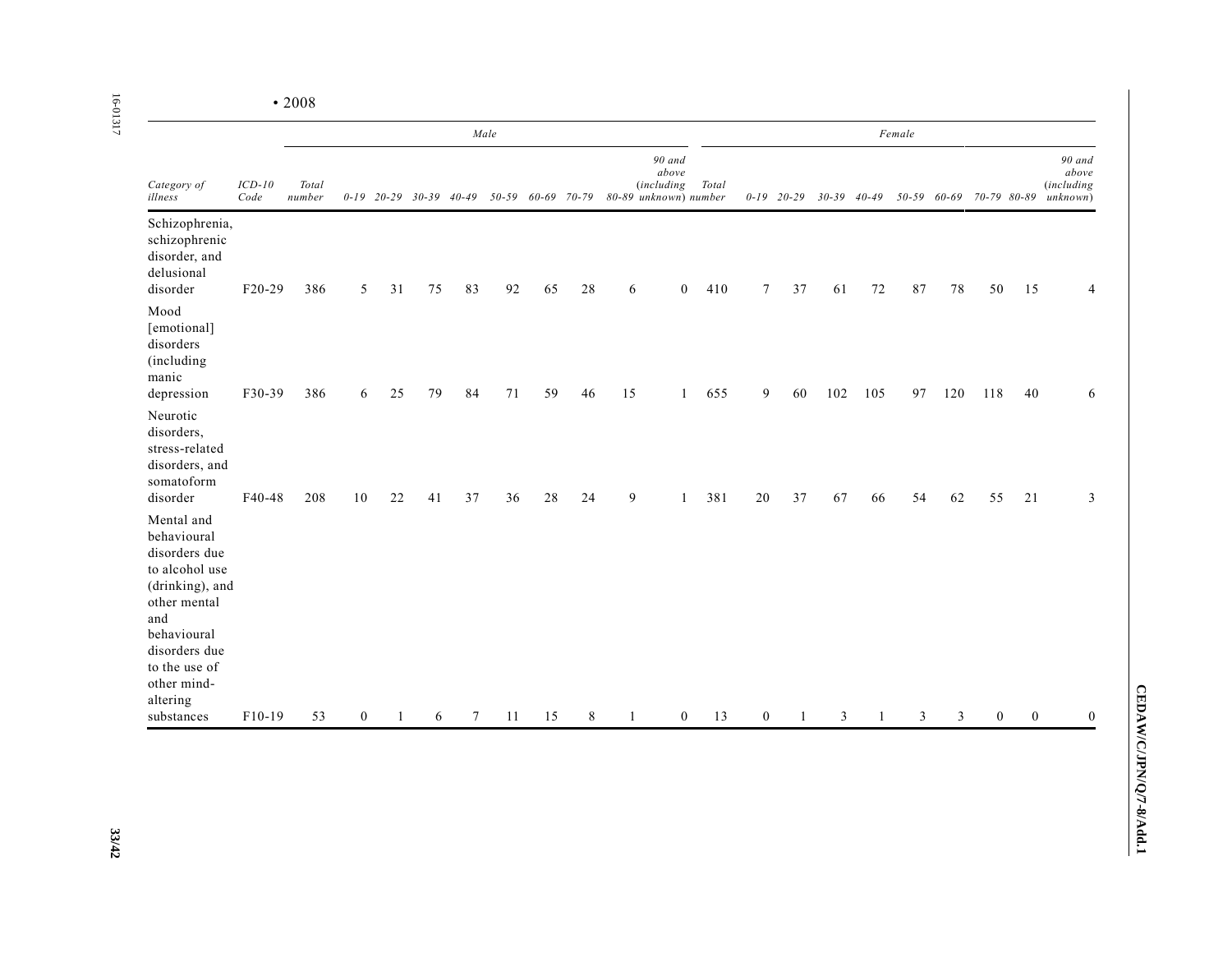|                                                                                                                                                                                                  |                  | Male            |                  |        |                                |    |           |             |        |                |                                                           |       | Female           |                |           |           |    |             |                |          |                                                  |  |
|--------------------------------------------------------------------------------------------------------------------------------------------------------------------------------------------------|------------------|-----------------|------------------|--------|--------------------------------|----|-----------|-------------|--------|----------------|-----------------------------------------------------------|-------|------------------|----------------|-----------|-----------|----|-------------|----------------|----------|--------------------------------------------------|--|
| Category of<br>illness                                                                                                                                                                           | $ICD-10$<br>Code | Total<br>number |                  |        | $0-19$ $20-29$ $30-39$ $40-49$ |    | $50 - 59$ | 60-69 70-79 |        | 80-89          | 90 and<br>$above$<br><i>(including</i><br>unknown) number | Total |                  | $0-19$ 20-29   | $30 - 39$ | $40 - 49$ |    | 50-59 60-69 | 70-79 80-89    |          | 90 and<br>above<br><i>(including</i><br>unknown) |  |
| Schizophrenia,<br>schizophrenic<br>disorder, and<br>delusional<br>disorder                                                                                                                       | F20-29           | 354             | 5                | 31     | 68                             | 84 | 70        | 63          | 27     | $\overline{7}$ |                                                           | 360   | 6                | 26             | 58        | 64        | 66 | 72          | 49             | 17       | 3                                                |  |
| Mood<br>[emotional]<br>disorders<br>(including<br>manic<br>depression                                                                                                                            | F30-39           | 374             | 3                | $30\,$ | 67                             | 85 | 76        | 52          | 45     | 13             | 4                                                         | 584   | 5                | 49             | 96        | 100       | 80 | 99          | 93             | 56       | 7                                                |  |
| Neurotic<br>disorders,<br>stress-related<br>disorders, and<br>somatoform<br>disorder                                                                                                             | F40-48           | 215             | 12               | 31     | 35                             | 45 | 32        | 30          | 23     | 6              |                                                           | 356   | 15               | 45             | 68        | 67        | 46 | 47          | 47             | 21       | 4                                                |  |
| Mental and<br>behavioural<br>disorders due<br>to alcohol use<br>(drinking), and<br>other mental<br>and<br>behavioural<br>disorders due<br>to the use of<br>other mind-<br>altering<br>substances | $F10-19$         | 56              | $\boldsymbol{0}$ |        | 8                              | 11 | 13        | 17          | $\tau$ |                | $\boldsymbol{0}$                                          | 22    | $\boldsymbol{0}$ | $\overline{c}$ | 3         | 6         |    | 5           | $\overline{2}$ | $\theta$ | 1                                                |  |

**CEDAW/C/JPN/Q/7-8/Add.1**

CEDAW/C/JPN/Q/7-8/Add.1

*Source*: Drawn up by the Department of Health and Welfare for Persons with Disabilities, and the Social Welfare and War Victims' Rel ief Bureau of the Ministry of Health, Labour and Welfare, based on Patient Surveys.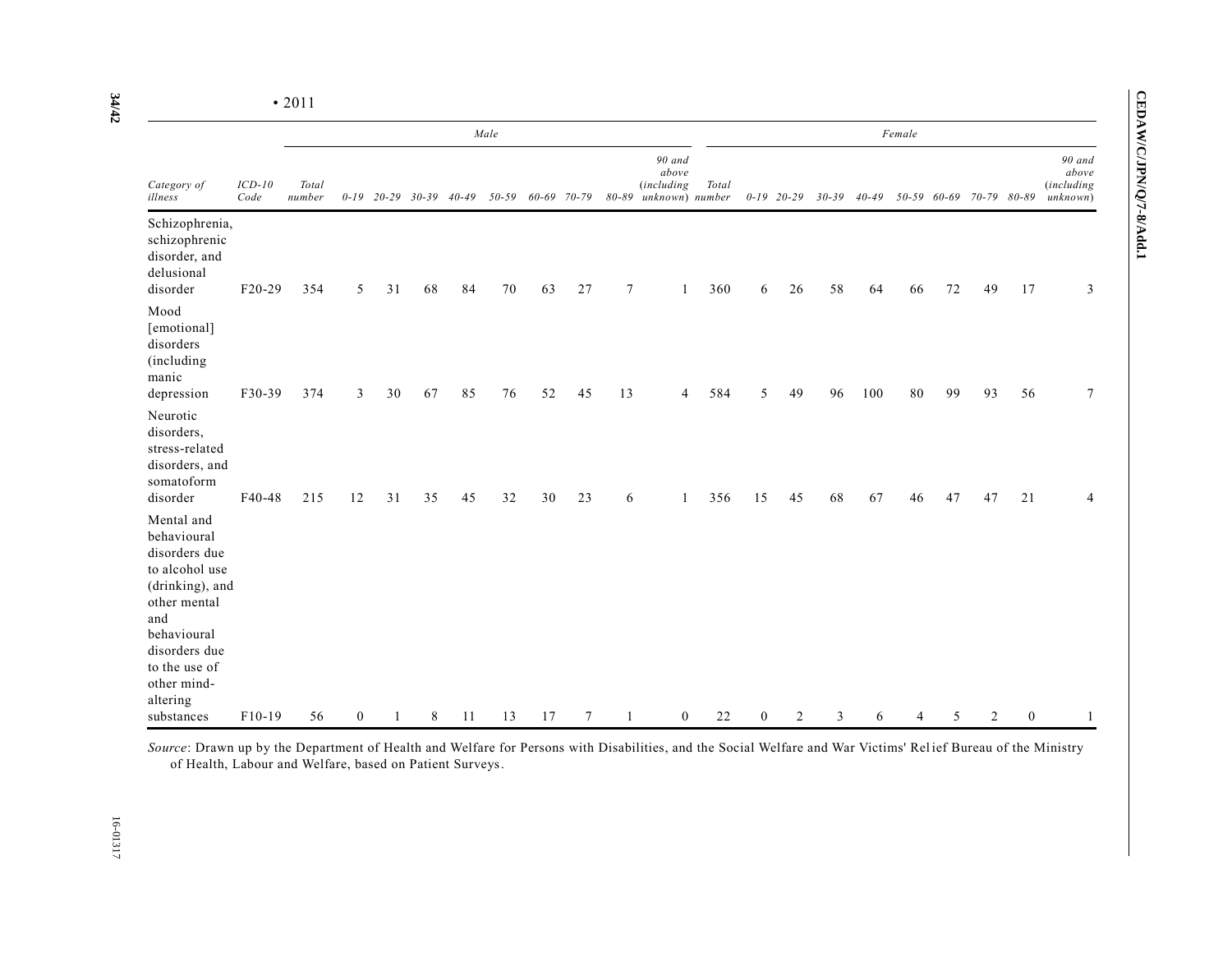## **Question 17**

**The Committee has been informed that the State party plans to lift the designation as evacuation zones of contaminated areas with radiation exposure levels under** 

**20 millisieverts per year. It has also been informed that health examinations relating to the nuclear disaster in Fukushima are limited to thyroid examinations and are only for residents of Fukushima Prefecture and that free medical treatment is limited to children under 18 years of age. Please indicate the impact of such measures on the health of women, including pregnant women.**

#### *(Answer)*

107. In December 2011, the Nuclear Emergency Response Headquarters decided on the following conditions to lift evacuation orders.

(1) Confirmation that the annual cumulative dose of radiation is 20mSv or less (air dose rates).

(2) Confirmation of sufficient advancement in the general restoration of essential infrastructure and public services necessary for daily life, and decontamination of public areas with a focus on children's living environments.

(3) Sufficient discussions between prefectural and municipal governments and residents.

108. Experts evaluated that the risk of annual exposure to radiation at doses of 20mSv or less would be sufficiently low enough not to cause cancer compared to the other carcinogenic risks. It was also reported that the risk of annual exposure to doses of 20mSv or less could be fully avoided by steadily conducting appropriate protection measures such as decontamination and management of food safety. Thereby, experts advised the Government of Japan (GOJ) that the 20mSv per year level would be appropriate as a criterion with which to begin implementing measures for advancing the reduction of radiation doses.

109. In addition, according to international scientific findings, regarding women including pregnant women, in the case of low dose exposure of 100mSv or less, the increase in cancer risk due to exposure to radiation is smaller than that of other carcinogenic risks such as smoking. Hence, it is difficult to prove a clear increase in cancer risk caused by low dose exposure.

110. In Japan, local governments carry out health check-ups nationwide in accordance with laws and regulations. Government resources of 78.2 billion yen have been allocated to the Fund for the Fukushima Health Management for the purpose of conducting a health survey for residents. This health survey has the objectives of measuring the degree of radiation that Fukushima residents have been exposed to, as well as obtaining information on residents' state of health, preventing diseases, detecting and treating health problems in their early stages, and maintaining and improving residents' health in the future. The health survey for Fukushima residents includes thyroid ultrasound examinations, as well as a basic survey, comprehensive health check, mental health and lifestyle survey, and pregnancy and birth survey.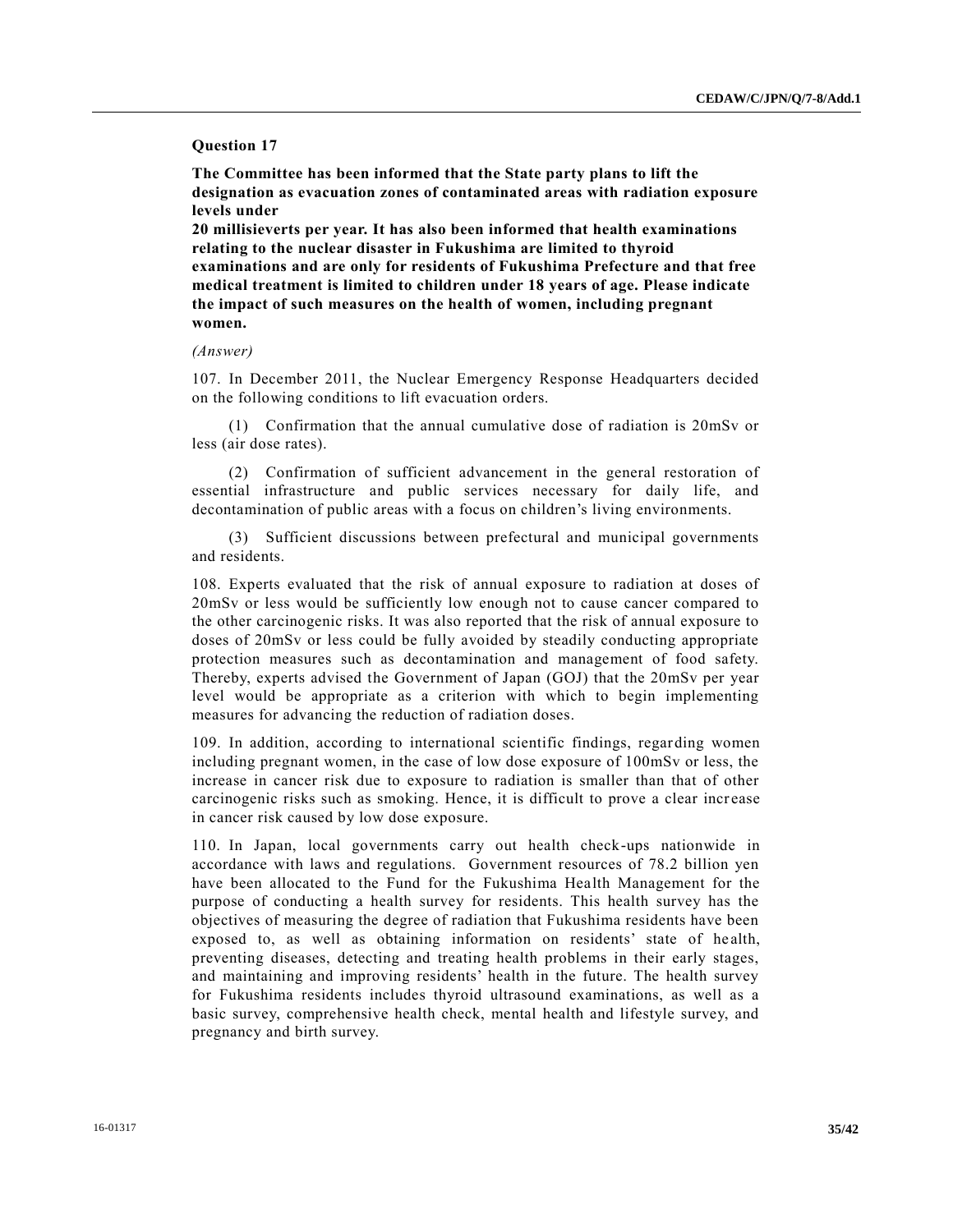111. Regarding the impact on women's health, including pregnant women, in cases where support is assessed to be necessary based on the responses provided, in the Pregnancy and Birth Survey described above, appropriate support is provided, such as telephone support by midwives or public health nurses from professional institutions. In addition, to respond to inquiries by survey respondents on pregnancy, childbearing, childcare, and other health-related questions and concerns, a dedicated hotline and e-mail account have been set up to provide consultation services. These surveys and supports contribute to easing anxiety among pregnant women.

112. In Fukushima, under the Fund for the Fukushima Health Management, internal exposure screenings through whole body counters are also conducted for residents who requested screenings, including pregnant women, who lived in Fukushima at the time of disaster, regardless of their current place of residence.

113. Various forms of health screenings in addition to Thyroid Ultrasound Examinations are carried out, so it is factually incorrect to say that health examinations "are limited to thyroid examinations". Furthermore, the target respondents designated for the respective surveys are different depending on the type of survey. For example, for the Thyroid Ultrasound Examinations, the target respondents are "all residents of the prefecture of about age 18 or below at the time of the disaster," and for the Pregnancy and Birth Survey, they are "those who are presented with the Maternal and Child Health Handbook in the prefecture every fiscal year and those who have been presented with this Handbook outside the prefecture during the same period, but have received prenatal care or delivered a baby in the prefecture". In addition, as local governments carry out health check ups nationwide in accordance with laws and regulations, it is not accurate to say that only "residents of Fukushima Prefecture" are eligible.

114. A universal health system is in place in Japan, allowing citizens to receive necessary healthcare while paying a small portion of the actual cost. Many local governments also provide grants or full coverage of medical expenses for children as part of their childcare support systems.

115. Under the national health insurance and medical care system for the elderly aged 75 and over, in principle the GOJ provides special financial support to cover the costs of a portion of co-payments to be made by victims in areas that have been designated as evacuation zones. Even in areas that have not been designated as evacuation zones, medical exemption is possible according to the decision of each insurer in disaster afflicted zones that were seriously damaged by the Great East Japan Earthquake. Also, in areas that have not been designated as evacuation zones, in cases where the financial burden is significant, the GOJ provides financial support to cover up to 80 per cent of the amount exempted in designated evacuation zones through special adjustment subsidies. In regard to employees' insurance systems as well, special financial support is provided from the GOJ corresponding to the financial status of the insurer.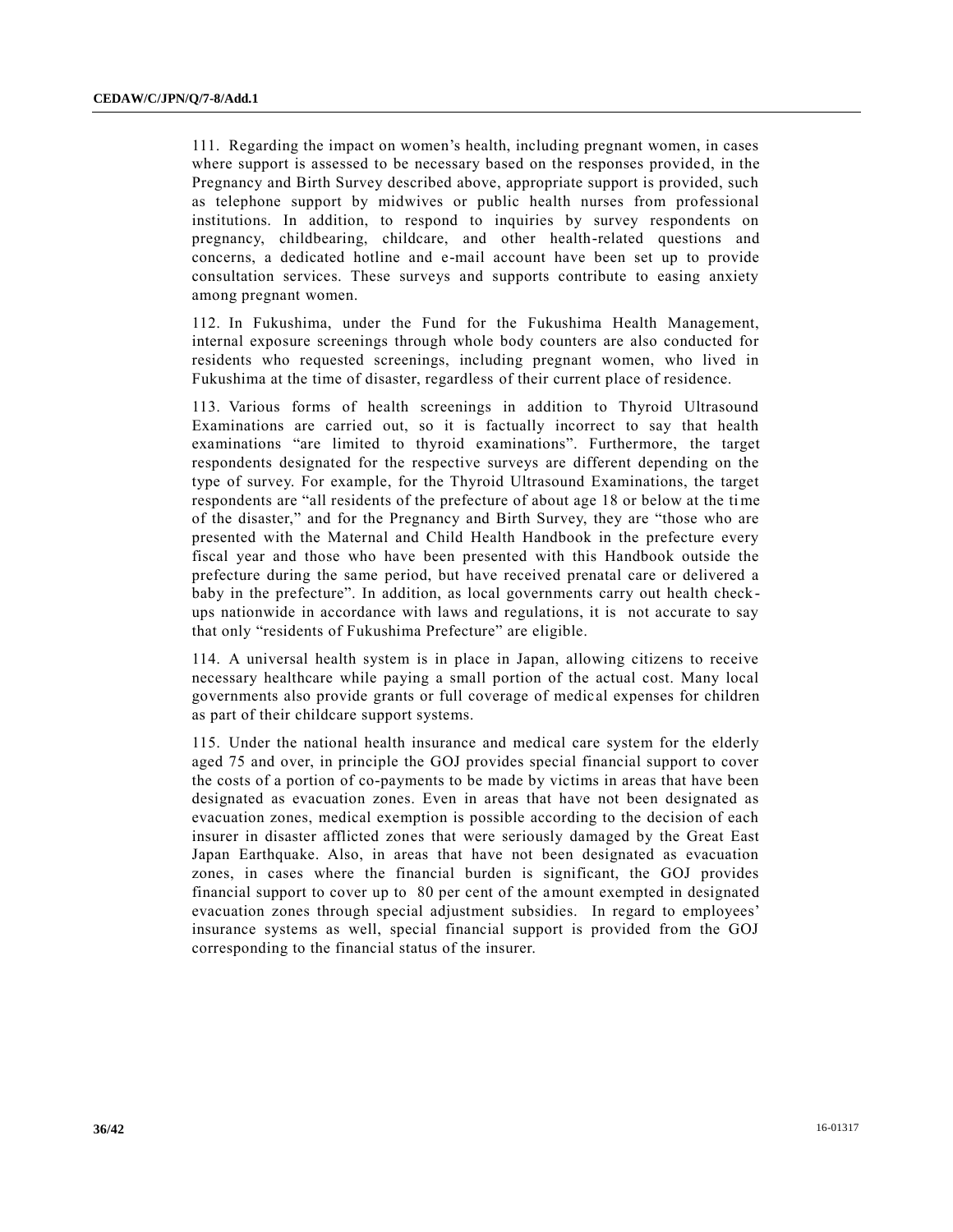## **Question 18**

**Please indicate whether the State party has incorporated a gender perspective into national disaster management and relief and recovery strategies, and indicate the measures taken to ensure the equal participation of women at the decision-making level of national disaster management.**

#### *(Answer)*

116. The Basic Disaster Management Plan is Japan's primary disaster prevention plan, and the foundation of Japan's disaster response policy. It provides specific measures which shall be implemented by the national government, local governments, and residents and clearly affirms the need for further participation by women in policy and decision-making processes and in on-site activity in the field of disaster management. It also stresses the need for establishing a disaster management system that incorporates diverse perspectives including gender equality.

117. Also, as a result of the revision to the Disaster Countermeasures Basic Act in June 2012 (see para. 117 of the Reports), the proportion of female committee members on the Prefectural Disaster Management Council has continued to increase.

118. In addition, under the revised Disaster Countermeasures Basic Act of June 2013, a new provision was added; requiring the improvement of living conditions in evacuation shelters and other relevant facilities. Thereby, in August 2013, Guidelines for securing favourable environments at the evacuation centres, which duly incorporate the perspective of gender equality, have been formulated.

119. To advance women's participation in policy and decision-making processes and in on-site activity at the level of local disaster prevention and to establish a disaster management system with diverse perspectives including gender equality, the Government of Japan (GOJ) has issued notices to all local governments encouraging the establishment of appropriate initiatives for promoting gender equality in disaster management, such as active appointment of female committee members in the Prefectural and Municipal Disaster Management Councils.

120. Furthermore, regarding personnel of the fire department, police officers, and the Self-Defense Force, employment and promotion of women is being increased, including cases where women are appointed to posts in which women had previously not been placed. In addition, women are encouraged to actively participate in volunteer fire corps, which consist of persons who volunteer for fire fighting activities in their communities while maintaining their regular jobs.

121. Also, in the Fourth Basic Plan, the GOJ is considering to include a new section focusing on specializing in disaster management that would specify measures reflecting the Sendai Framework for Disaster Risk Reduction 2015 -2030.

## **Question 19**

**Please indicate whether the State party envisages adopting a comprehensive law and/or regulations to ensure a gender-sensitive approach to address the needs of refugee and asylum-seeking women and girls. Please indicate whether the State party considers recognizing gender-related forms of persecution as legitimate grounds for asylum. Please also indicate whether alternatives to**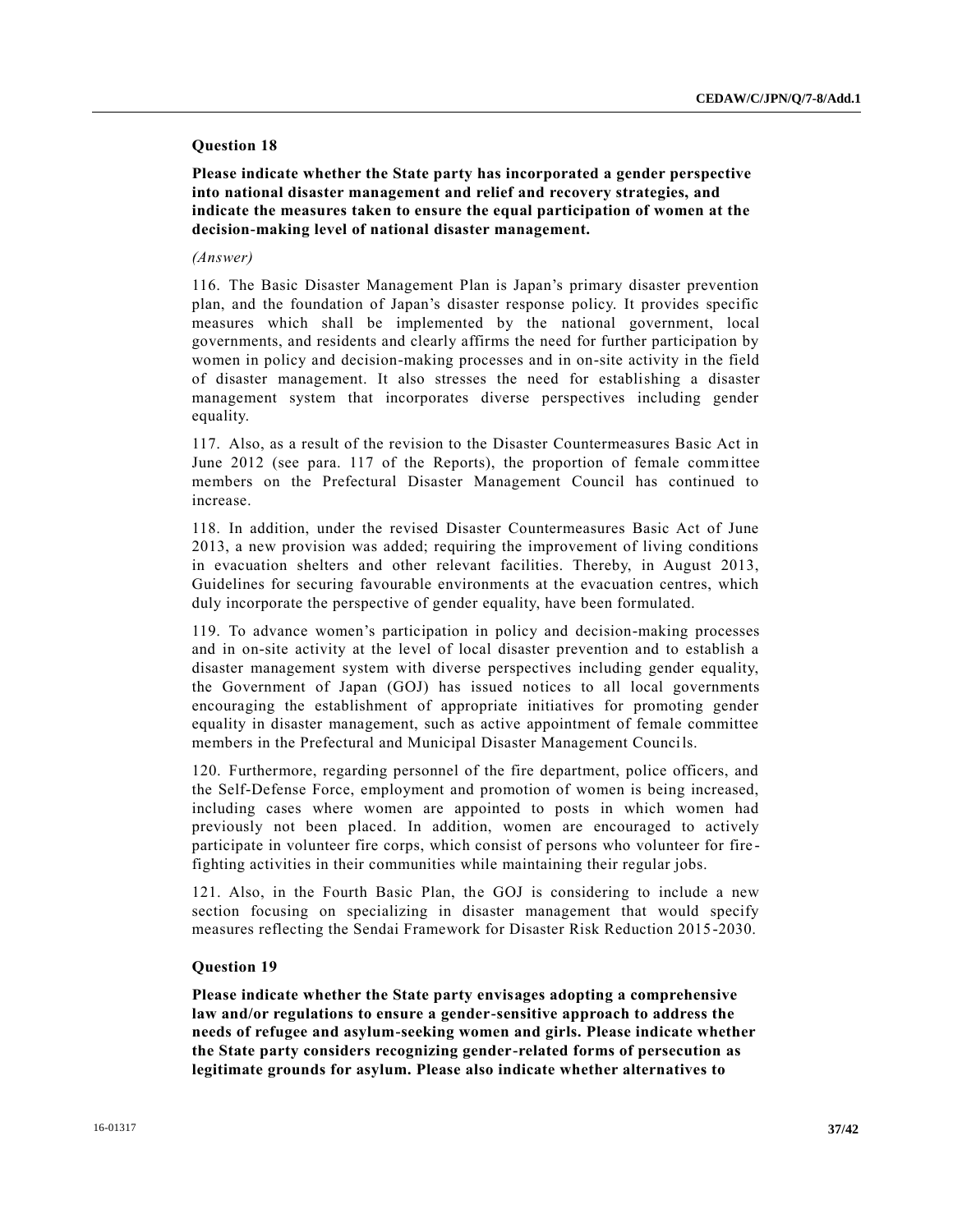**detention of asylum seekers are implemented, as provided for in the Immigration Control and Refugee Recognition Act, in particular for asylumseeking women who have specific needs. Please also indicate the measures taken to address the overcrowding in some detention facilities, including women's prisons.**

#### *(Answer)*

## *(The first question of Q19)*

122. In Japan, each of the ministries and agencies make efforts to provide appropriate care in addressing the needs of refugee women and girls and those in the process of applying for recognition of refugee status.

123. For example, the Government of Japan (GOJ) provides assistance for living expenses, etc. to asylum-seekers who face financial difficulties during the refugee status recognition process. This assistance is provided upon application and regardless of the gender of the asylum-seekers concerned. The GOJ also offers integration programmes such as Japanese language courses, guidance on Japanese life, and vocational counselling services for Convention Refugees, their families, and resettled refugees, for the purpose of promoting independent living and settlement of those refugees in Japan. The GOJ also makes a nursery room available for refugee women with children who are participating in these programmes.

124. In addition, the GOJ makes efforts to operate systems that give consideration to women and girls when recognizing refugee status, such as assigning female refugee inquirer to female applicants.

## *(The second question of Q19)*

125. In Japan's system for the recognition of refugee status, proper evaluation is carried out through individual evaluation to assess if a person should be accorded refugee status, in line with the definition of refugees set forth in the Convention Relating to the Status of Refugees (hereinafter "the Refugee Convention"). With regard to applications based on the so-called "new forms of persecution", including gender-related persecution, a framework is in place so that protection is provided based on the definition of "refugee" as defined by the Immigration Control and Refugee Recognition Act, that is, through accurate interpretations of the eligibility for receiving refugee status through the application of the Refugee Convention.

## *(The third question of Q19)*

126. Illegal foreign residents may receive permission for provisional stays, with the exception of those who have received a written deportation order or those whom the authorities have sufficient reason to suspect as having deserted. For those who receive this permission, deportation procedures are suspended while the procedures for recognition of refugee status are underway, and those who are being detained will be released.

127. Even in cases in which a person has been detained without receiving permission for a provisional stay, provisional release is actively carried out from a humanitarian perspective, while comprehensively taking into consideration individual circumstances.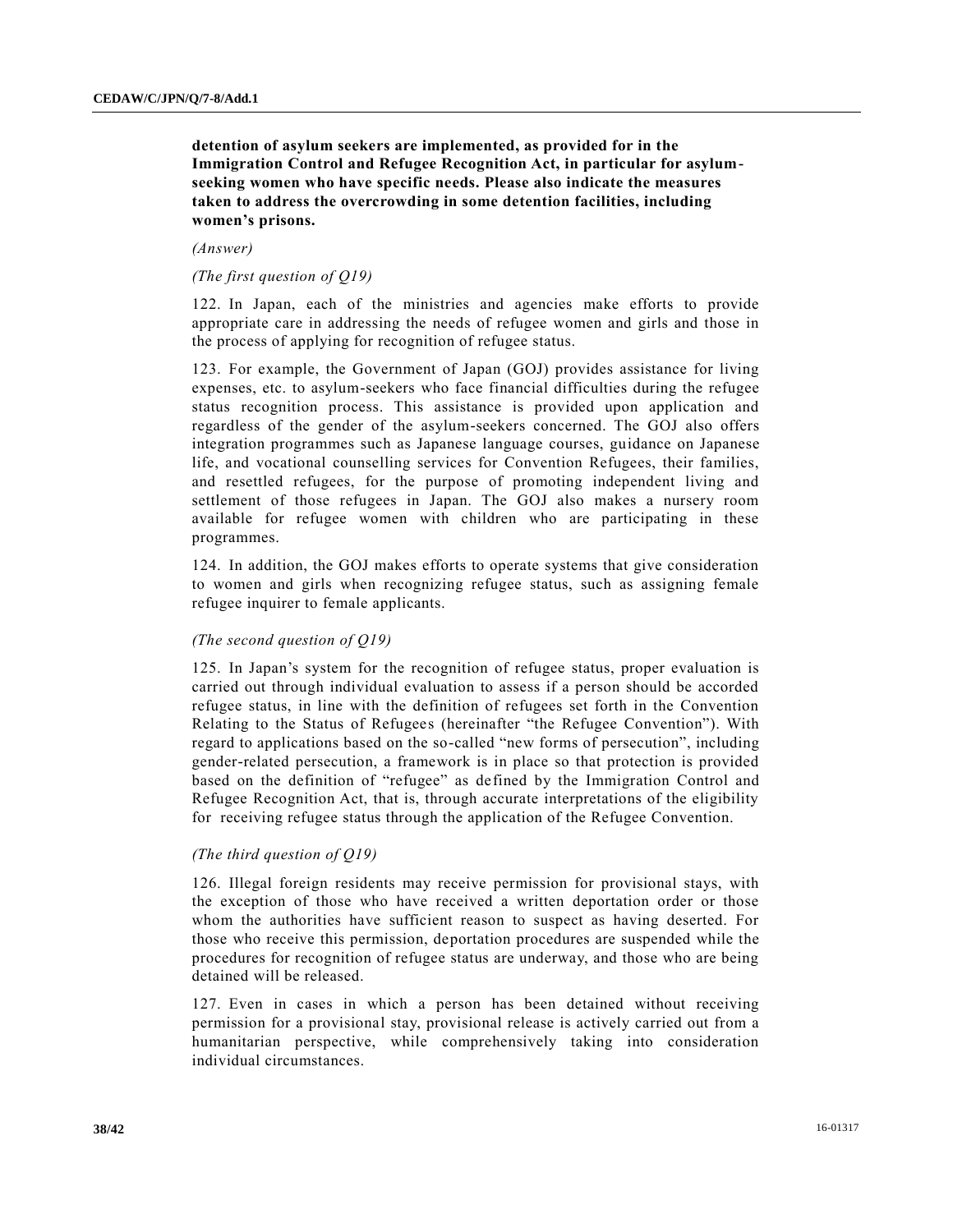128. In the case of minors, including girls, provisional release is flexibly applied from a humanitarian perspective. Minors are not detained, but are given appropriate support, such as requesting relatives or child consultation centres to offer them temporary protection.

## *(The fourth question of Q19)*

129. The authorities began the conversion of men's penal institutions, entirely or partially, into accommodation for female inmates.

130. The police are undertaking efforts to increase the detention capacity of their facilities with respect to female detainees through means such as rebuilding or expanding detention facilities.

131. Among the detention facilities under the jurisdiction of the Immigration Bureau of Japan, including the immigration detention centres and regional immigration bureaus, five locations accommodate female detainees on a perman ent basis The current circumstances are within the detention capacity of the facilities.

132. Female staff are stationed 24 hours a day at facilities that permanently accommodate female detainees.

#### **Question 20**

**Please provide updated information on access by older women, migrant women, minority women, including indigenous women, women with disabilities and rural women to all rights covered under the Convention. Please provide, in particular, information regarding sexual violence against women with disabilities and on measures taken to provide shelters for women with disabilities and older women who are victims of abuse. Please provide information on measures taken to address the feminization of poverty, including the higher rate of women in poverty among older women and women-headed households. Please also provide information on measures taken, including through the establishment of a policy framework and the adoption of temporary special measures, to eliminate discrimination against minority women and to appoint minority women representatives to decisionmaking bodies.**

#### *(Answer)*

#### *(The first question of Q20)*

133. The Basic Act for a Gender-Equal Society is applied analogously to foreign residents in Japan (see para. 103 of the Reports and para. 98 of the sixth Report).

134. In the Fourth Basic Plan, reviews are being conducted to place priority on the following areas. One is "Developing an environment where women and others facing poverty, aging, disabilities, and other difficulties are able to lead secure lives." This area sets out to promote the development of a safe environment that enables all women who are dealing with additional complex challenges to living safely with their families or in their local communities. This includes elderly women, disabled women, foreign women living in Japan, and Ainu women. Another priority area is "Promoting gender equality in regional communities, agricultural, forestry and fishery communities, and in the field of the environment" for women living in those communities.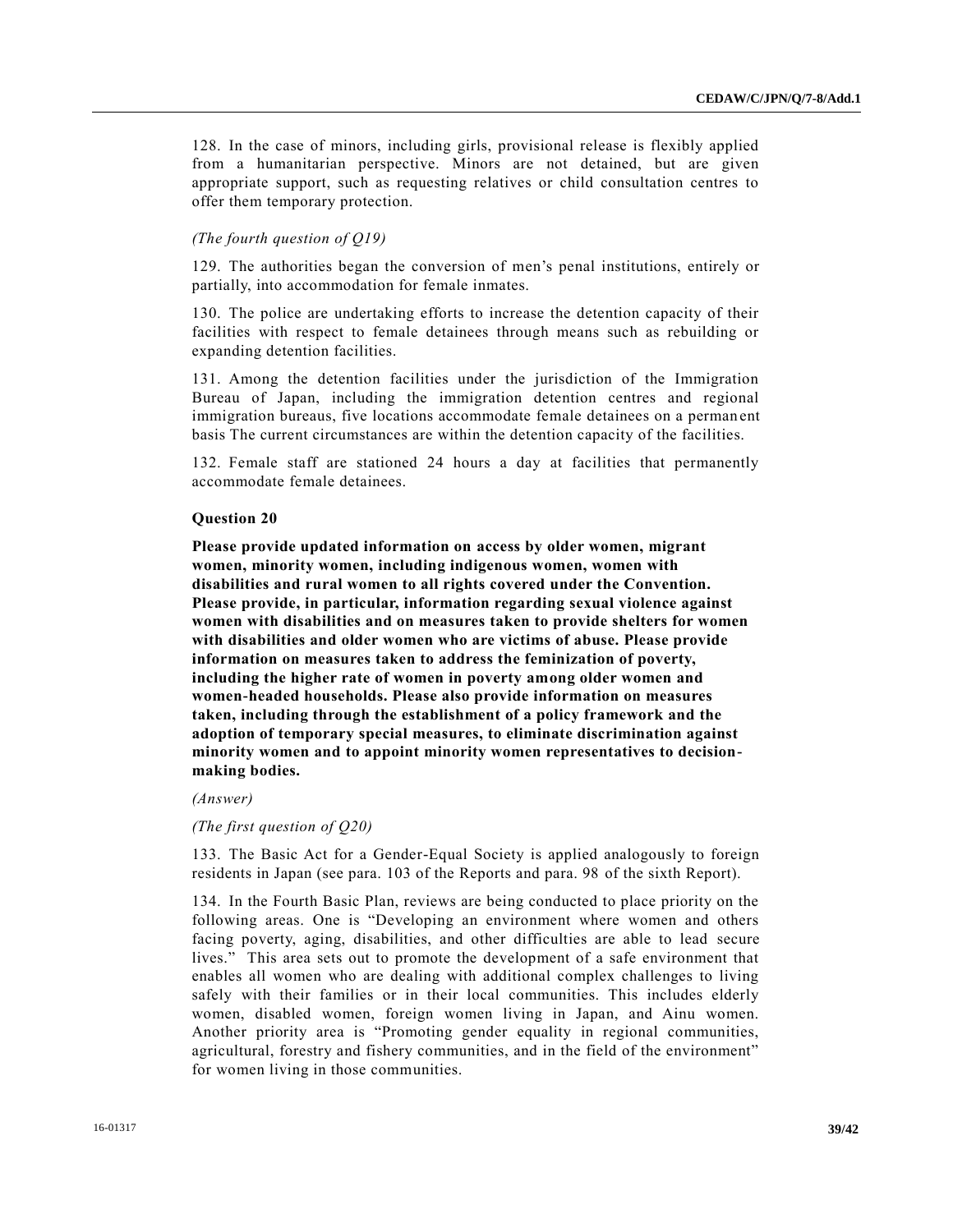135. From April 2015, the Government of Japan (GOJ) revised the long-term care insurance system for promoting the establishment of the Integrated Community Care System. The GOJ works to enable the elderly to continue living in their hometowns by carrying out the following: enhancing community support programmes for promoting medical and long-term care cooperation as well as measures to prevent dementia; and, transferring the nationwide uniform Prevention Benefits to community support programmes run by each municipality.

136. Regarding Ainu women, the GOJ has held meetings of the Council for Ainu Policy Promotion, including representation by Ainu women to promote Ainu related policies while considering the views of the Ainu people (see paras. 108 and 109 of the Reports).

137. In February 2015, The GOJ formulated the basic policy based on the Act on the Elimination of Discrimination against Persons with Disabilities. Under this policy, similar to the Third Basic Programme for Persons with Disabilities, it is noted that support should be provided for women with disabilities, since they may face complex difficulties due to their gender in addition to their being disabled.

138 A new Basic Plan for Food, Agriculture, and Rural Areas was formulated in March 2015 based on the Food, Agriculture and Rural Areas Basic Act. This Basic Plan sets forth clear and concrete measures for promoting women's participation in these areas hereafter.

## *(The second question of Q20)*

139. In cases where women with disabilities have been subjected to sexual violence, or where women with disabilities or elderly women have been subjected to abuse, municipalities take necessary measures to secure temporary protection and accommodations for them based on the Persons with Disabilities Abuse Prevention Act and the Act on the Prevention of Elder Abuse.

140. Following the enactment of both laws, the police promptly report abuses of disabled or elderly persons to the municipalities when these cases are identified.

141. Women's Consulting Offices provide support, such as temporary protection, to women facing diverse problems, including women with disabilities and elderly women.

## *(The third question of Q20)*

142. The GOJ implements measures to secure pensions for all women including those in the Reports (paras. 304 and 342) as well as shortening the qualifying period for receiving benefits and division of pension at divorce. Also, for lowincome pensioners, a welfare benefit system is about to be established.

143. Under the medical insurance system, measures are taken to reduce insurance premiums for low-income earners. Also, regarding healthcare payments, an individual limit has been set for the amount to be borne by low-income earners, taking into consideration their burden.

144. Regarding public long-term care insurance, the elderly can receive welfare services by paying for just 10 per cent of the cost (20 per cent for those with a certain level of income).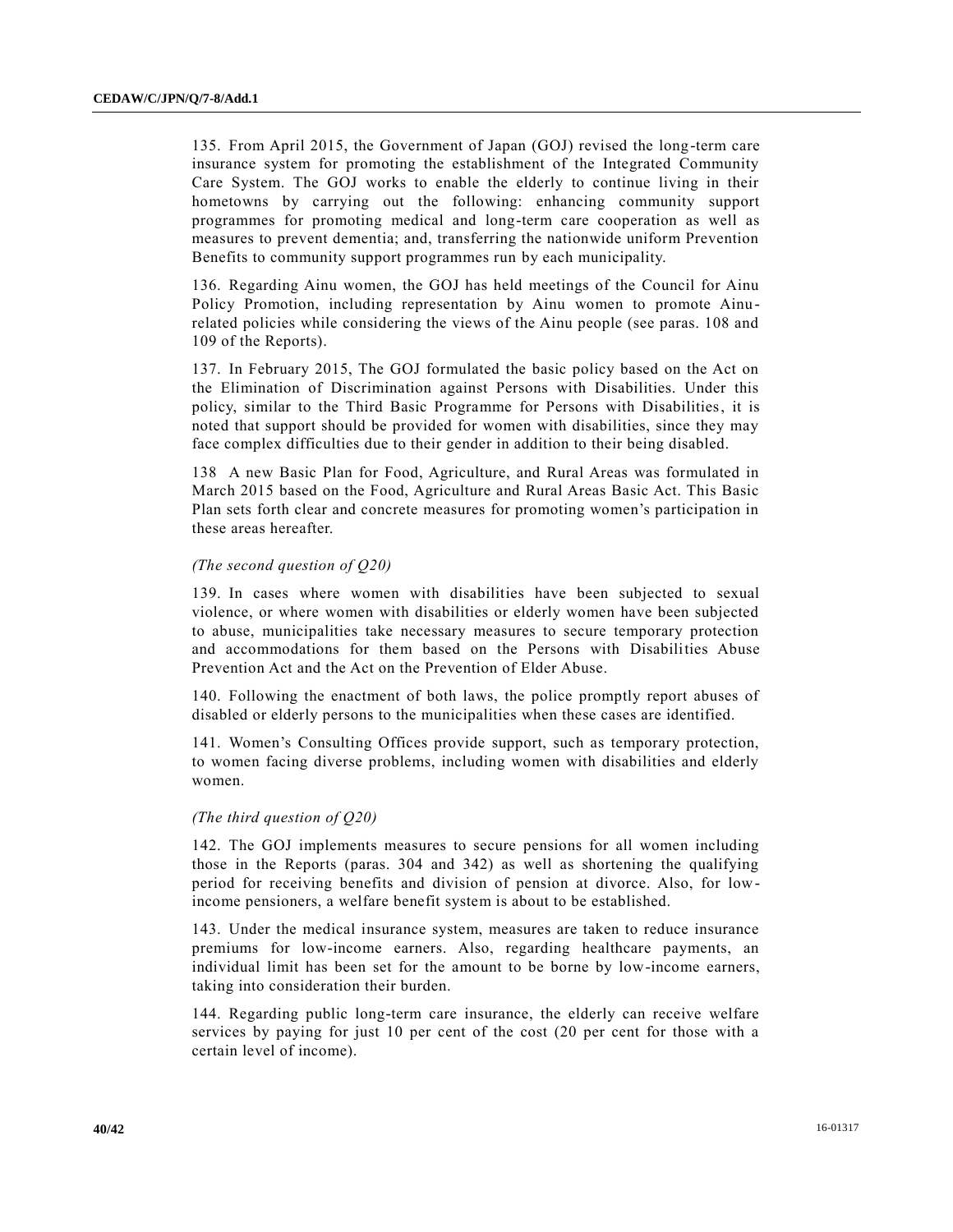145. The GOJ recognizes that many single parent families have various problems and need comprehensive support since they have to shoulder the burden of earning their livelihoods and raising children alone. Hence, we are currently working to create a framework to ensure that government support is provided to families in need and to establish a policy package that includes securing financial resources to support their livelihood, accommodation, education, and employment by the end of 2015.

## *(The fourth question of Q20)*

146. Details on the participation of Ainu women are described above.

147. In addition, the GOJ carries out various public awareness raising activities and provides education on human rights, including those of minorities, from the stand point that all forms of discrimination including that against minority women cannot be tolerated (see para. 107 of the Reports).

## **Question 21**

**It is indicated in the report that a bill revising the Civil Code unifies the marriageable age between men and women, introduces a system allowing a husband and wife to adopt separate surnames and shortens the period of prohibition of remarriage required for women (para. 384). Please indicate the steps taken to expedite the adoption of the bill and to eliminate the period of prohibition of remarriage for women. Please also indicate whether the State party envisages adopting legal provisions requiring the payment of child maintenance by the father. Please also indicate the steps taken to ensure that children born out of wedlock are not discriminated against through the family registry system.**

## *(Answer)*

## *(The first question of Q21)*

148. The contents of the bill (para. 384 of the Reports) have been made available to citizens on the website of the Ministry of Justice with the intention of enriching public discussion. The "Basic Vision for Formulating the Fourth Basic Plan for Gender Equality", submitted by the Council for Gender Equality on 1 December 2015, states that, in light of judicial decisions, and also considering the change in family structures, the diversification of life styles, the trend of public opinion and the concluding observations of CEDAW, the Government of Japan continues to consider changes to family legal systems: such as the revision of the Civil Code including unifying the minimum age for marriage for men and women, the introduction of a system allowing a husband and wife to adopt separate surnames of their own accord, and the shortening of the period of prohibition of remarriage required for women.

## *(The second question of Q21)*

149. The shared costs required to maintain custody of the child (para. 1, article 766 of the Civil Code) for divorced parents may be negotiated between the parents. In cases where negotiations fall through or are not possible, either of the parents may petition the family court to order the other party to pay for the costs of maintaining custody of the child. In 2011, in addition to clearly stipulating the